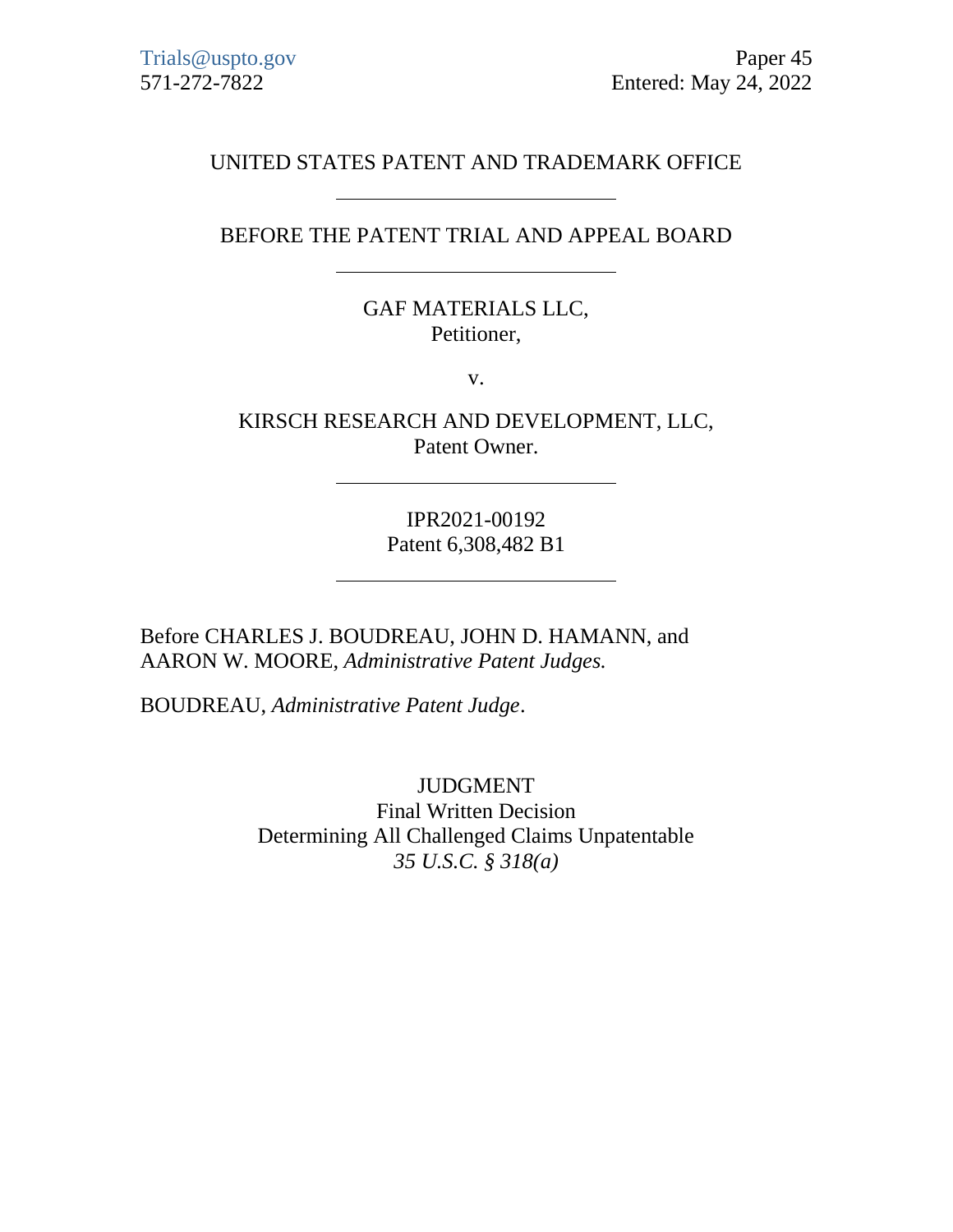#### I. INTRODUCTION

GAF Materials LLC ("GAF" or "Petitioner") filed a Petition for *inter partes* review of claims 1–34 ("the challenged claims") of U.S. Patent No. 6,308,482 B1 (Ex. 1001, "the '482 patent"). Paper 1 ("Pet."). Kirsch Research and Development, LLC ("Kirsch" or "Patent Owner") filed a Preliminary Response. Paper 13 ("Prelim. Resp.").

On May 25, 2021, we instituted an *inter partes* review of the challenged claims. Paper 14 ("Inst. Dec."). Patent Owner then filed a Patent Owner Response (Paper 18, "PO Resp."), Petitioner filed a Reply (Paper 24, "Pet. Reply"), and Patent Owner filed a Sur-reply (Paper 26, "PO Surreply"). With the Board's authorization, Petitioner then filed a Sur-sur-reply (Paper 27, "Pet. Sur-sur-reply") and Patent Owner filed a Sur-sur-sur-reply (Paper 31, "PO Sur-sur-sur-reply"). Petitioner also filed a Motion to Exclude (Paper 34, "Mot. Excl."), in response to which Patent Owner filed an Opposition (Paper 36, "Opp. Mot. Excl."), and Petitioner filed a Reply (Paper 37, "Reply Mot. Excl.").

An oral hearing was held on March 22, 2022, and a transcript of the hearing is included in the record. Paper 43 ("Tr.").

The Board has jurisdiction under 35 U.S.C. § 6. This Final Written Decision is issued pursuant to 35 U.S.C. § 318(a) and 37 C.F.R. § 42.73.

For the reasons that follow, we determine that Petitioner has shown by a preponderance of the evidence that all challenged claims are unpatentable.

#### II. BACKGROUND

#### *A. Real Parties in Interest*

Petitioner and Patent Owner identify themselves as the real parties in interest. Pet. 72; Paper 11, 1 (Patent Owner's Updated Mandatory Notices).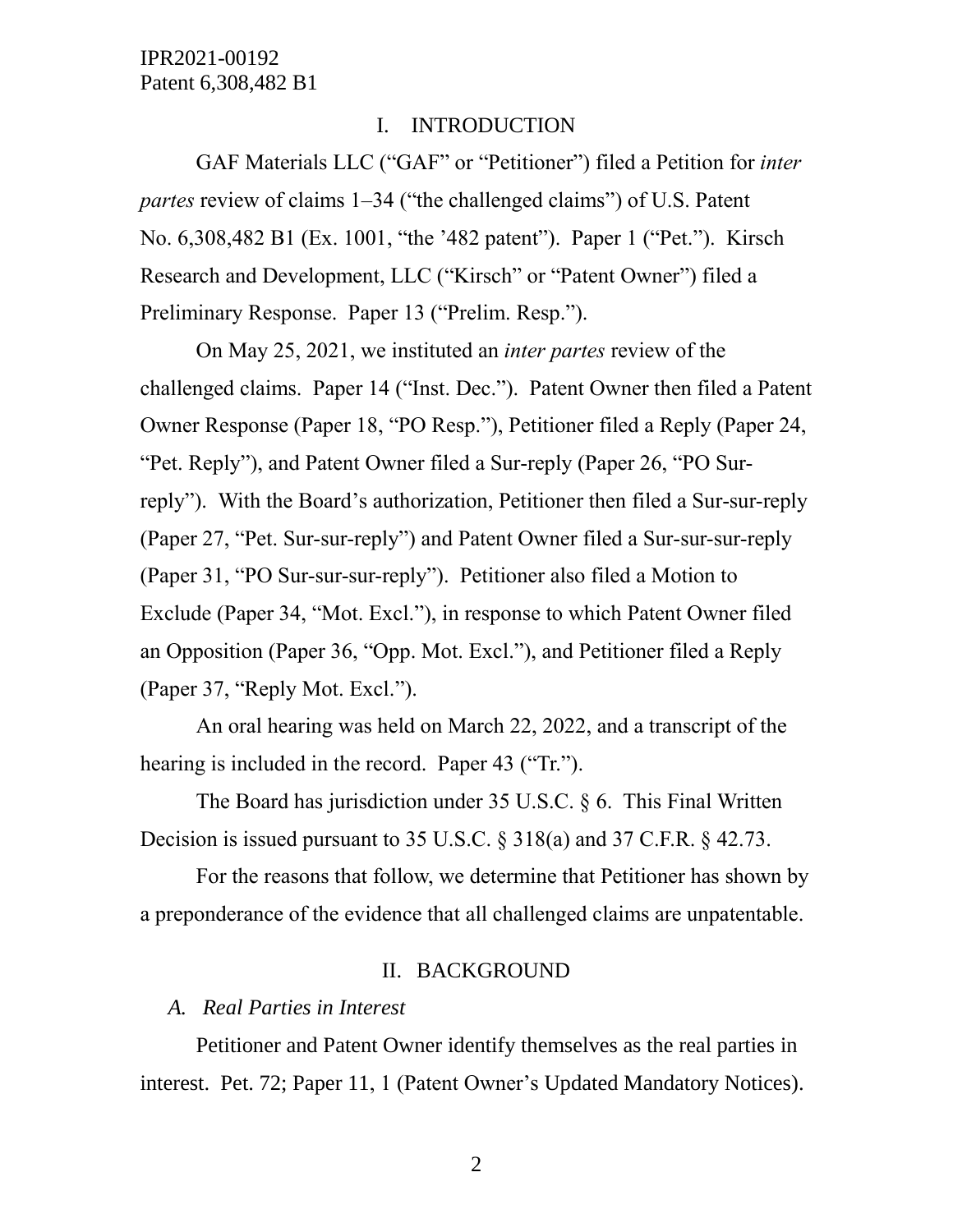# *B. Related Matters*

The parties identify thirteen district court actions involving the '482 patent, including, among others, *Kirsch Research & Development, LLC v. GAF Materials LLC*, 2:20-cv-13683 (D.N.J.), in which Petitioner is named as a defendant. Pet. 72; Paper 11, 1–2.

The '482 patent was also the subject of *Owens Corning Roofing & Asphalt, LLC v. Kirsch Research & Development, LLC*, IPR2020-01389, in which an *inter partes* review was instituted on February 18, 2021, and terminated on November 15, 2021, due to settlement; *Atlas Roofing Corp. v. Kirsch Research & Development, LLC*, IPR2021-01181, and *Epilay, Inc. v. Kirsch Research & Development, LLC*, IPR2021-01183, both of which settled prior to institution of trial; and *IKO Industries, Inc. v. Kirsch Research & Development, LLC*, IPR2022-00416, in which *inter partes*  review was denied on May 20, 2022. IPR2020-01389, Papers 11, 32; IPR2021-01181, Paper 10; IPR2021-01183, Paper 11; IPR2022-00416, Paper 9.

#### *C. The '482 Patent*

The '482 patent, titled "Reinforced Roof Underlayment and Method of Making the Same," is directed to a "reinforced roofing underlayment positioned between a roof support structure and an overlayment in order to provide a waterproof barrier for the roof structure." Ex. 1001, codes (54), (57). The underlayment includes "an interwoven scrim comprising a mesh of interwoven strands of thermoplastic having a tensile strength sufficient to resist tearing when exposed to tensile loads from various directions." *Id.* at code (57). Figure 1 of the '482 patent is reproduced below.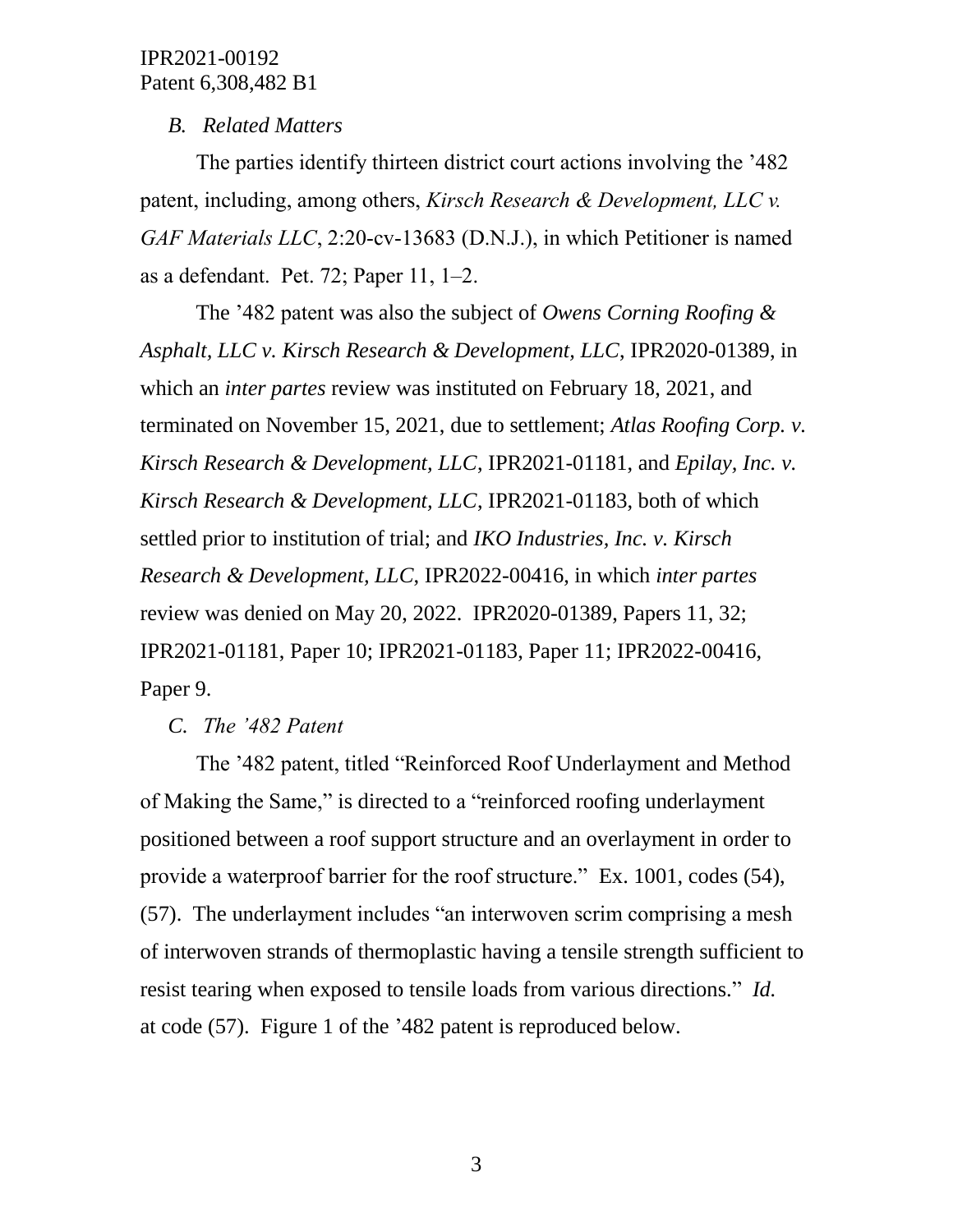

Figure 1, shown above, is an exploded perspective view of a preferred embodiment of the reinforced roofing underlayment of the '482 patent. Ex. 1001, 3:7–9. With reference to Figure 1, the '482 patent explains that underlayment 10 includes reinforcing scrim 12 having layers of waterproof thermoplastic material 14 preferably affixed to both sides. *Id.* at 3:38–45. The '482 patent further explains that reinforcing scrim 12 is formed of a mesh of individual interwoven strands 16, preferably formed of a thermoplastic polymer such as polypropylene, polyethylene, polyester, nylon, "or other similar material." *Id.* at 3:45–52. A cross-sectional view of underlayment 10 of Figure 1 is shown in Figure 2 of the '482 patent, reproduced below.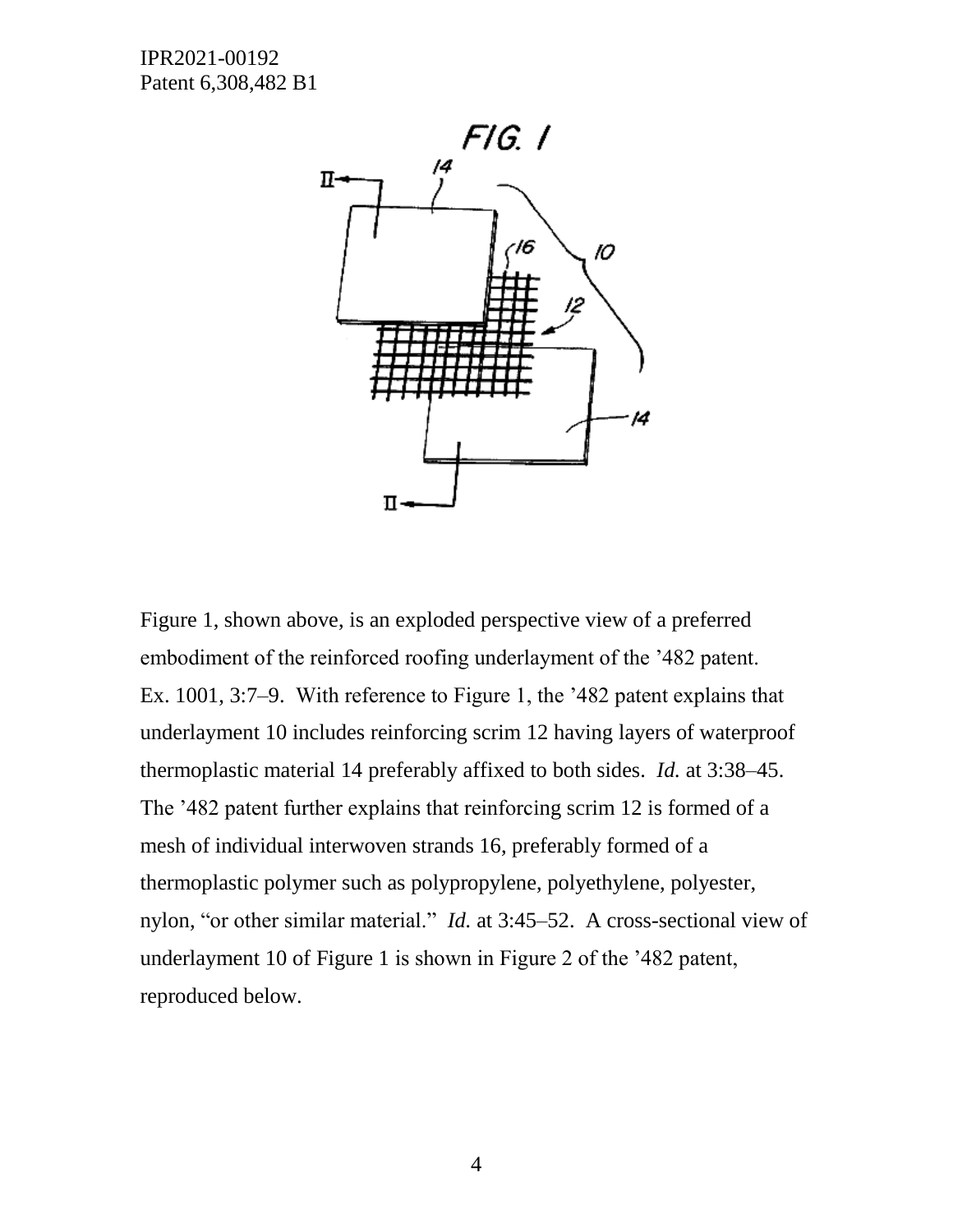# FIG. 2



Figure 2, shown above, is an enlarged fragmentary cross-sectional view taken generally along lines II—II of Figure 1. *Id.* at 3:10–12. According to the '482 patent, Figure 2 provides an example of how strands 16 are "interwoven together . . . to provide a reinforcing scrim 12 having an improved tensile strength not achievable with a solid film of material, where the orientation of the thermoplastic strands 16 may be selected to optimize their tensile strength." *Id.* at 3:52–57. The '482 patent further explains that "strands 16 may comprise any cross-sectional shape and size, depending upon the desired tensile characteristics of the scrim 12." *Id.* at 3:57–59.

Another preferred embodiment of the '482 patent is illustrated in Figure 3, reproduced below.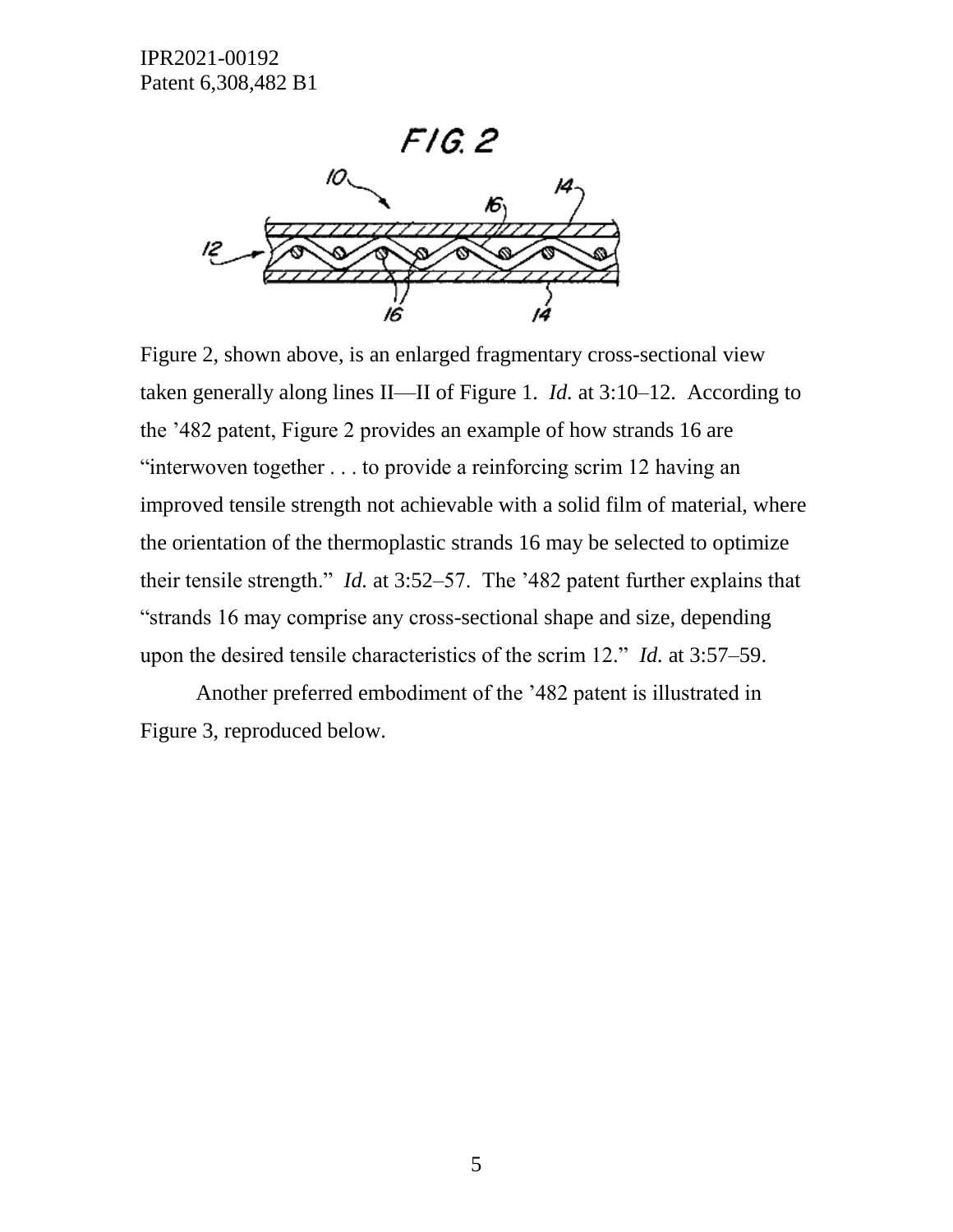



Figure 3, shown above, is an exploded perspective view of a different preferred embodiment of the reinforced roofing underlayment of the '482 patent. Ex. 1001, 3:13–15. With reference to Figure 3, underlayment 10 may further include slip-resistant surface 30, preferably formed of a sheet of woven polypropylene, and radiant barrier layer 32, preferably comprising a metalized layer such as a layer of aluminum foil, which serves "to reflect solar energy and thereby reduce the transmission of radiant heat through . . . underlayment 10." *Id.* at 4:23–38. According to the '482 patent, radiant barrier layer 32 may be affixed to underlayment 10 "in any number of manners" and "may be positioned at any point within the arrangement of layers in the roofing underlayment 10 other than in between the two thermoplastic layers 14." *Id.* at 4:38–47.

#### *D. Illustrative Claims*

Of the challenged claims, claims 1, 21, and 34 are independent. Challenged claims 2–20 depend directly or indirectly from claim 1, and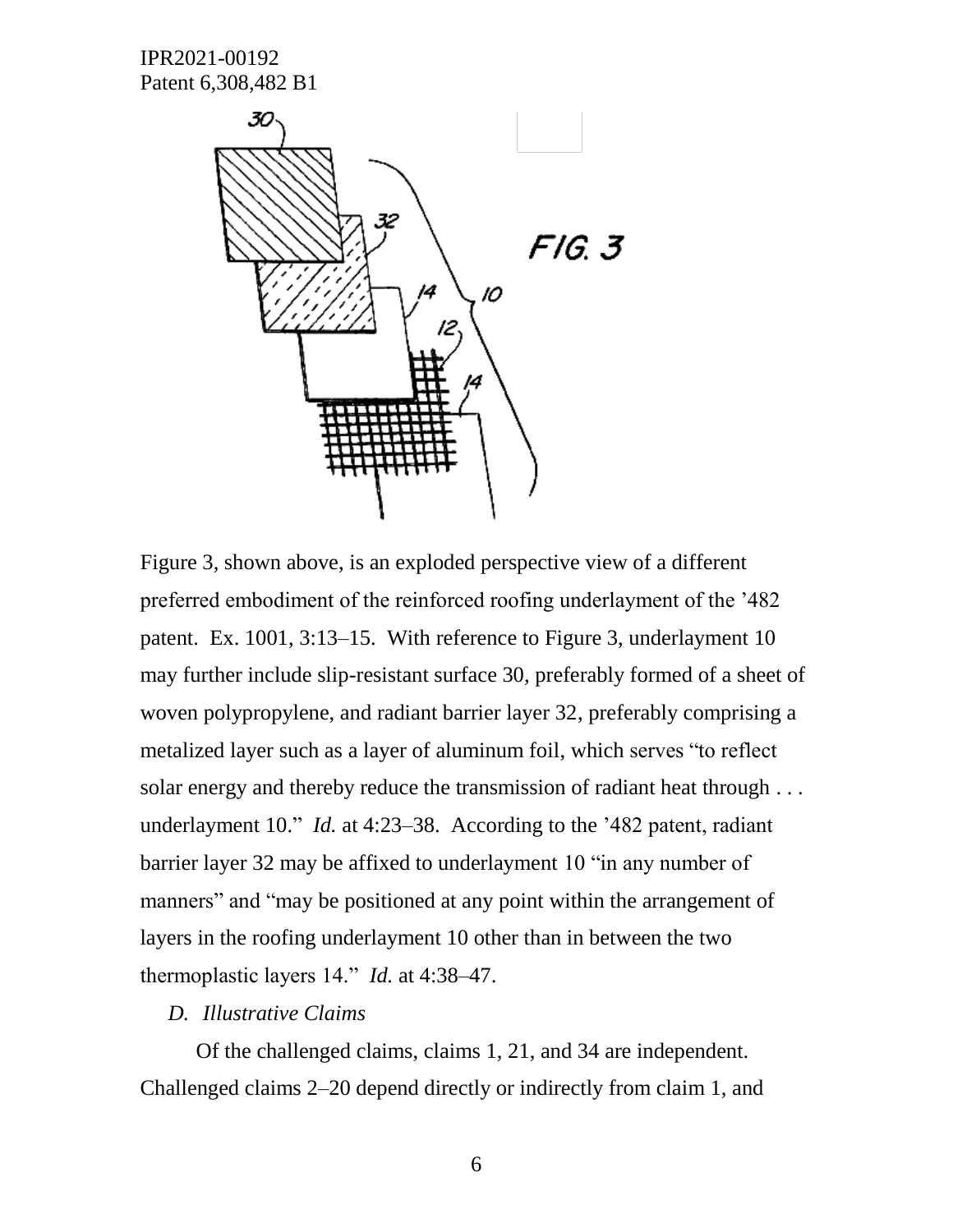challenged claims 22–33 depend directly or indirectly from claim 21.

Independent claims 1, 21, and 34 are illustrative and are reproduced below:

1. A roofing underlayment positioned between a roof support structure and an overlayment, comprising:

- a reinforcing scrim of interwoven strands for supporting tensile forces in multiple directions, and
- at least one layer of thermoplastic material affixed to a side of the reinforcing scrim by extrusion lamination for providing a weather-resistant barrier.

21. A multi-layer waterproofing membrane for providing a weather-resistant barrier, comprising:

- a reinforcing scrim of cross-laminated thermoplastic strands for supporting tensile forces in multiple directions, and
- a layer of thermoplastic material extruded to cover each side of the reinforcing scrim, wherein the thermoplastic material provides a waterproof barrier,
- wherein the waterproofing membrane is positioned between a roof support structure and an overlayment.

34. A roofing underlayment positioned between a roof support structure and an overlayment, comprising:

- a reinforcing scrim of interwoven strands for supporting tensile forces in multiple directions, and
- at least one layer of thermoplastic material affixed to a side of the reinforcing scrim for providing a weatherresistant barrier,
- wherein the thermoplastic layer includes microperforations which allow the passage of air therethrough while preventing moisture from passing therethrough.

Ex. 1001, 6:21–27, 7:15–24, 8:26–36.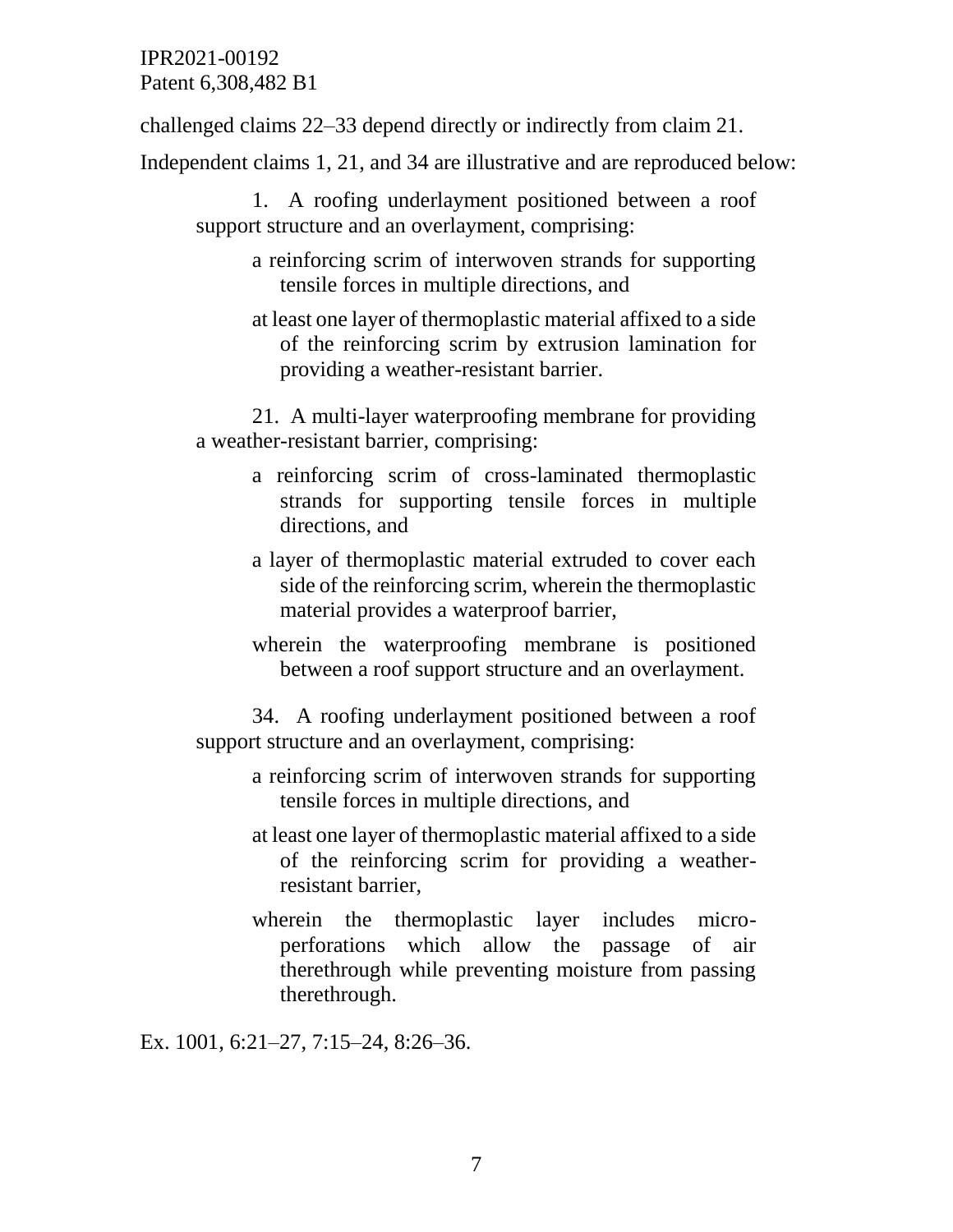$\overline{a}$ 

# *E. Instituted Grounds of Unpatentability*

Petitioner asserted, and we instituted *inter partes* review on, the following grounds of unpatentability:

| Claim(s)          | 35 U.S.C. $\S^1$ | <b>Reference(s)/Basis</b>        |
|-------------------|------------------|----------------------------------|
| <b>Challenged</b> |                  |                                  |
| $1, 8-12, 19$     | 102(b)           | Lou <sup>2</sup>                 |
| 2, 3              | 103(a)           | Lou, Büsscher <sup>3</sup>       |
| $4-6, 18$         | 103(a)           | Lou, Simpson <sup>4</sup>        |
| 7, 15, 16         | 103(a)           | Lou, Ellison $5$                 |
| 13, 14, 17        | 103(a)           | Lou, Goodacre <sup>6</sup>       |
| $20, 34^7$        | 103(a)           | Lou, $Curran8$                   |
| $21, 27 - 32$     | 103(a)           | Lou, Goodacre, Ellison           |
| 22, 23            | 103(a)           | Lou, Goodacre, Ellison, Büsscher |

<sup>1</sup> The Leahy-Smith America Invents Act ("AIA") included revisions to 35 U.S.C. §§ 102 and 103 that became effective on March 16, 2013. Because the '482 patent issued from an application filed before March 16, 2013, we apply the pre-AIA versions of the statutory bases for unpatentability.

 $2$  Lou, US 4,684,568, issued August 4, 1987 (Ex. 1005).

<sup>3</sup> Büsscher & Hoffmann GmbH, AT 001 731 U2, published October 27, 1997 (Ex. 1007; English translation filed as Ex. 1008).

<sup>4</sup> Simpson et al., US 5,142,837, issued September 1, 1992 (Ex. 1009).

<sup>5</sup> Ellison, US 4,615,934, issued October 7, 1986 (Ex. 1010).

<sup>6</sup> Goodacre et al., US 4,656,082, issued April 7, 1987 (Ex. 1011).

 $7$  As recognized by Patent Owner (Prelim. Resp. 2 n.1), Petitioner did not indicate that claim 34 is challenged over Lou and Curran in its summary table of grounds at page 20 of the Petition but included both claims 20 and 34 in the subheading and discussion of that ground at pages 38–40 of the Petition.

<sup>8</sup> Curran, US 5,291,712, issued March 8, 1994 (Ex. 1012).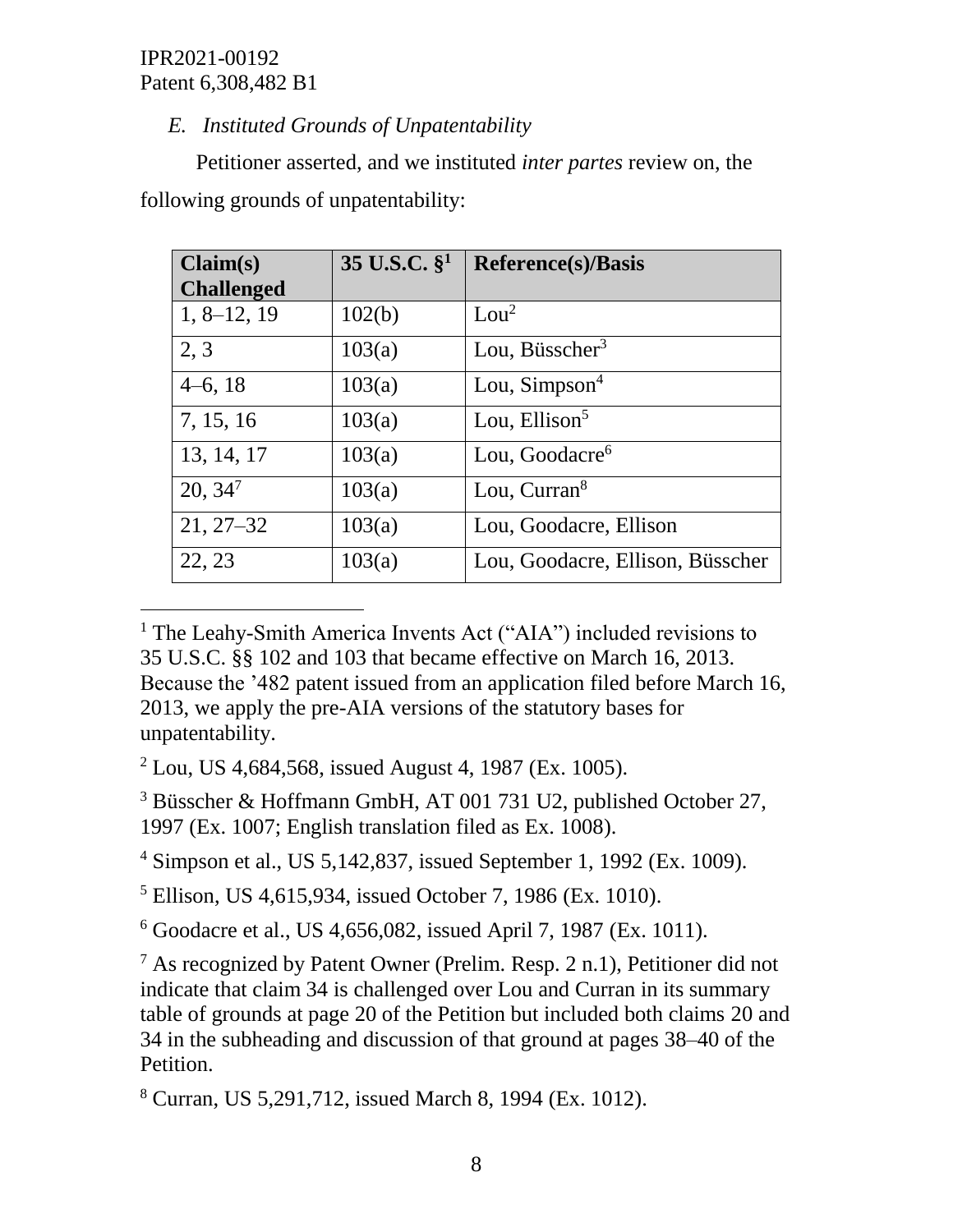| Claim(s)                     | 35 U.S.C. $\S^1$ | <b>Reference(s)/Basis</b>       |
|------------------------------|------------------|---------------------------------|
| <b>Challenged</b>            |                  |                                 |
| $24 - 26, 33$                | 103(a)           | Lou, Goodacre, Ellison, Simpson |
| $1-12, 15, 16, 18$           | 102(b)           | Howells <sup>9</sup>            |
| 13, 14, 17, 21,<br>$27 - 32$ | 103(a)           | Howells, Goodacre               |
| 19, 20, 34                   | 103(a)           | Howells, Curran                 |
| 22, 23                       | 103(a)           | Howells, Goodacre, Büsscher     |
| $24 - 26, 33$                | 103(a)           | Howells, Goodacre, Simpson      |

Pet. 20–72; Inst. Dec. 8–9, 46. Petitioner also relies on a declaration of Richard T. Kaczkowski, P.E., S.E. (Ex. 1003) in support of its arguments. Patent Owner relies on a declaration of Charles Daniels, Ph.D. (Ex. 2021) in support of its arguments.

#### III. DISCUSSION

# *A. Legal Framework*

 $\overline{a}$ 

In an *inter partes* review, the petitioner has the burden of proving unpatentability by a preponderance of the evidence. 35 U.S.C.  $\S 316(e)$ . That burden never shifts to the patentee. *Dynamic Drinkware, LLC v. Nat'l Graphics, Inc.*, 800 F.3d 1375, 1378 (Fed. Cir. 2015).

A claim is anticipated under 35 U.S.C. § 102 "only if each and every element as set forth in the claim is found, either expressly or inherently described, in a single prior art reference." *Verdegaal Bros., Inc. v. Union Oil Co. of Cal.*, 814 F.2d 628, 631 (Fed. Cir. 1987). Moreover,

unless a reference discloses within the four corners of the document not only all of the limitations claimed but also all of the limitations arranged or combined in the same way as recited

 $9$  Howells, WO 96/26067, published August 29, 1996 (Ex. 1006).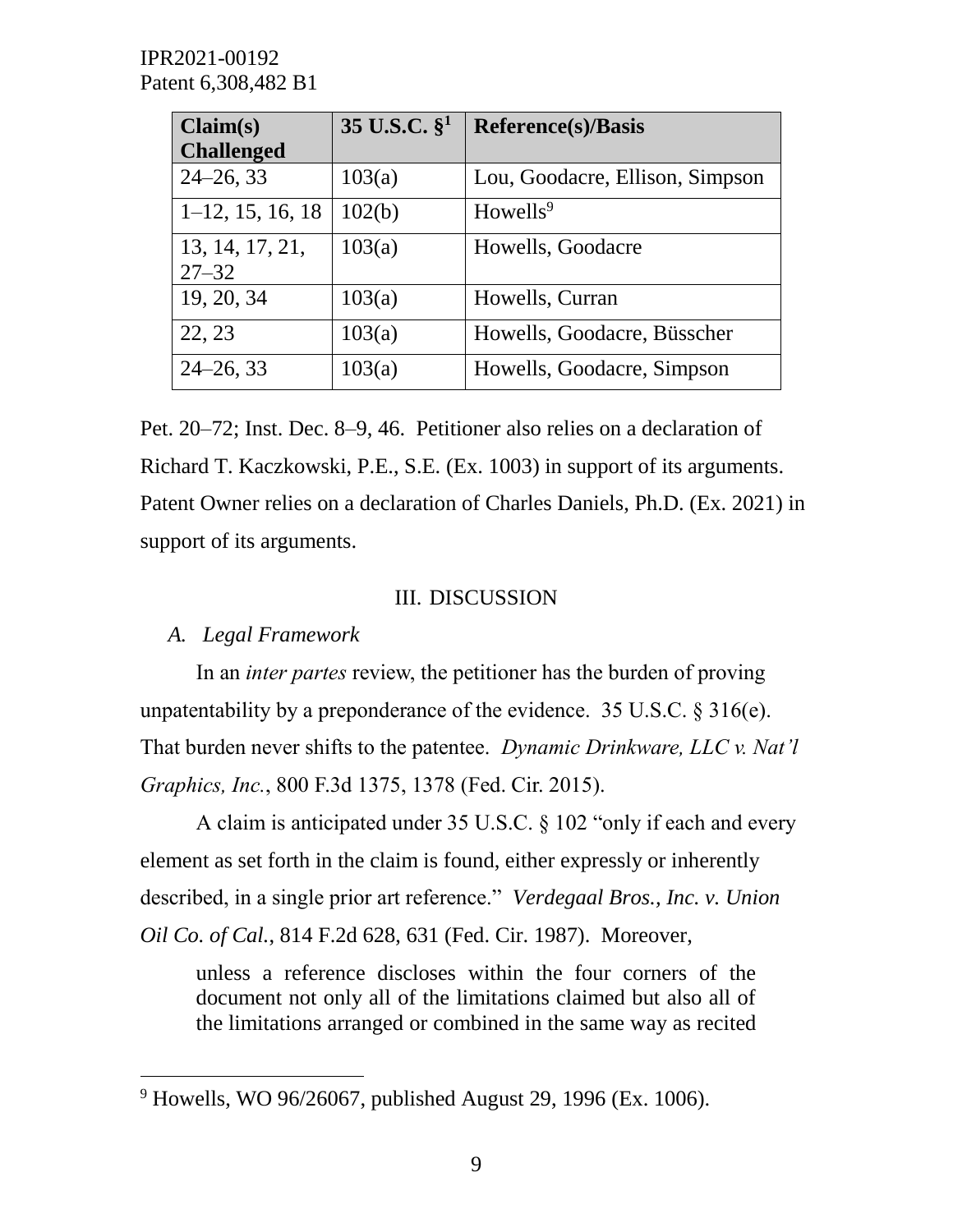in the claim, it cannot be said to prove prior invention of the thing claimed and, thus, cannot anticipate under 35 U.S.C. § 102.

*Net MoneyIN, Inc. v. VeriSign, Inc.*, 545 F.3d 1359, 1371 (Fed. Cir. 2008); *accord In re Arkley*, 455 F.2d 586, 587 (CCPA 1972).

A patent claim is unpatentable under 35 U.S.C. § 103(a) if the differences between the claimed subject matter and the prior art are "such that the subject matter as a whole would have been obvious at the time the invention was made to a person having ordinary skill in the art to which said subject matter pertains." *KSR Int'l Co. v. Teleflex Inc.*, 550 U.S. 398, 406 (2007). The legal question of obviousness is resolved on the basis of underlying factual determinations, including (1) the scope and content of the prior art; (2) any differences between the claimed subject matter and the prior art; (3) the level of skill in the art; and (4) when in evidence, objective evidence of obviousness or nonobviousness, i.e., secondary considerations.<sup>10</sup> *Graham v. John Deere Co.*, 383 U.S. 1, 17–18 (1966). One seeking to establish obviousness based on more than one reference also must articulate sufficient reasoning with rational underpinnings to combine teachings. *See KSR*, 550 U.S. at 418.

We analyze the asserted grounds with the principles stated above in mind.

#### *B. Level of Skill in the Art*

 $\overline{a}$ 

Citing the testimony of Mr. Kaczkowski, Petitioner proposes:

A person of ordinary skill in the art for the '482 patent is someone having at least a bachelor's degree in civil engineering, chemical engineering, chemistry, materials engineering, textile engineering, or materials science; or at least three years of work

<sup>&</sup>lt;sup>10</sup> The record does not include allegations or evidence of objective indicia of obviousness or nonobviousness.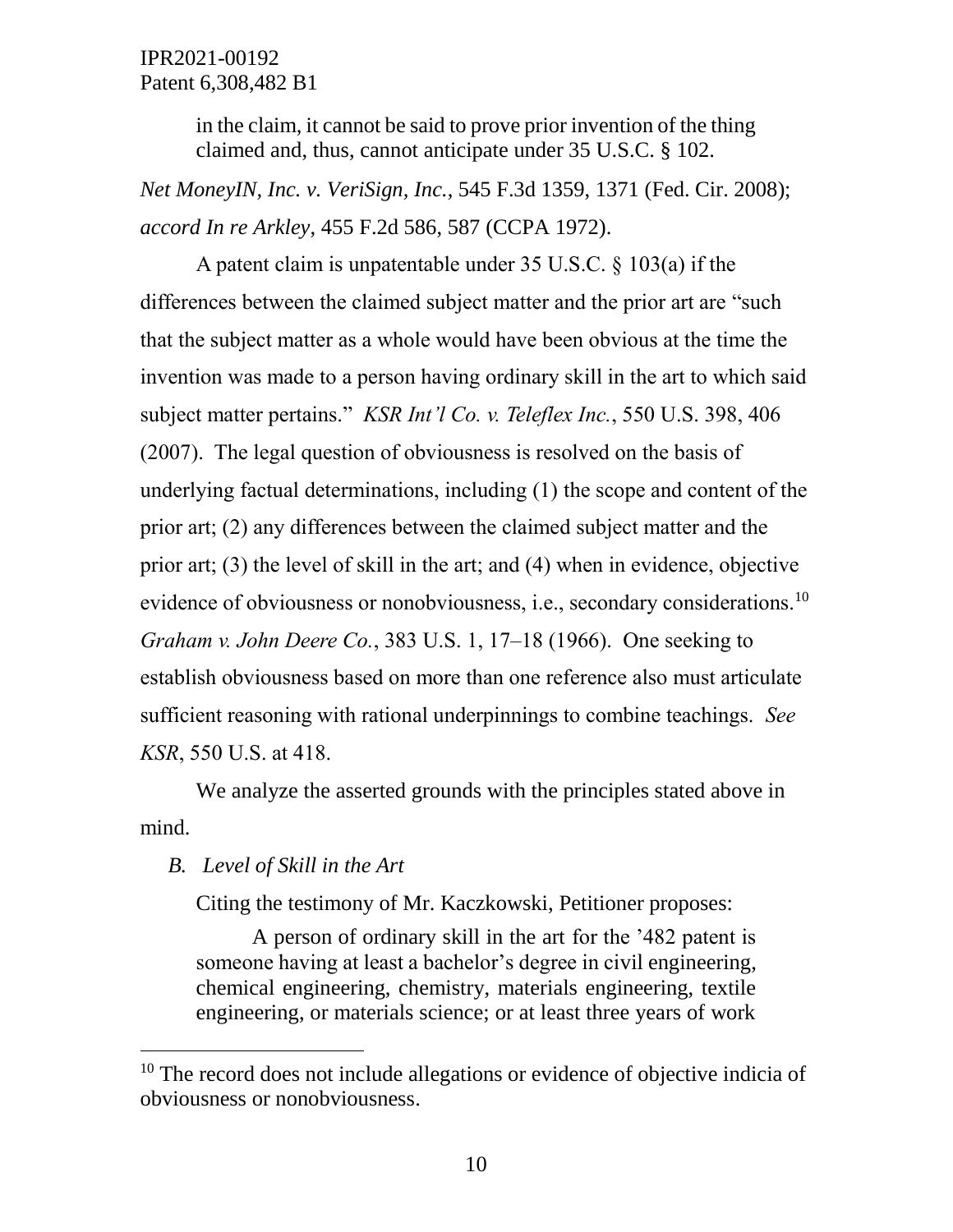experience designing, manufacturing, and/or installing roofing underlayments or similar products for construction applications; or equivalent education or experience.

Pet. 9 (citing Ex. 1003 ¶ 57). Patent Owner does not contest the level of ordinary skill in the art. *See generally* PO Resp. Our findings and conclusions in this Decision do not turn on selecting a particular definition for the level of ordinary skill in the art. Nonetheless, we determine that the level of ordinary skill proposed by Petitioner is consistent with the '482 patent and the asserted prior art. As such, we adopt Petitioner's proposal for purposes of this Decision.

#### *C. Claim Construction*

In interpreting the claims of the '482 patent, we "us[e] the same claim construction standard that would be used to construe the claim[s] in a civil action under 35 U.S.C. [§] 282(b)." *See* 37 C.F.R. § 42.100(b) (2020). The claim construction standard set forth in *Phillips v. AWH Corp.*, 415 F.3d 1303 (Fed. Cir. 2005) (en banc) is applicable. Claim terms are generally given their ordinary and customary meaning as would be understood by one with ordinary skill in the art in the context of the specification, the prosecution history, other claims, and even extrinsic evidence including expert and inventor testimony, dictionaries, and learned treatises, although extrinsic evidence is less significant than the intrinsic record. *Phillips*, 415 F.3d at 1312–17. The specification may reveal a special definition given to a claim term by the patentee, or the specification or prosecution history may reveal an intentional disclaimer or disavowal of claim scope by the inventor. *Id.* at 1316. If an inventor acts as his or her own lexicographer, the definition must be set forth in the specification "with reasonable clarity, deliberateness, and precision." *Renishaw PLC v. Marposs Societa' per*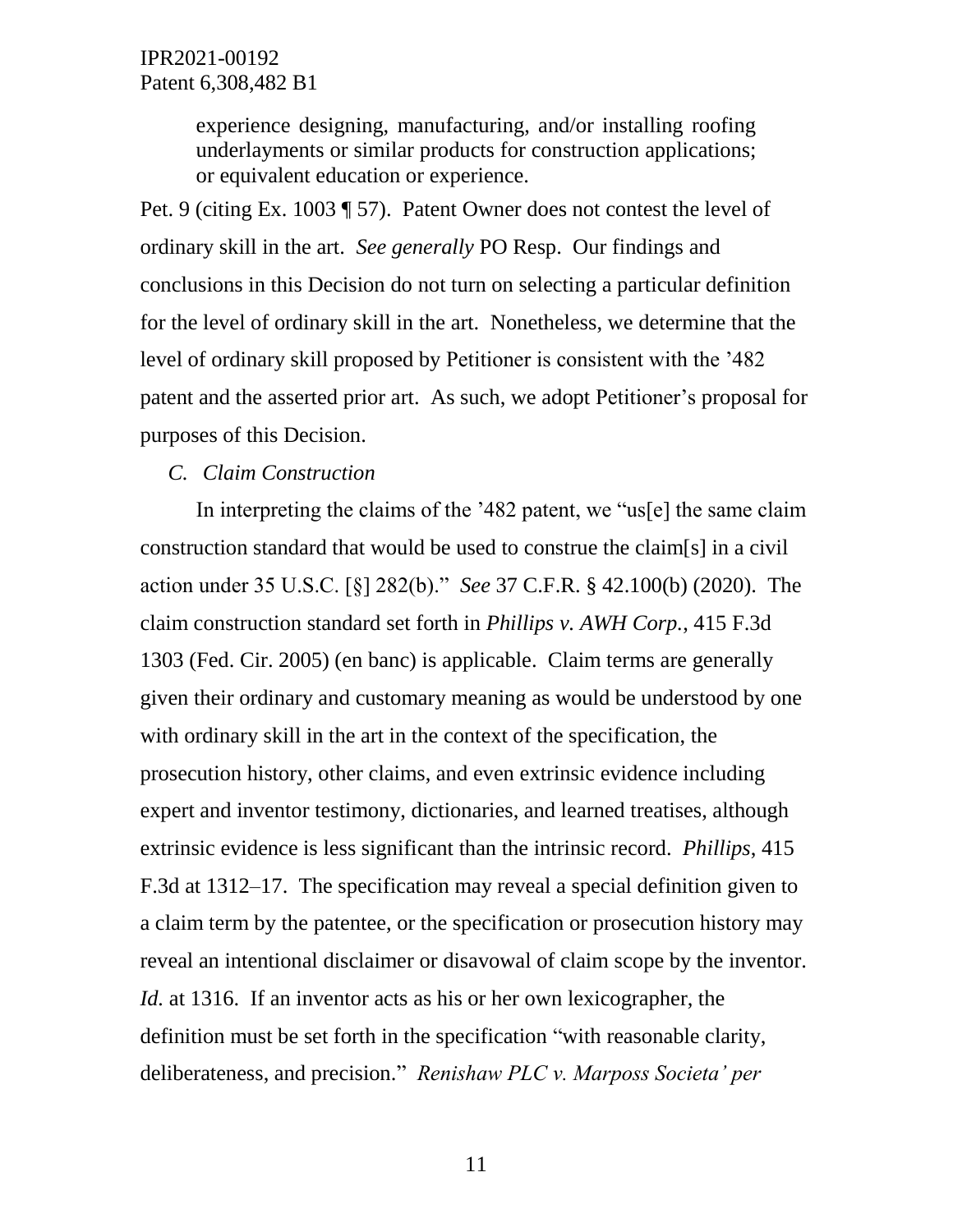*Azioni*, 158 F.3d 1243, 1249 (Fed. Cir. 1998). The disavowal, if any, "can be effectuated by language in the specification or the prosecution history." *Poly-Am., L.P. v. API Indus., Inc.*, 839 F.3d 1131, 1136 (Fed. Cir. 2016). Only those claim terms that are in controversy need to be construed, and only to the extent necessary to resolve the controversy. *See Nidec Motor Corp. v. Zhongshan Broad Ocean Motor Co.*, 868 F.3d 1013, 1017 (Fed. Cir. 2017); *Vivid Techs., Inc. v. Am. Sci. & Eng'g, Inc.*, 200 F.3d 795, 803 (Fed. Cir. 1999).

Neither Petitioner nor Patent Owner proposed any terms for express construction in its briefing. Nonetheless, Patent Owner contends that Petitioner improperly interprets independent claims 1 and 21 and dependent claim 16 as product-by-process claims in its application of the prior art to the claims, and thereby presents an implied issue of claim construction. *See* PO Resp. 10–13.

In particular, the Petition asserts that claim 1 "requires the process/method step of affixing thermoplastic material 'to a side of the reinforcing scrim by extrusion lamination,' which would not have been expected to impart any distinctive structural or functional characteristics to the final underlayment product," and that "[i]n order to render this productby-process claim unpatentable, the prior art need not teach any of the claimed method steps." Pet. 22 (citing Ex. 1003 ¶ 19). With respect to claim 21, the Petition similarly asserts that "[a]lthough this claim is directed to a product (*i.e.*, a 'waterproofing membrane'), requiring that the thermoplastic material be 'extruded to cover each side of the reinforcing scrim' is a process limitation that would not have been expected to impart any distinctive structural or functional characteristics to the final underlayment product," and that "the method steps in this product-by-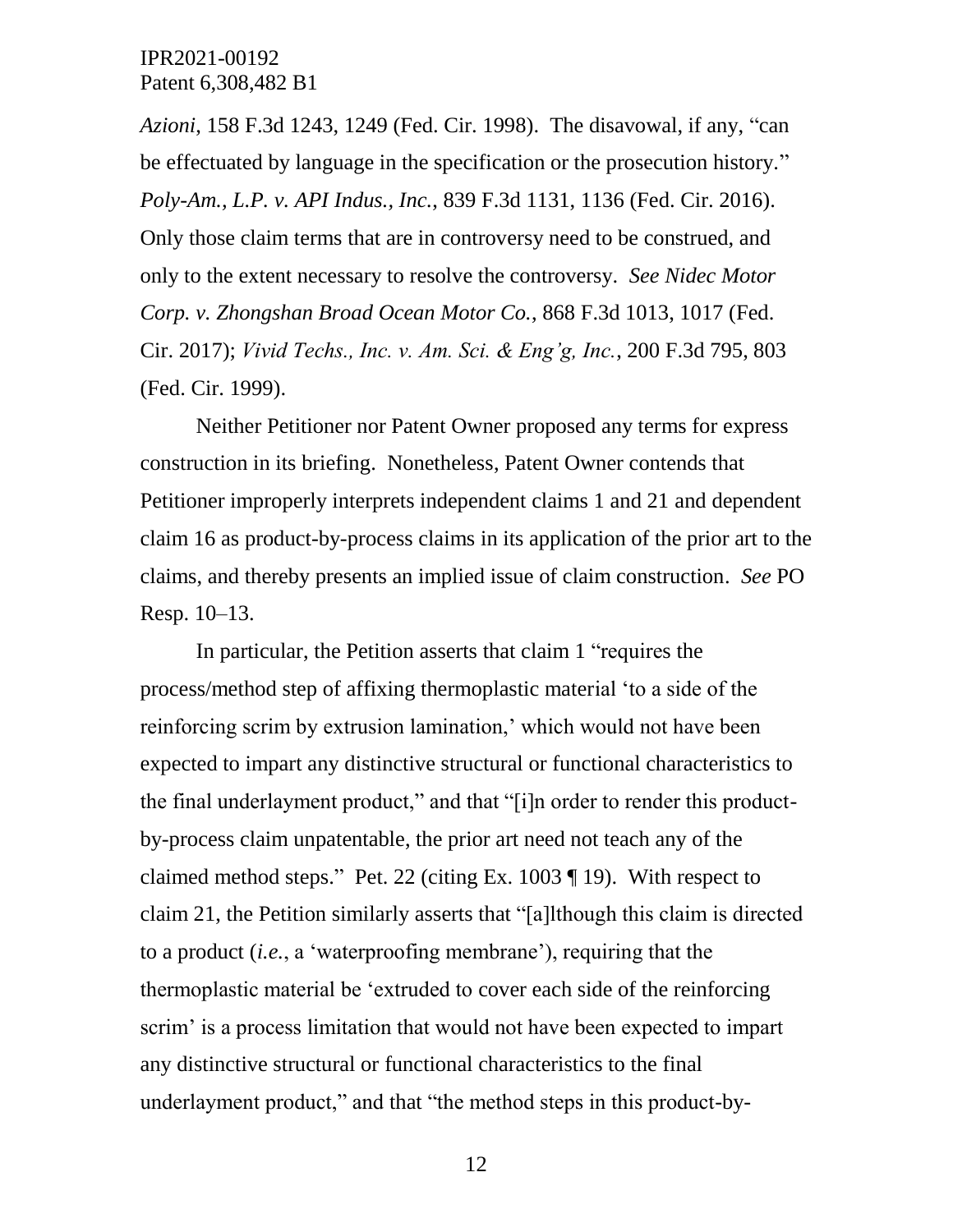process claim need not be disclosed in the prior art to render [the] claim unpatentable." *Id.* at 42 (citing Ex. 1003 ¶ 19; *Purdue Pharma L.P. v. Epic Pharma, LLC*, 811 F.3d 1345, 1354 (Fed. Cir. 2016)). Referring to the recitation in claim 16 that "the thermoplastic layers are 'co-extruded over both sides of the reinforcing scrim,'" the Petition asserts that "[t]his is a product-by-process claim with a method step (co-extrusion) that would not have been expected to impart any distinctive structural or functional characteristics to the final underlayment product, and thus need not be disclosed in the prior art." *Id.* at 32 (citing Ex. 1003 ¶ 19; *Purdue Pharma*, 811 F.3d at 1354).

In response, Patent Owner contends that "[i]n all three instances, the Petition is wrong" and that "[t]he above limitations in claims 1, 16, and 21 connote structure, as they describe the structural relationship between the reinforcing scrim and the thermoplastic material." PO Resp. 10–11. According to Patent Owner, "[t]he limitation in claim 1 is directed to products made with a laminating process, while claim 21 is broad enough to cover products made by both laminating and coating process, which are different processes"; "[t]he limitation in claim 16 covers co-extrusion process[es]"; and "[t]he resulting products have different structures." *Id.* at 11. Patent Owner further contends that "extrusion lamination is not a process limitation because a product made by extrusion lamination exhibits particular structural features, such as superior bonding of the layers, not imbued by other processes (such as the calendering discussed in the file history that uses hydraulic heat and pressure to join layer together, rather than an extruded, molten polymer)." *Id.*

Further, according to Patent Owner, its contention that the referenced claim limitations connote structural characteristics is consistent with the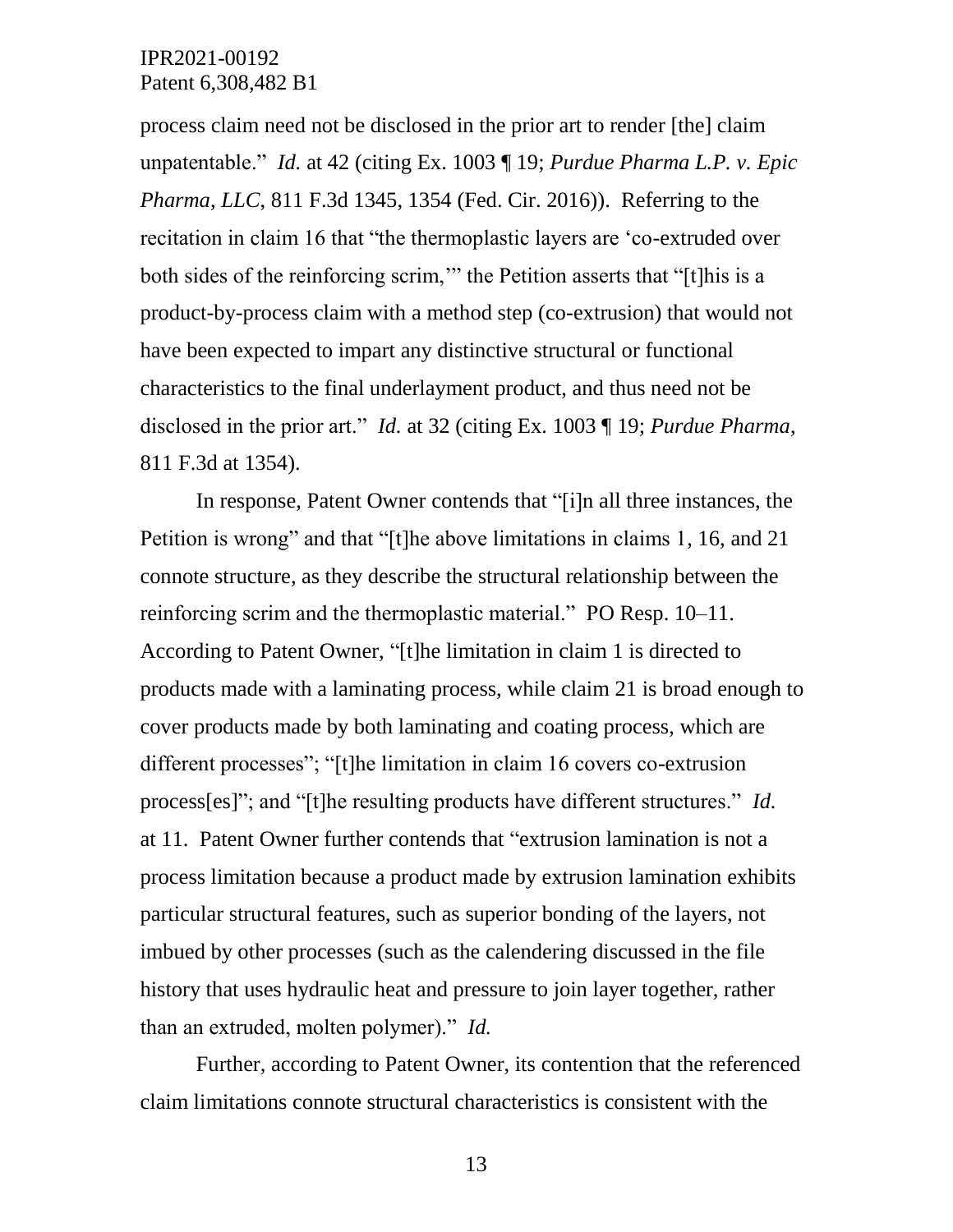l

analysis in a claim construction order from a litigation in the U.S. District Court for the Eastern District of Texas, "which found that 'extrusion lamination' is not a product-by-process limitation." PO Resp. 13 (citing Ex. 2025,<sup>11</sup> 66–67). Still further, Patent Owner argues, its contention that the recitation of "at least one layer of thermoplastic material affixed to a side of the reinforcing scrim by extrusion lamination for providing a weatherresistant barrier" in claim 1 is "*not* a product-by-process element . . . is consistent with analysis performed by Petitioner expert, Mr. Kaczkowski, who does not mention that the claim 1 is a 'product-by-process.'" *Id.* at 19 (citing Ex.  $1003 \text{ }\mathsf{F}$  64).

According to Patent Owner, "[a]lthough Petitioner and Mr. Kaczkowski do not offer any claim constructions in this IPR, it is clear that both have a different definition of 'extrusion lamination' than how a [person of ordinary skill in the art] would understand the term." PO Resp. 19–20 (citing Ex. 2021 ¶ 65). In particular, Patent Owner argues, "Petitioner and its expert seem to consider 'extrusion coating' and 'extrusion lamination' as different terms for the same process," but "[t]his is wrong." *Id.* at 20 (citing Ex. 2021 ¶ 66; Ex. 2020 (Mr. Kaczkowski's deposition transcript), 25:16–22, 28:4–9). According to Patent Owner, "'[e]xtrusion coating,' as the name implies, involves coating a surface with a polymer that

 $11$  Notwithstanding Patent Owner's citation of Exhibit 2025, which consists of two brief excerpts from the August 9, 2021, Opening Expert Report of Maureen T.F. Reitman, Sc.D., P.E. on Invalidity of U.S. Patent No. 6,308,482 from *Kirsch Research & Development, LLC v. DuPont de Nemours, Inc.*, No. 5:20-cv-00057 (E.D. Tex.) and does not include any pages numbered 66 or 67, we understand Patent Owner citation to refer instead to Exhibit 2023, which is a claim construction order from that same case.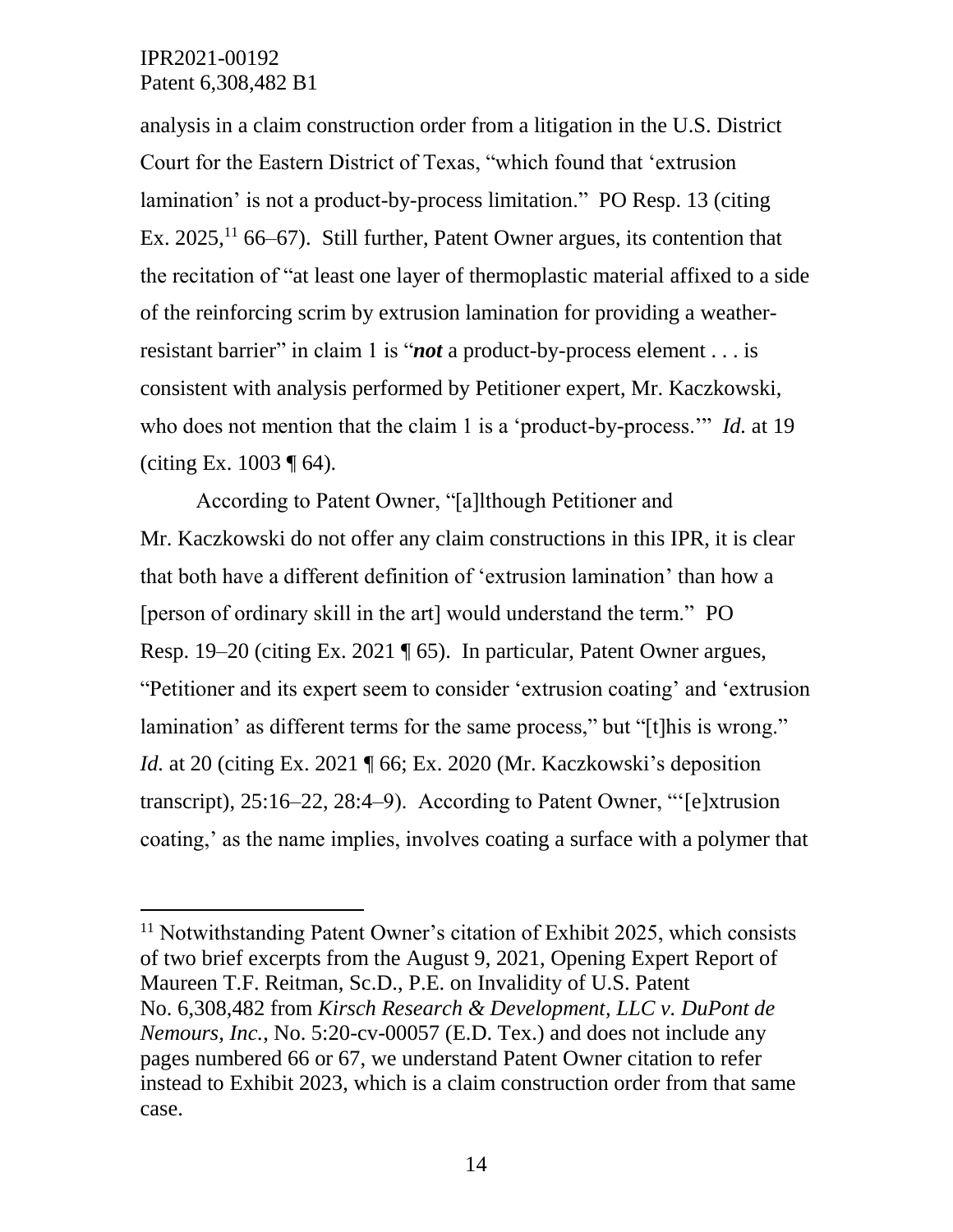$\overline{a}$ 

is extruded," whereas "'[e]xtrusion lamination[]' . . . is very different." *Id.* at 20–21 (citing Ex. 2021 ¶¶ 67–68). In support of its arguments, Patent Owner cites definitions of "coated fabric" and "laminated fabric" from a textile dictionary, from which, Patent Owner contends, a person of ordinary skill in the art "would have understood the plain and ordinary meaning of 'extrusion lamination' in the context of claim 1 of the '482 patent, to be the specific process that uses both extrusion and pressing to laminate two layers together using the polymer melt as a binder." *Id.* (citing Ex. 1017, 8 (defining "coated fabric" as "a flexible material composed of a fabric and any adherent polymeric material applied to one or both surfaces"), 24 (defining "laminated fabric" as "a flexible fabric system composed of superimposed layers of fabric firmly united by bonding or impregnating with an adherent polymeric material to one or more surfaces")). Patent Owner also cites testimony of Dr. Reitman, a witness retained by defendants in litigation that does not involve Petitioner, who Patent Owner contends "recognized" that a person of ordinary skill in the art "would understand 'extrusion coating' to be different than 'extrusion lamination.'" *Id.* at 21–22 (citing Ex. 2021 ¶ 69; Ex. 2025 ¶ 54). 12

Further, Patent Owner contends, a person of ordinary skill in the art would have known that "a key feature of thermoplastic polymers is the ability to melt and transform from a solid into a liquid or molten polymer," which can be extruded through a die and then, after the extruded polymer is formed into its desired shape and form, the polymer melt is can be cooled and solidified into a rigid part. PO Resp. 22. Patent Owner argues,

<sup>&</sup>lt;sup>12</sup> As detailed in Section III.G below, we grant Petitioner's motion to exclude Dr. Reitman's testimony.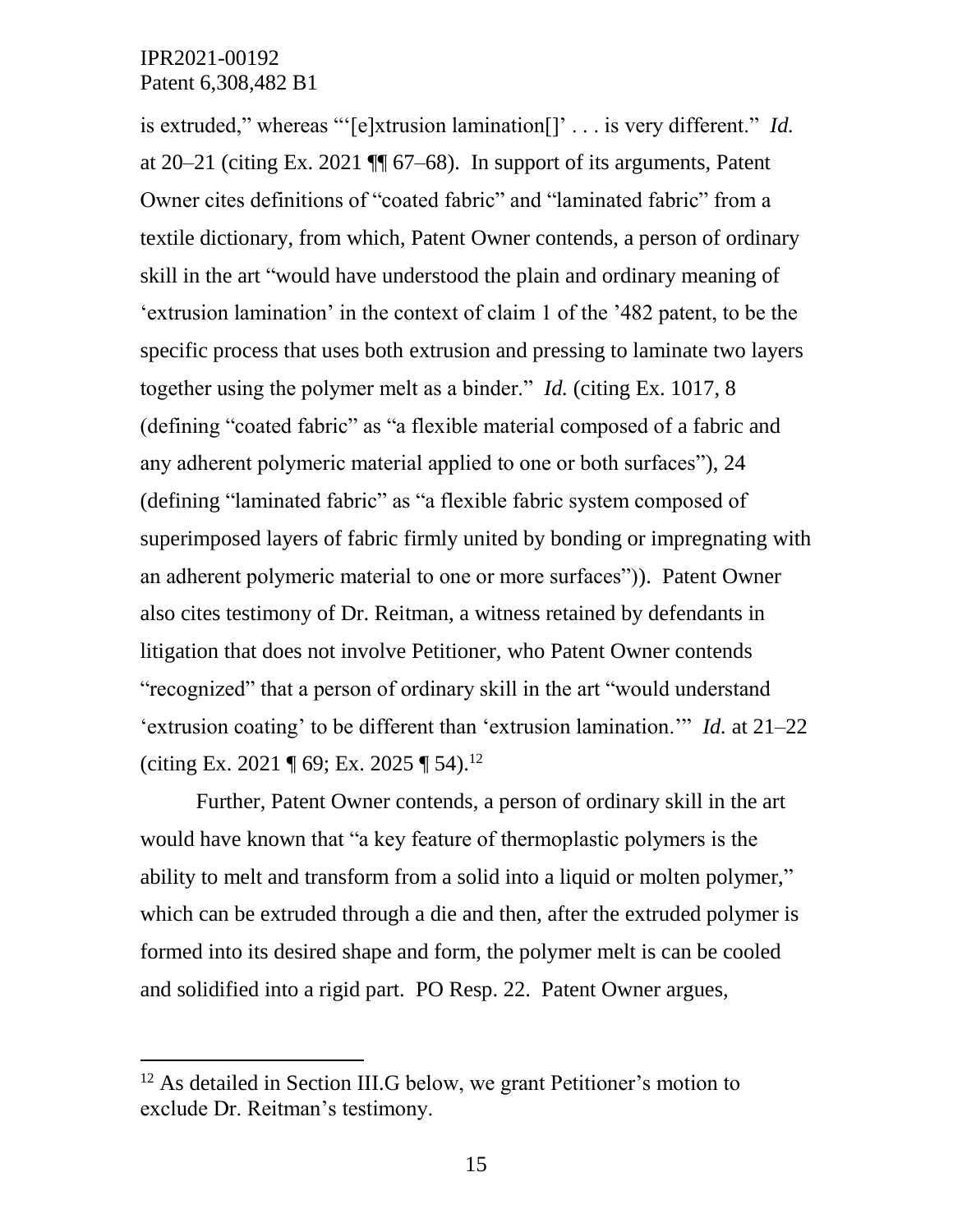"[e]xtrusion lamination, in particular, can use this feature of thermoplastic polymers to join (referred to in the art as 'laminating') different structures together." *Id.* For example, Patent Owner argues, "in the context of the claims of the '482 patent, the polymer melt is used to laminate the reinforcing scrim with a top layer (such as a slip-resistant material discussed in claim 2, or a metallized layer, or any other top layer chosen by a manufacturer)," and "[t]his process is known as extrusion lamination since the molten polymer is extruded and subsequently used to laminate the other layers together." *Id.* at 23. According to Patent Owner, "[n]othing in the intrinsic evidence alters the plain and ordinary meaning of extrusion lamination," and "this is consistent with the prosecution history of the '482 patent." *Id.* For example, Patent Owner argues, "[d]uring prosecution, ... the inventor distinguished a disclosure of a rubber mill calendering process" in which "layers are joined together simply by heat and pressure from calendering rollers." *Id.* at 23–24 (citing Ex. 1002, 71).

Finally, Patent Owner alleges, "[i]n view of the totality of the evidence, a [person of ordinary skill in the art], in the context of the '482 patent, would understand the court's construction [in *Kirsch Research & Development, LLC v. DuPont de Nemours, Inc.*, No. 5:20-cv-00057 (E.D. Tex.)] of 'extrusion lamination' ([']by being melted in an extruder, and forced onto the reinforcing scrim through a die extruder') to be directed toward the specific process that used both extrusion and pressing to laminate two layers together using the polymer melt as a binder." PO Resp. 25 (citing Ex. 2021 ¶ 75).

In its Reply, Petitioner argues that, although the Patent Owner Response "makes much of an alleged disagreement over the plain and ordinary meaning of 'extrusion lamination,' . . . both Mr. Kaczkowski and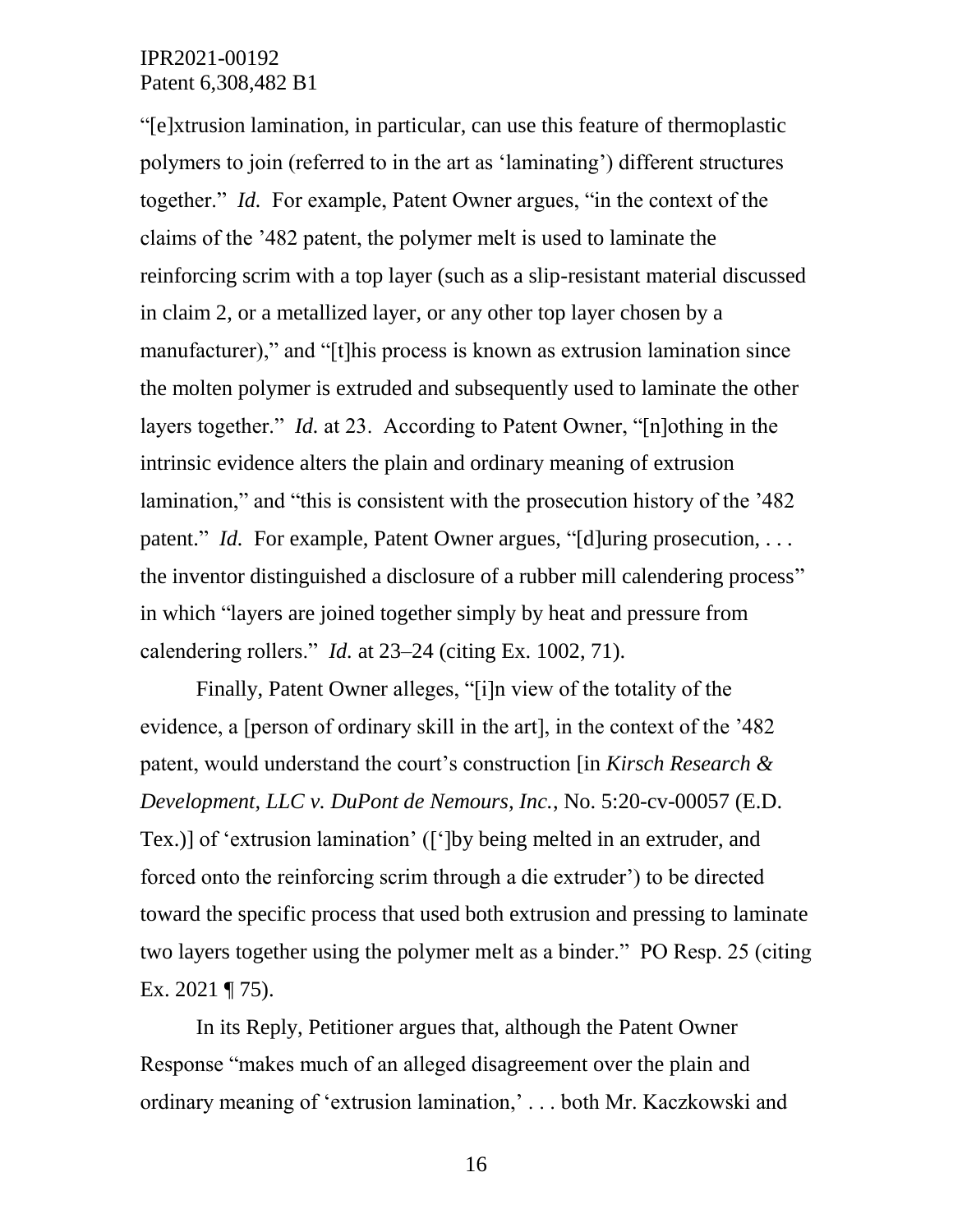Dr. Daniels applied essentially the same interpretation of 'extrusion lamination." Pet. Reply 2–3. According to Petitioner, Patent Owner's alleged distinction between "extrusion coating" and "extrusion lamination" "is a strawman argument" because "the experts agree on what process steps are necessary for a reference to teach 'extrusion lamination.'" *Id.* at 3. In particular, Petitioner contends Patent Owner's expert Dr. Daniels testified that a person of ordinary skill in the art "would understand the plain and ordinary meaning of 'extrusion lamination,' in the context of claim 1 of the '482 patent, to be the specific process that uses both extrusion and pressing to laminate two layers together using the polymer melt as a binder," and he "clarified that when he refers to laminating 'two layers together using the polymer melt as a binder,' those two layers 'could, for instance, be a scrim and a . . . layer of extruded polypropylene,' i.e., the process could result in a two-layer product." *Id.* (footnote omitted) (citing Ex. 2021 ¶ 68; Ex. 1022 (Dr. Daniels' deposition transcript), 8:16–24).

Further, Petitioner contends, "Dr. Daniels' interpretation of this term is nearly identical to Mr. Kaczkowski's, which Kirsch quoted in its Response: 'extruding material, the extrudate, applying that onto one or more layers of substrate, and in that process binding at least the extrudate to that substrate . . . through some combination of heat and/or pressure.'" *Id.* at 4 (quoting PO Resp. 20 (quoting Ex. 2020 (Mr. Kaczkowski's deposition transcript), 25:16–22)). Petitioner argues that, contrary to Patent Owner's argument, "Mr. Kaczkowski never testified that 'extrusion coating' and 'extrusion lamination' are necessarily synonymous," but instead testified more specifically that "[a] coating process *which results in the binding of the extruded material to the substrate* would be considered by a person of ordinary skill in the art to be an extrusion lamination process" and that "what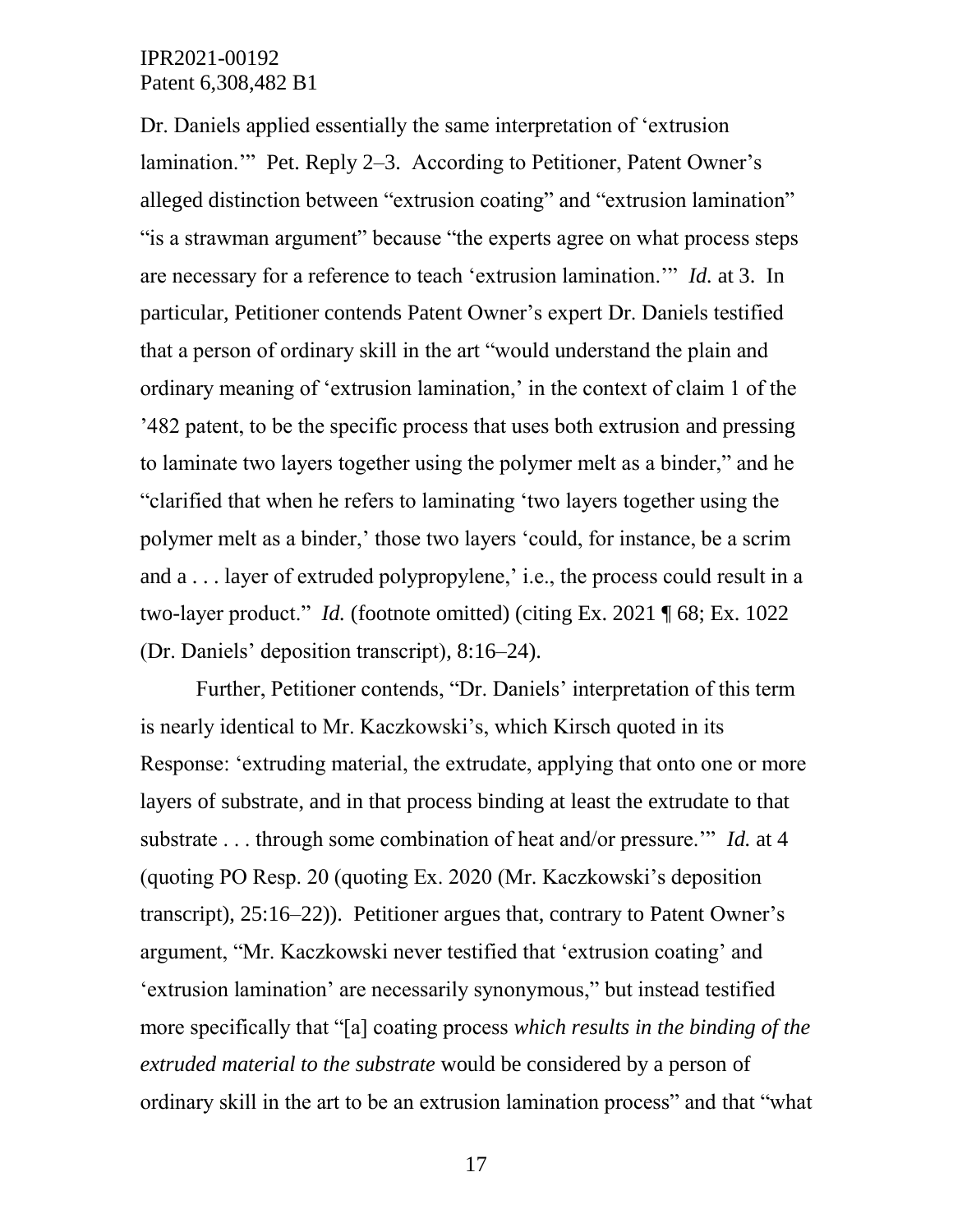a [person of ordinary skill in the art] might call 'extrusion coating' would also be considered 'extrusion lamination' if it 'results in the extrudate *being permanently bonded* to the substrate." *Id.* at 5 (quoting Ex. 2020, 43:5–14, 28:10–20). Finally, Petitioner argues that "any potential semantic distinction between 'extrusion coating' and 'extrusion lamination' is irrelevant, because the experts agree on how extrusion lamination is defined" in terms of requiring "extruding an extrudate/polymer melt," "binding that extrudate/polymer melt to at least a substrate/other layer," and "through at least the act of pressing." *Id.* at 4, 6.

Patent Owner responds in its Sur-reply that "Petitioner . . . wrongly asserts that 'Dr. Daniels clarified that when he refers to laminating "two layers together using the polymer melt as a binder," these two layers "could, for instance, be a scrim and a . . . layer of extruded polypropylene," i.e., the process could result in a two-layer product.[']" PO Sur-reply 2 (citing Ex. 1022, 9:7–16). According to Patent Owner:

Looking at the entirety of what Dr. Daniels stated at page 9, lines 7–16 reveals his testimony is actually quite different:

Q: Under the Definition that you set forth in Paragraph 68 of your declaration, you refer to "laminate two layers together." That's correct, right? 09:08:12

A: Well, at least two layers, but, yes. Yes.

Q: And those "at least two layers" could, for instance, be a scrim and a slip-resistant layer of extruded polypropylene?

A Well, it certainly can be those two layers, and it can be others as the construction calls for.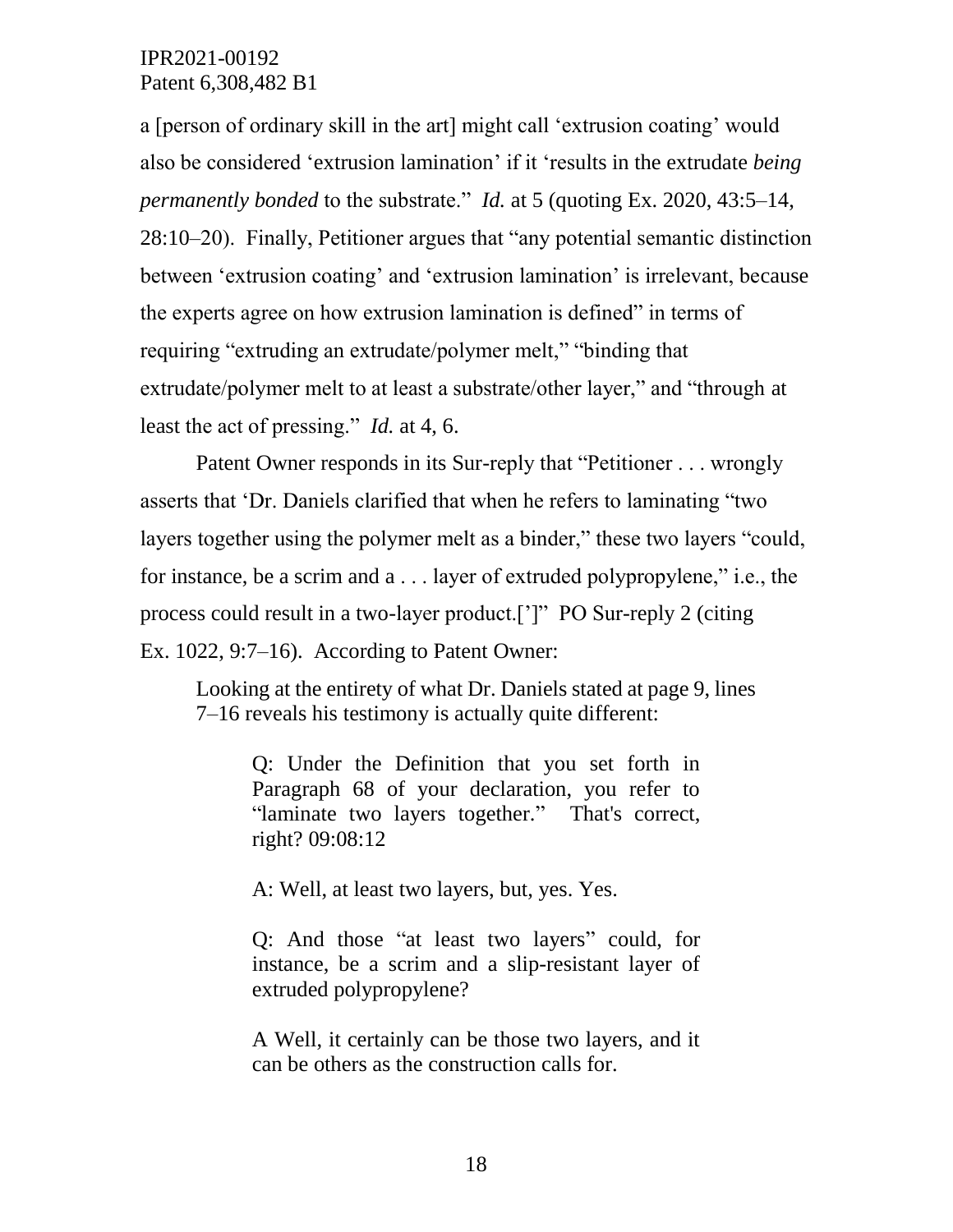Ex. 1022 at 9:7–16. Despite their representations to the contrary, Dr. Daniels is not testifying that the thermoplastic material used in the process of extrusion lamination is also one of the layers. Rather, Dr. Daniels is testifying that two different layers, a scrim and a slip-resistant layer of extruded polypropylene, could be joined by extrusion lamination using a binder of a thermoplastic material. That is, the thermoplastic material would be located between and would bind the scrim and the slip-resistant layer together. This is consistent with Dr. Daniels' description of how a [person of ordinary skill in the art] would understand the term "extrusion lamination."

Moreover, this is also consistent with the entirety of Dr. Daniels' opinions throughout this proceeding. Dr. Daniels' use of the plain and ordinary meaning of the term "extrusion lamination" and how he applies it to the prior art has been constant. . . .

. . . .

Dr. Daniels' understanding of "extrusion lamination" is also very different than that allegedly provided by Mr. Kaczkowski, which is essentially extrusion coating. [Pet.] Reply at 4. But as set forth in great detail in Patent Owner's Response, extrusion coating is not "extrusion lamination." PO [Resp.] 19–27. Moreover, a mere statement that the two experts "effectively agree on the meaning of 'extrusion lamination'" requires mischaracterizing Dr. Daniels' testimony. [Pet.] Reply at 4.

*Id.* at 2–4. Patent Owner further contends that Mr. Kaczkowski's "position" that 'extrusion coating' would also be considered 'extrusion lamination' if it 'results in the extrudate being permanently bonded to the substrate'" "is nothing more than restatement of the extrusion coating process," and "[t]o think otherwise would require believing that 'extrusion coating' involves a thermoplastic layer that is extruded, and thus coated, onto a substrate with the result being that it is not permanently bonded, *i.e.*, it will delaminate from the substrate." *Id.* at 5 (citing Pet. Reply 5). According to Patent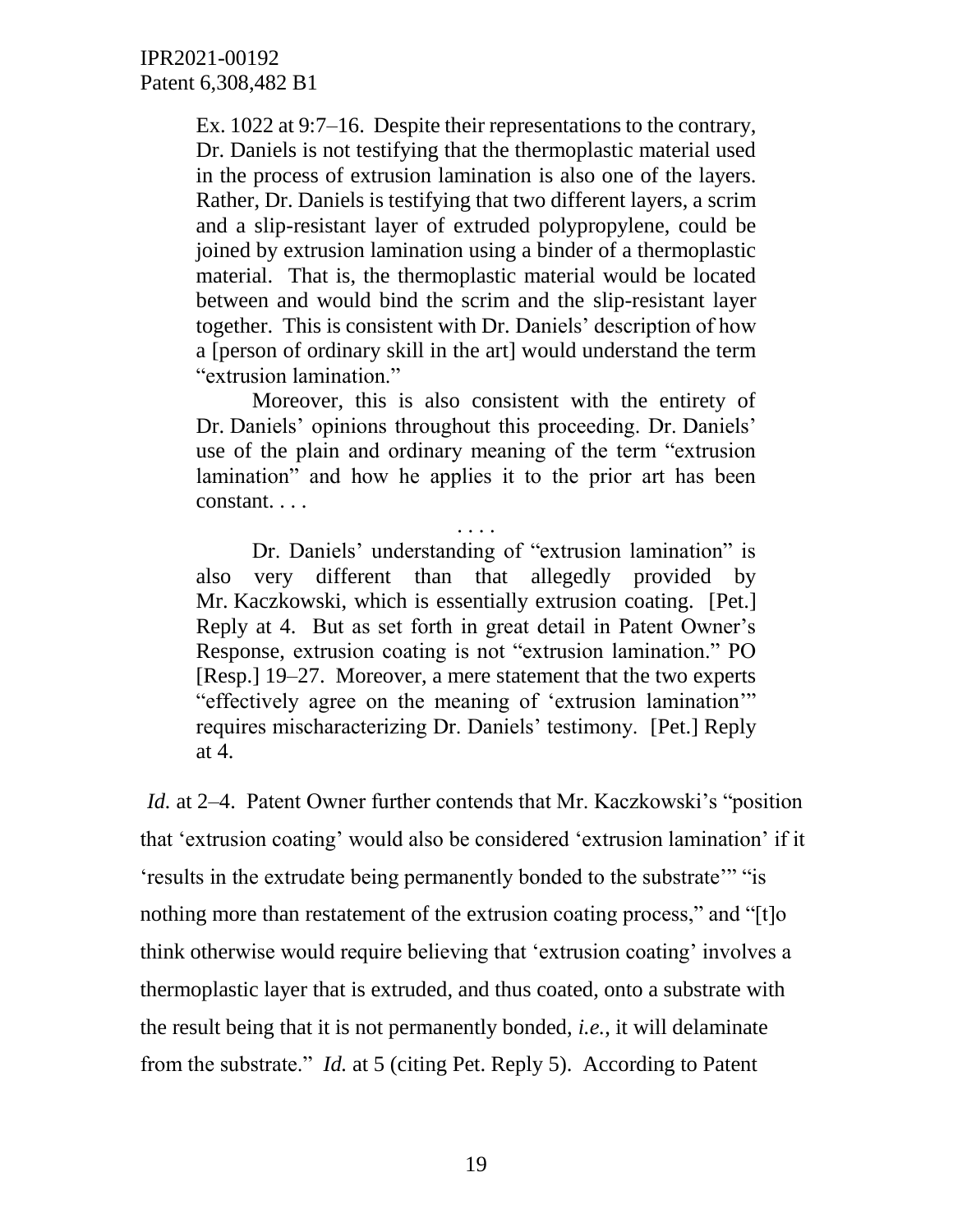Owner, "[s]uch a product makes no sense" and "[u]nder Petitioner's theories, the [prior art] would not work." *Id.*

Having fully considered the parties' arguments, we disagree, as an initial matter, with Petitioner's contention that claims 1, 16, and 21 are product-by-process claims, consistent with the claim construction orders entered by the U.S. District Court for the Eastern District of Texas in *Kirsch Research & Development, LLC v. DuPont de Nemours, Inc.*, No. 5:20-cv-00057 (Ex. 2023 ("EDTX Claim Construction Order"), 62–67) and the U.S. District Court for the Western District of Texas in *Kirsch Research & Development, LLC v. IKO Industries, Inc.*, No. 6:20-cv-317 (Ex. 2026, 3). We further disagree, however, with Patent Owner's contention that the recitation in claim 1 of "extrusion lamination" requires that the recited roofing underlayment must include an additional layer besides the scrim and the thermoplastic material, where the recited thermoplastic material serves merely as a binder to join two other layers.

We begin our analysis with the language of the claims. *See Phillips*, 415 F.3d at 1314. To be sure, claim 1 does not exclude the presence of additional layers in the roofing underlayment. Indeed, claim 1 recites "at least one" layer of thermoplastic material, and dependent claims 2 and 4 expressly require that the roofing underlayment further comprises "a layer of slip-resistant material positioned over an outer surface of the roofing underlayment" and "a radiant barrier layer for reflecting solar energy positioned adjacent the layer of thermoplastic material," respectively. But we find nothing in the language of the claims or in the specification of the '482 patent that *requires* claim 1 to include such additional layer, either expressly or impliedly. And although claims 2 and 4 do require additional layers, neither of those claims recites that the layer of thermoplastic material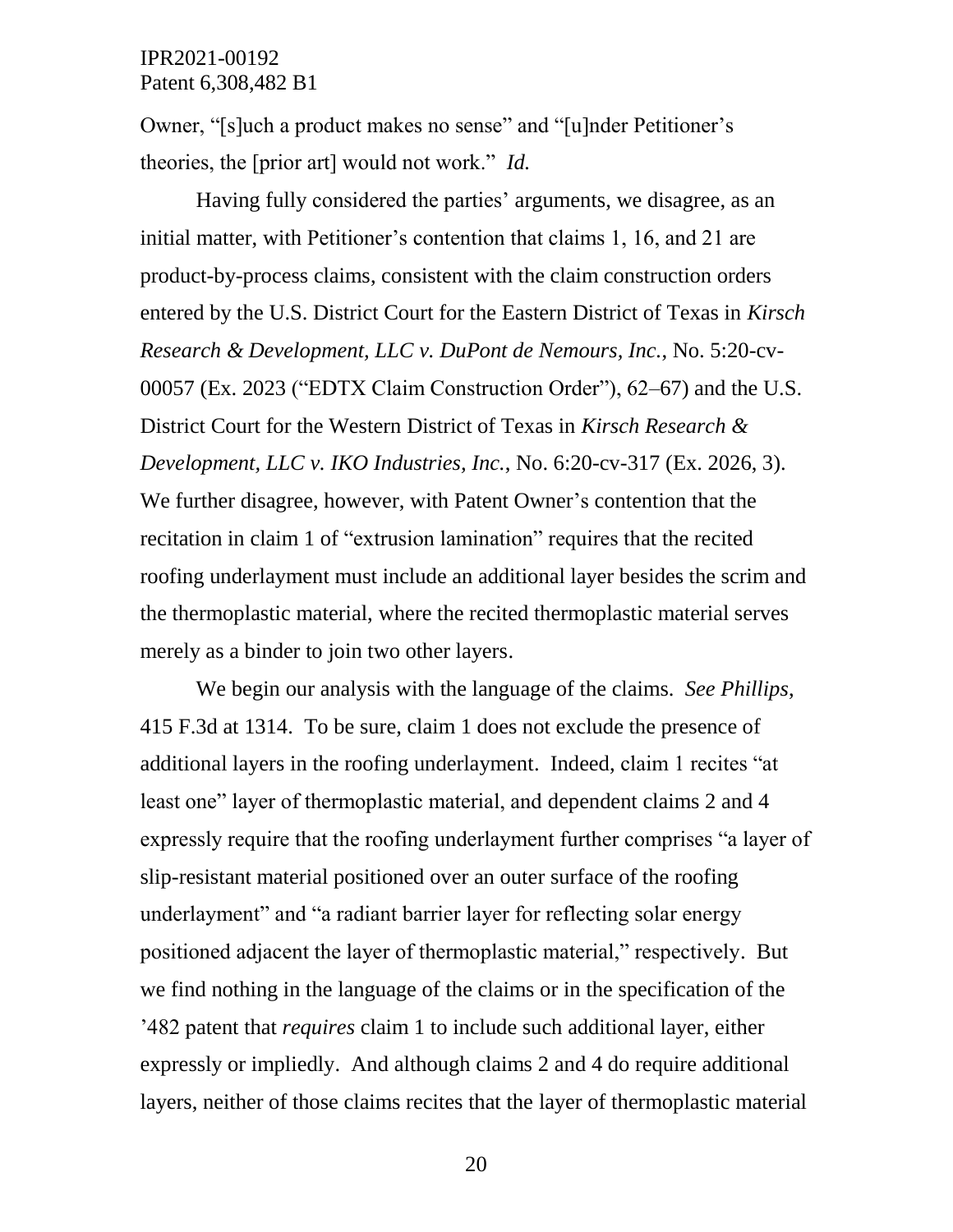necessarily serves as a binder to join those additional layers to the scrim. Rather, claim 2 recites only that the layer of slip-resistant material be "positioned over an outer surface of the roofing underlayment" and claim 4 recites only that the radiant barrier layer be "positioned adjacent the layer of thermoplastic material."

Unlike claim 1, which requires that the thermoplastic material be "affixed to a side of the reinforcing scrim by extrusion lamination," neither claim 2 nor claim 4 specifies the manner in which the respectively recited additional layers are "positioned over an outer surface" of the underlayment or "positioned adjacent the layer of thermoplastic material." Accordingly, we are not persuaded by Patent Owner's contention that "the thermoplastic material would be located between and would bind the scrim and the slipresistant layer together." Claim 1 does not recite a "slip-resistant layer." If we were nonetheless to read claim 1 as implicitly requiring an unrecited "slip-resistant layer," claim 2 "further comprising a layer of slip-resistant material positioned over an outer surface of the roofing underlayment" would make little sense.

We look next to the specification and prosecution history of the '482 patent. *See Phillips*, 415 F.3d at 1315–17. The term "extrusion lamination" does not appear anywhere in the '482 patent outside of issued claim 1, but our understanding is supported by the prosecution history of the '482 patent. Claim 1 as originally filed in the application that issued as the '482 patent recited, in relevant part, "a reinforcing scrim of interwoven strands for supporting tensile forces in multiple directions; and at least one layer of thermoplastic material affixed to a side of the reinforcing scrim for providing a weather-resistant barrier." Ex. 1002 ('482 patent prosecution history), 33. In response to a rejection of the claims as anticipated by U.S.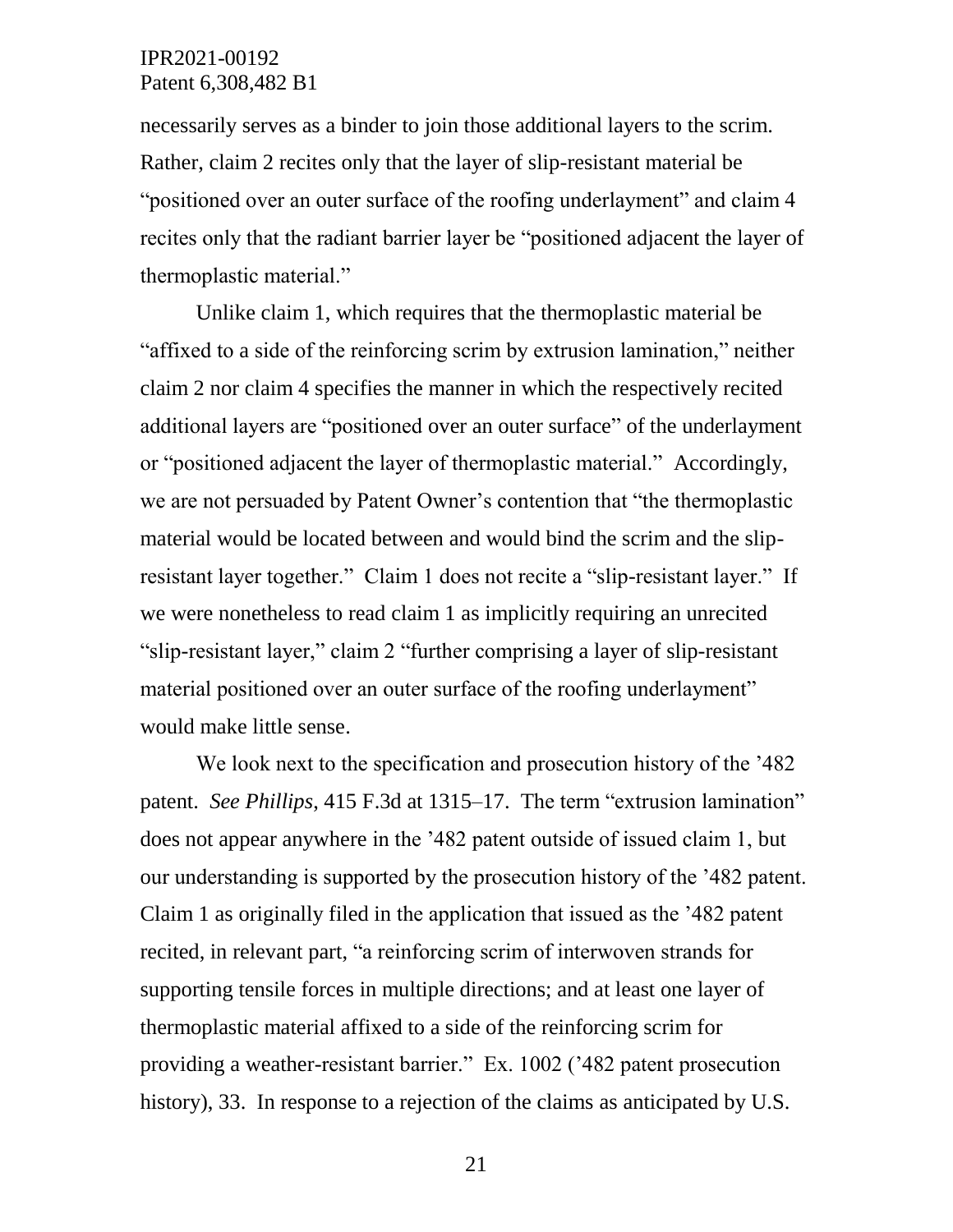Patent No. 5,523,357 to Peterson, describing a rubber mill calendering process, the applicant amended claim 1 to add the phrase "by extrusion lamination." *Id.* at 71, 76. We find nothing to suggest that a person of ordinary skill in the art would have understood that amendment to add a requirement of an additional layer of thermoplastic material, separate and apart from the "at least one layer of thermoplastic material" already recited in the original claim, to serve as a binder between the scrim and the original layer of thermoplastic material. The applicant explained in remarks accompanying the amendment, "Peterson fails to disclose forming a thermoplastic layer over the reinforcing scrim by an extrusion lamination process." *Id.* at 71 (italics, underlining, and capitalization omitted). We, thus, find that the added phrase specifies *how* the recited "thermoplastic material" must be "affixed" to "the side of the reinforcing scrim," but does not alter the recited function of the thermoplastic material, namely, "for providing a weather-resistant barrier." Although the applicant's remarks further state that "[c]ontrarily [to the rubber mill calendering process of Peterson], the roofing underlayment of the present invention is formed by an extrusion lamination process which bonds the various layers together, including the pre-formed films, reinforcement scrim, and slip-resistant material" *(id.)*, claim 1 does not recite "pre-formed films" or "slip-resistant" material"; such additional layers are recited in dependent claims 5 ("metallized film") and 2 ("layer of slip-resistant material"), respectively (Ex. 1001, 6:29, 6:37).

Looking finally to the extrinsic evidence of record, including the testimony of the parties' experts and other exhibits filed by the parties, we find no persuasive evidence to show that the recitation of extrusion lamination requires an additional layer in addition to the recited scrim and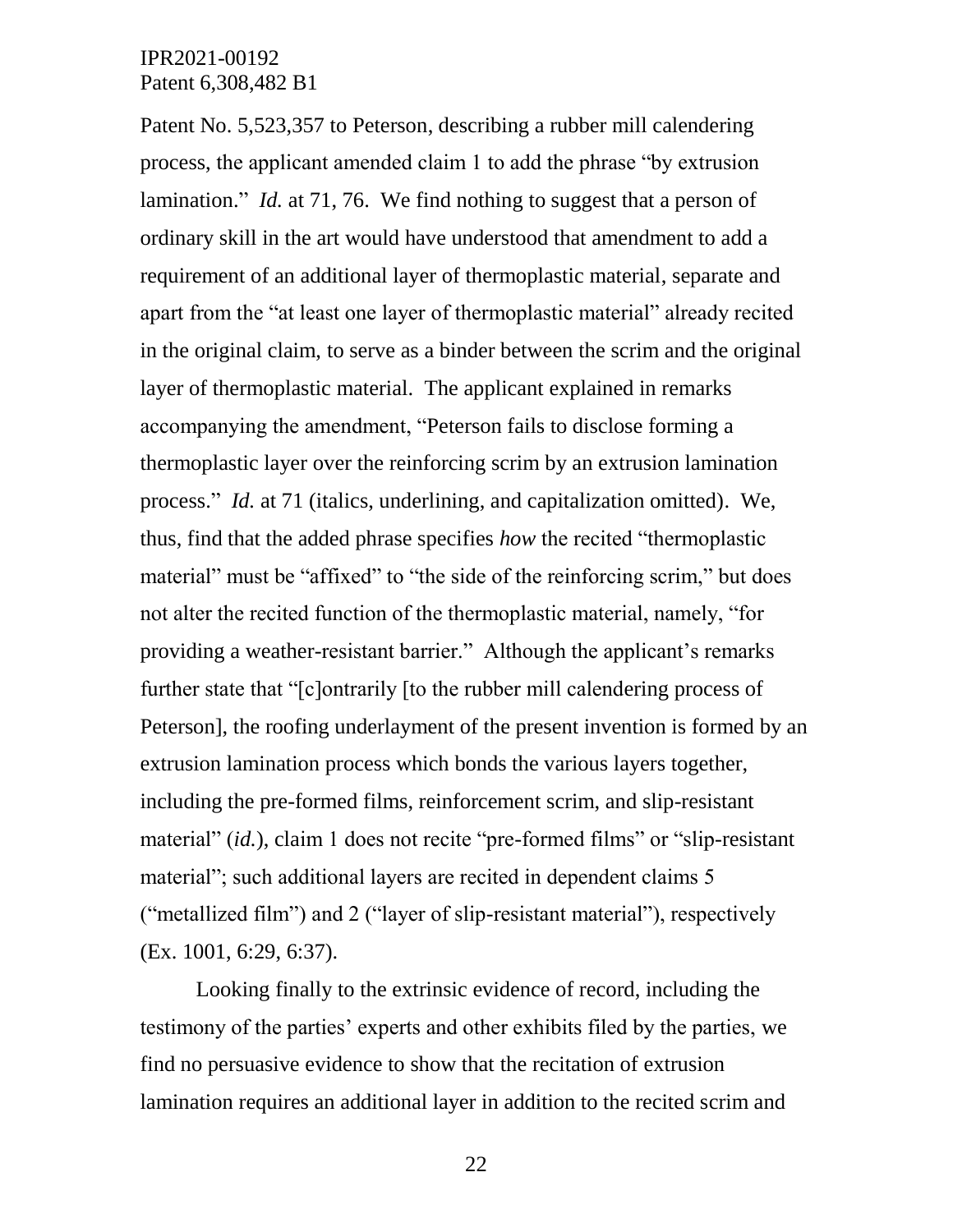the at least one layer of thermoplastic material affixed to a side of the scrim. In that regard, notwithstanding Patent Owner's contentions, we are not persuaded that "extrusion lamination" and "extrusion coating" are mutually exclusive. Rather, we credit Mr. Kaczkowski's testimony that extrusion coating would also be considered "extrusion lamination" if, for example, it "results in the extrudate being permanently bonded to the substrate." Ex. 2020, 28:17–20. While Patent Owner argues that Mr. Kaczkowski's statement "is nothing more than restatement of the extrusion coating process," and "[t]o think otherwise would require believing that 'extrusion coating' involves a thermoplastic layer that is extruded, and thus coated, onto a substrate with the result being that it is not permanently bonded, *i.e.*, it will delaminate from the substrate" (PO Sur-reply 5), we disagree with Patent Owner's further contentions that "[s]uch a product makes no sense" and "[u]nder Petitioner's theories, the [prior art] would not work" (*id.*). Although there could indeed be extrusion coating processes that would result in coatings that are not permanently bonded, it does not follow that the cited prior art used such processes. Further, although a laminate *may* be affixed to substrate by an adhesive or other binder, we find no persuasive evidence in the record that the binder must be a separate layer from the laminate.

Finally, we note that our determination is consistent with the EDTX Claim Construction Order, which rejected the proposal of the defendants in that case to interpret "by extrusion lamination" as a product-by-process limitation and instead construed that phrase to mean "by being melted in an extruder, and forced onto the reinforcing scrim through a die of the extruder." Ex. 2023, 67 (emphasis omitted). Although that construction excludes processes that do not involve extrusion of a molten polymer, consistent with Patent Owner's argument in its Response that a product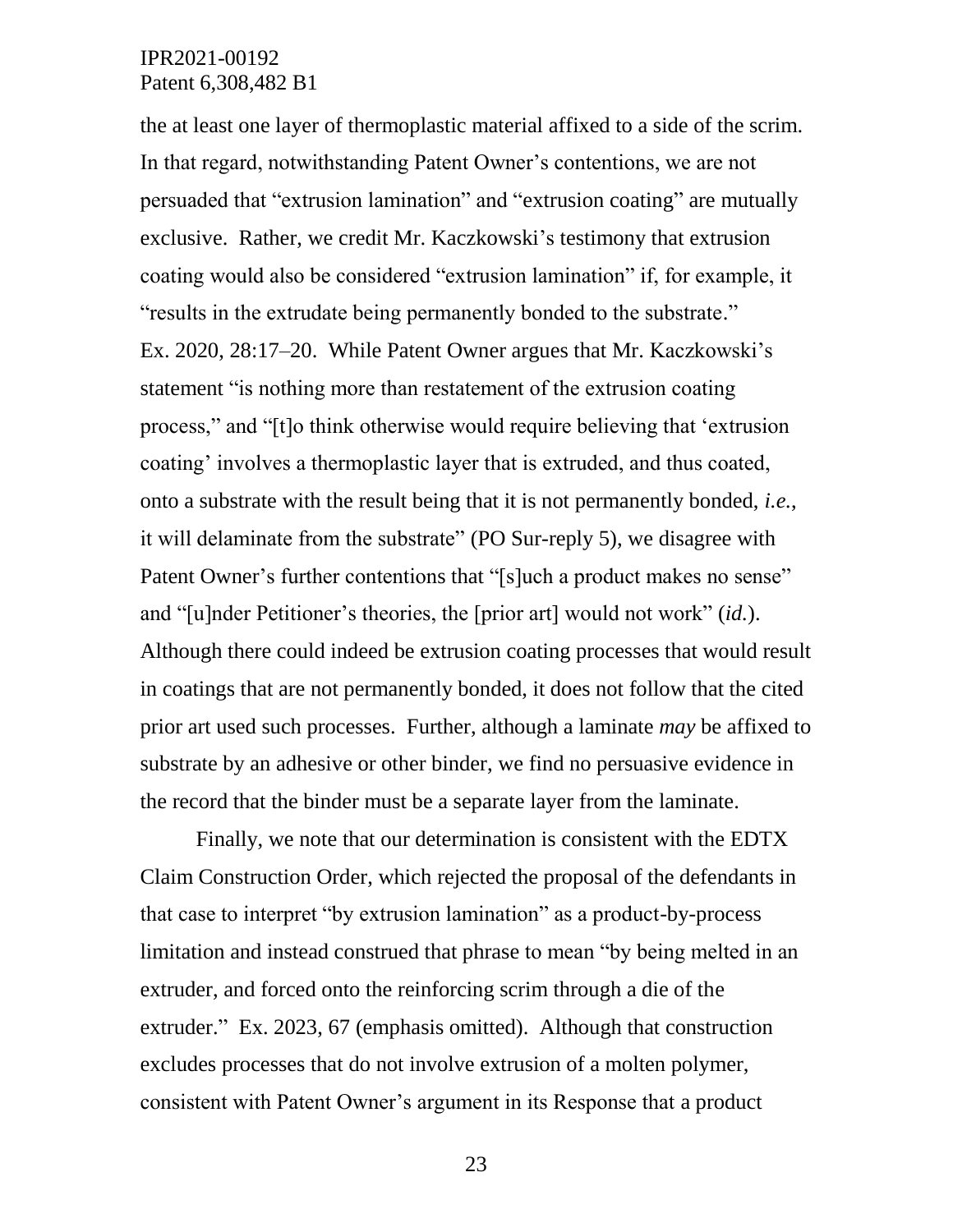made by extrusion lamination exhibits particular structural features not imbued by processes "such as the calendering discussed in the file history that uses hydraulic heat and pressure to join layer together, rather than an extruded, molten polymer" (PO Resp. 11), the construction does not exclude extrusion coating.

#### *D. The Prior Art*

Before turning to Petitioner's asserted grounds of unpatentability, we provide a brief summary of the asserted references.

#### *1. Lou*

Lou, titled "Vapor-Permeable Liquid-Impermeable Fabric," describes a process for making a water-impermeable, vapor-permeable fabric "particularly suited for use as a roofing-tile underlayment or as an air-infiltration barrier." Ex. 1005, codes (54), (57). Lou explains that breathable fabrics (i.e., fabrics that are vapor-permeable yet waterimpermeable) have transmission and barrier characteristics suitable for "building construction, for example as a roofing-tile underlayment (i.e., 'underslatement')," but that prior art materials "exhibited shortcomings in their combination of strength, barrier and transmission properties" when used as roofing tile underlayments or air-infiltration barriers. *Id.* at 1:19–20, 1:32–36. Lou accordingly discloses that the object of its invention "is to provide a process for making a coated fabric . . . suitable for use as an airinfiltration barrier or as a roofing-tile underlayment." *Id.* at 1:37–40. In furtherance of that objective, the process "includes the steps of applying a continuous coating of polypropylene to a surface of a vapor-and-liquid permeable, base sheet of synthetic organic fibers and then calendering the coated surface." *Id.* at 1:44–49. According to Lou, the coating step, which is preferably carried out by extrusion coating, renders the sheet impermeable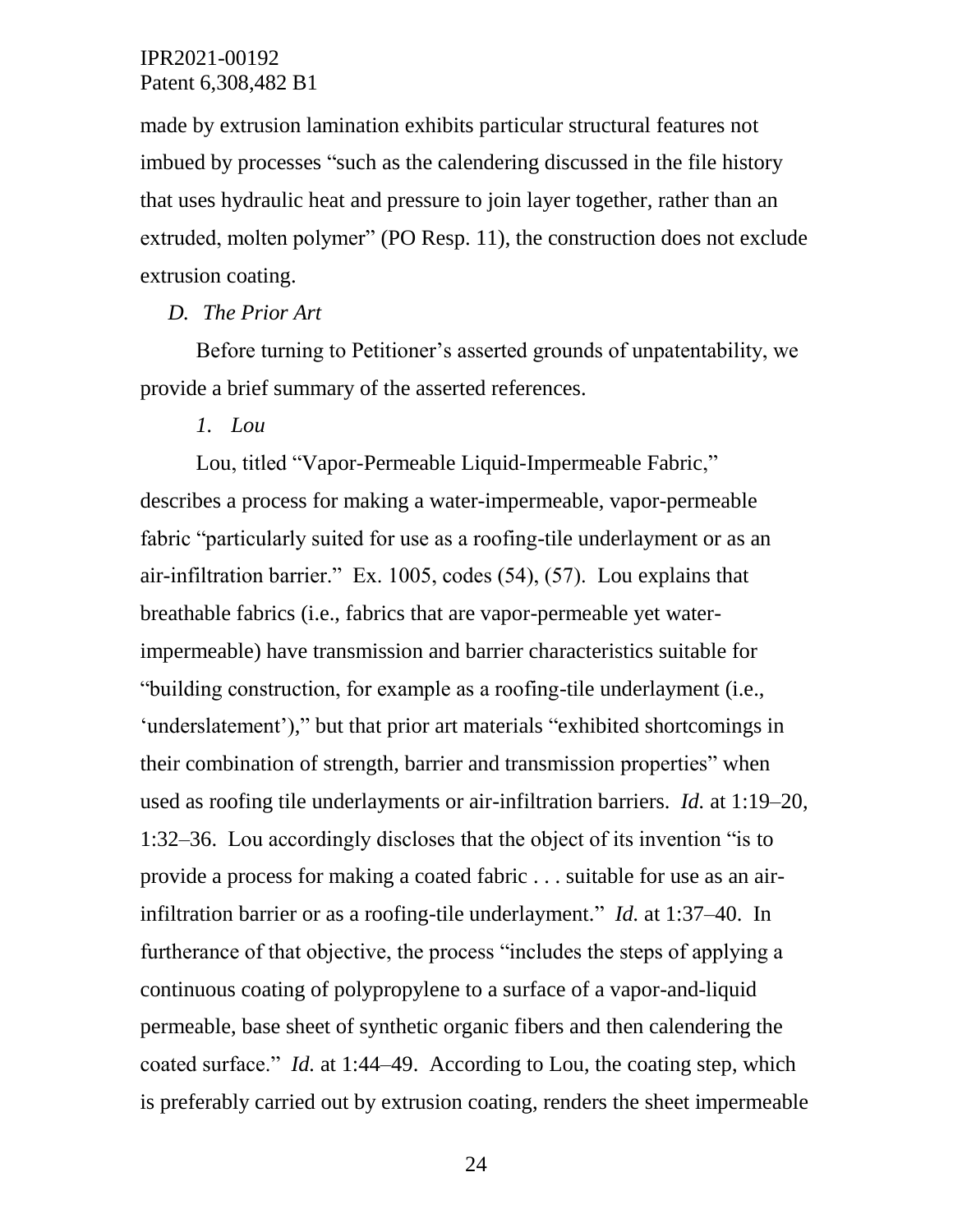to water and vapor, while the calendering step provides vapor permeability to the sheet while maintaining liquid water impermeability. *Id.* at code (57), 1:9–13.

Figures 1 and 2 of Lou are reproduced below.



Figures 1 and 2, above, are schematic diagrams of equipment for carrying out the coating and calendering steps, respectively of Lou's process. Ex. 1005, 2:34–40. With reference to Figures 1 and 2, fibrous base sheet 1 is fed from supply roll 10 under screw melt-extruder 20, which supplies polypropylene polymer 2 through a slit orifice to deposit a thin continuous coating on the surface of sheet 1. *Id.* at 2:38–42. Sheet 1 "is supported on roll 30 as the coating is applied," and "[c]oated sheet 3 is then advanced to windup as roll 40." *Id.* at 2:42–44. Coated sheet 3 is then fed from roll 40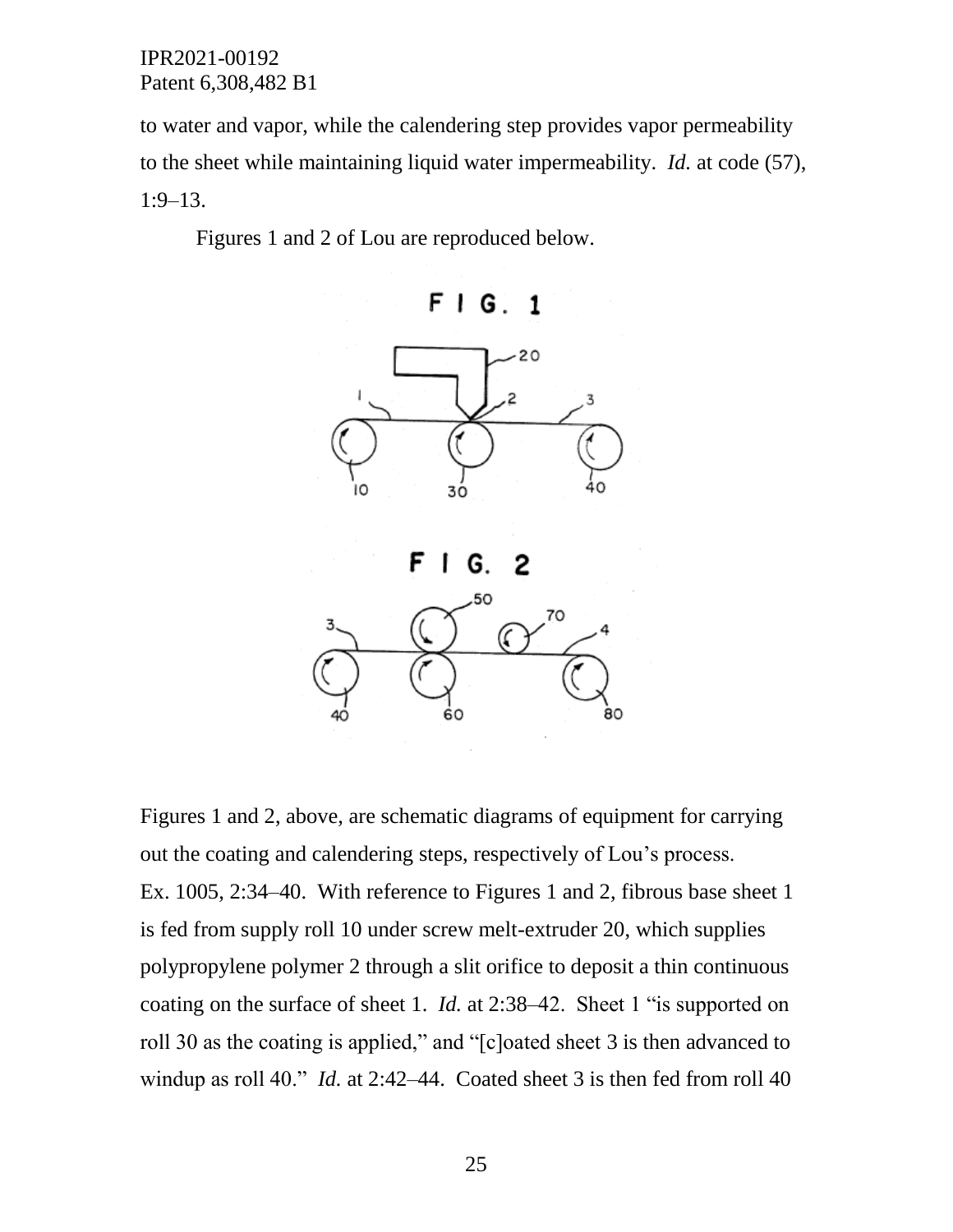to a calendering nip formed by heated roll 50 and unheated backup roll 60, then under chill roll 70 to form coated and calendered sheet 4, which is in turn wound up as roll 80. *Id.* at 2:44–49. According to Lou, the coating and calendering steps can be performed as a continuous operation. *Id.* at 2:50– 52. Lou discloses that suitable fibrous base sheets for use in the process include woven and nonwoven sheets, with nonwoven sheets of continuous filaments of synthetic organic polymer, particularly of polypropylene or polyester, being preferred. *Id.* at 2:66–3:4.

#### *2. Büsscher*

Büsscher, titled "Breathable Façade Membranes and/or Roof Underlay Materials and/or Wind Barrier Membranes," is directed to a material that can be used, for example, as a roofing underlayment. Ex. 1008, codes (54), (57). Büsscher's sole Figure is reproduced below.



Büsscher's Figure, above, shows a cross-section through the material of Büsscher's invention. *Id.* at 4. With reference to the Figure, Büsscher explains that largely waterproof but moisture-permeable film 1 is protected on both sides by nonwovens 2, 2', each made of polypropylene. *Id.* at 5. According to Büsscher, glass cloth 7, consisting of weft fibers 3 and warp fibers 4, is connected to the top of nonwoven 2' in the figure, but a plastic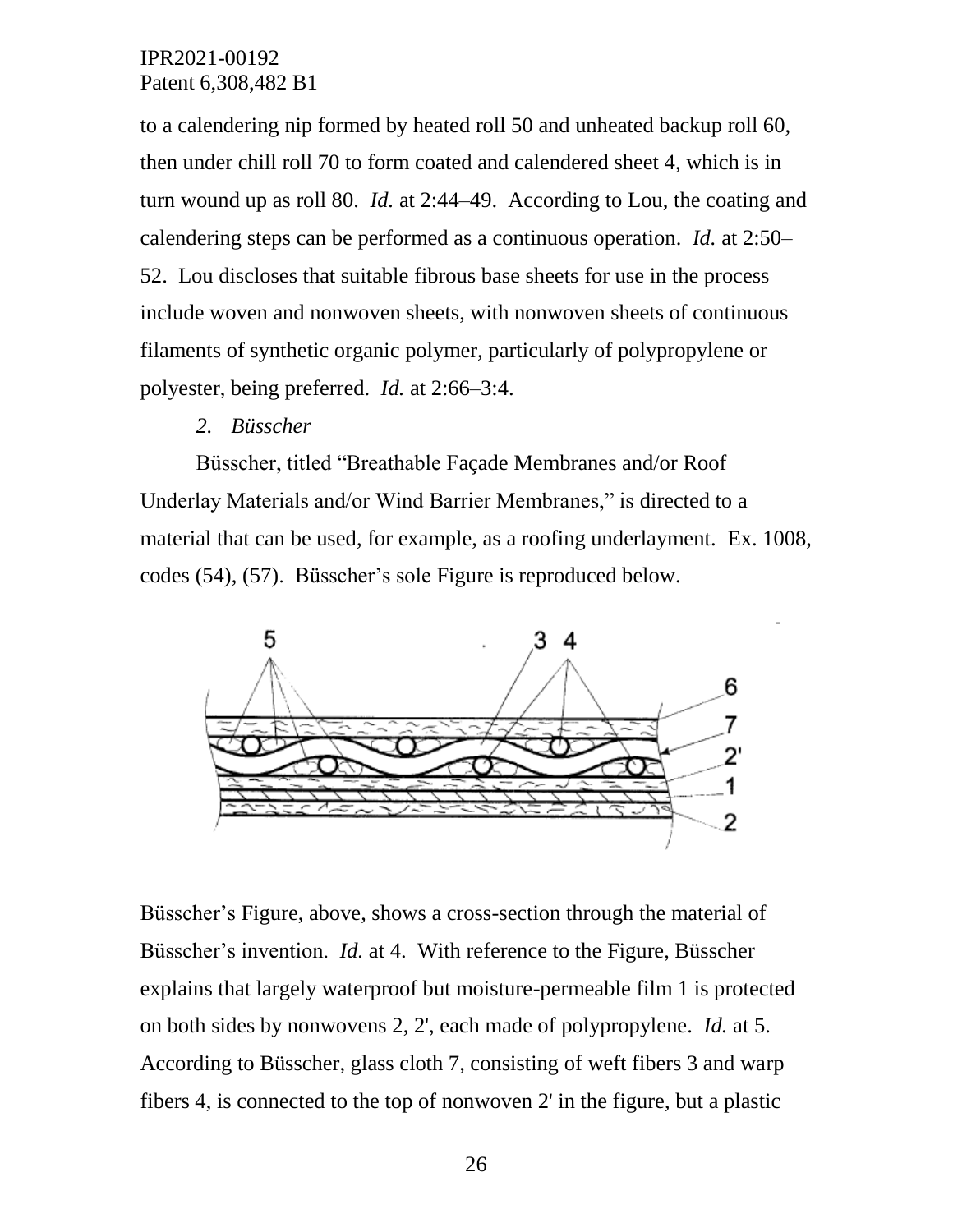cloth or a glass or plastic nonwoven may be used in place of glass cloth 7. Büsscher explains that interspaces between the intersections of weft fibers 3 and warp fibers 4, through which air and moisture can pass, are filled largely, but not completely, with bitumen 5 or a polymer bitumen, such that no additional adhesive is needed to establish a connection with nonwoven 2'. *Id.* The top side of glass cloth 7 is covered by plastic fiber nonwoven 6, preferably consisting of polypropylene, to "increase[] . . . slip resistance and thus improve[] walkability." *Id.* at 4–5.

# *3. Simpson*

Simpson, titled "Roof Structure," is directed to a laminated roofing material for application over a roofing underlayment. Ex. 1009, codes (54), (57). The material includes an aluminum foil top sheet laminated to a polyethylene film layer by an ionomer resin, "to reflect infrared and ultraviolet rays impinging on the roofing from the sun." *Id.* at code (57), 1:41–50.

#### *4. Ellison*

Ellison, titled "Warp Knit Weft Insertion Fabric and Plastic Sheet Reinforced Therewith," is directed to a fabric to be "employed as a reinforcement for sheet material of thermoplastic synthetic resin." Ex. 1010, codes (54), (57). According to Ellison, "[t]he reinforced sheet material so produced has a markedly higher ratio of tear strength to tensile strength than similar reinforced sheet materials hitherto available and is useful in a wide variety of industrial applications," including "roofing products." *Id.* at code (57), 1:54–68, 5:18–27. Figure 2 of Ellison is reproduced below.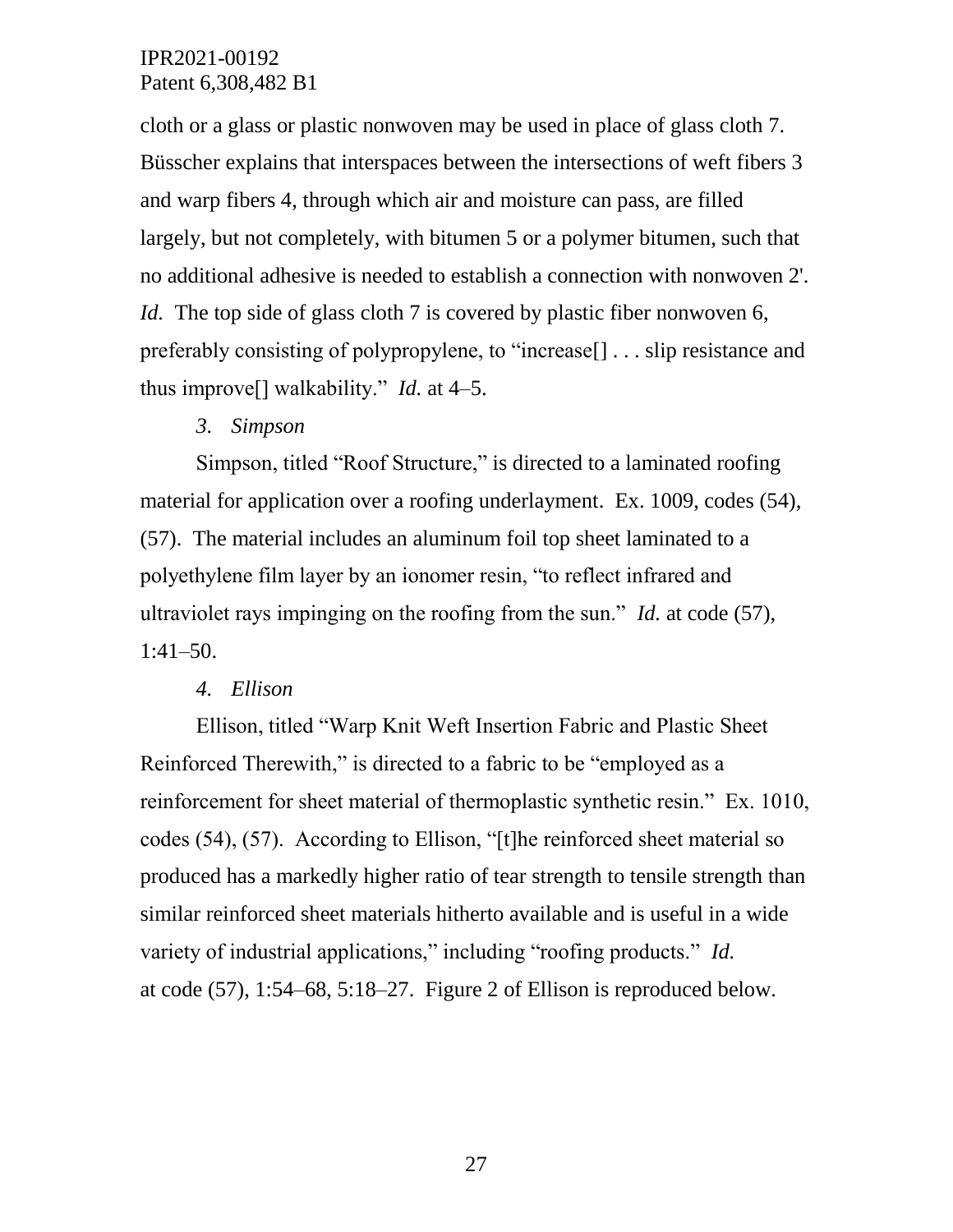

Figure 2, above, "illustrate[s] in plan view a typical reinforced polymeric resin sheet 24" "with a portion of the top layer peeled off to show the reinforcing layer." *Id.* at 2:66–68, 4:27–29. "The reinforcing fabric, in the particular embodiment shown, is the warp knit weft insertion fabric 22 a portion of which is seen in the cutaway portion of the sheet 24." *Id.* at 4:29– 32. According to Ellison, "[t]he polymeric resin can be any of the resins commonly employed in preparing such sheets," including "polyvinyl chloride, polyvinyl fluoride, polyurethane, ABS, polyamides such as nylon, dacron and the like, polyethylene, Mylar®, and the like." *Id.* at 4:32–37. Ellison further discloses that "[t]he reinforcing fabric 22 can be incorporated in the polymeric resin by any of the conventional techniques such as lamination, i.e. heat bonding the reinforcing between two sheets of the polymeric resin, coating the fabric with the molten polymeric resin and like techniques." *Id.* at 4:37–42.

#### *5. Goodacre*

Goodacre, titled "Laminate Material with Fibrous Inner Layer," is directed to a "laminate material suitable for use in place of a safety mesh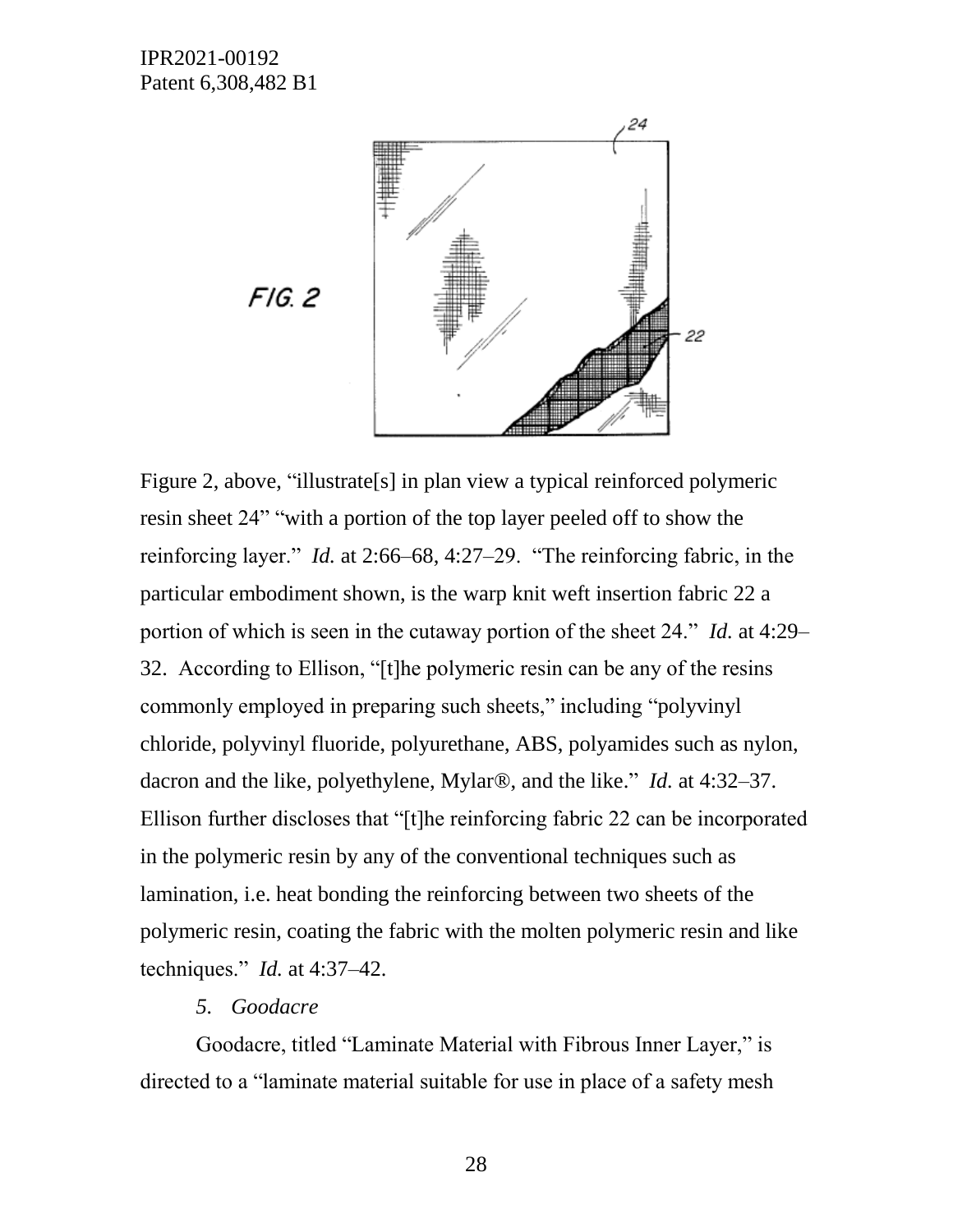used in construction of roofing." Ex. 1011, codes (54), (57). The laminate includes at least three layers, including at least one fibrous inner layer adhesively bonded to adjacent paper or metal foil layers. *Id.* at code (57), 1:34–38. According to Goodacre, the fibrous layer "[m]ost conveniently . . . is woven material" and may comprise fibers "of polymeric material, such as a thermoplastic material; polyolefin fibres being particularly preferred." *Id.* at 1:39–46, 1:57–58. "Where of a thermoplastic," Goodacre explains, "the fibrous material may be biaxially oriented for increased strength." *Id.* at 1:55–57. Figure 1 of Goodacre is reproduced below.



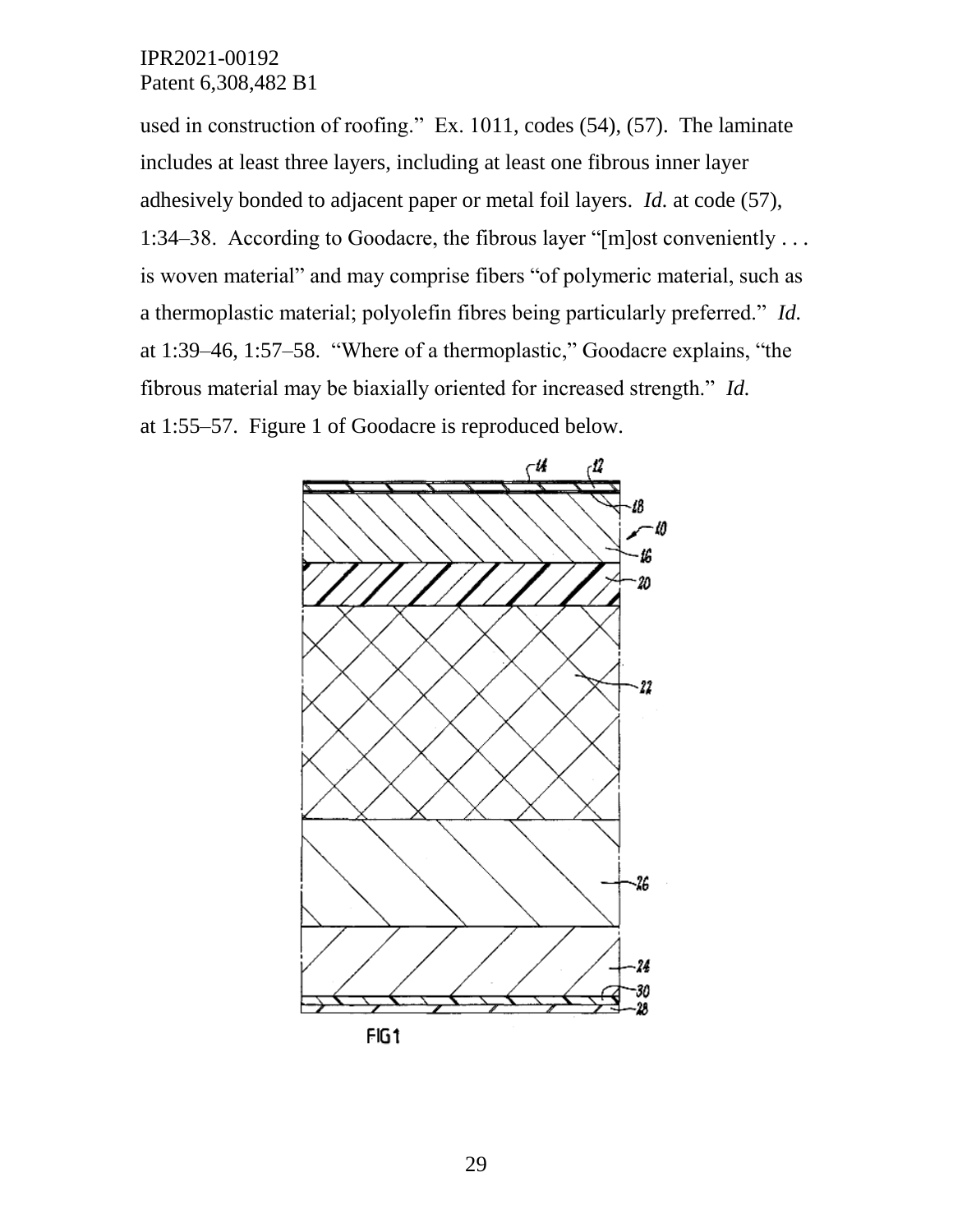Figure 1, above, is a schematic illustration of "a laminate in crosssection." Ex. 1011, 3:57–58. With reference to Figure 1, laminate 10 includes upper aluminum foil layer 12; adhesive 18 (e.g., a polyvinyl alcohol (PVA) adhesive); Kraft paper 16; polyolefin adhesive 20 (e.g., polypropylene film); polyolefin fibrous material 22 (e.g., polypropylene fabric); adhesive 26; Kraft paper 24; polyolefin adhesive 30 (e.g., polyethylene film); and second aluminum foil layer 28. *Id.* at 3:62–4:7, 4:8–61. Goodacre further discloses that the top surface of upper foil layer 12 is provided with ink or dye thin coating 14 to reduce its reflectivity; that fibrous material layer 22 is preferably woven; and that adhesive 26 is preferably of fire-retardant grade. *Id.* at 3:1–7, 3:62–65, 3:67–4:4. Goodacre still further describes a manufacturing process for forming laminate 10. *Id.* at 4:8–5:10, Fig. 2. The process is shown in Figure 2 of Goodacre, reproduced below.



Figure 2, above, is an illustration of "one arrangement for manufacturing a laminate" as shown in Figure 1 of Goodacre. Ex. 1011, 3:60–61. With reference to features shown generally in the top right quadrant of Figure 2,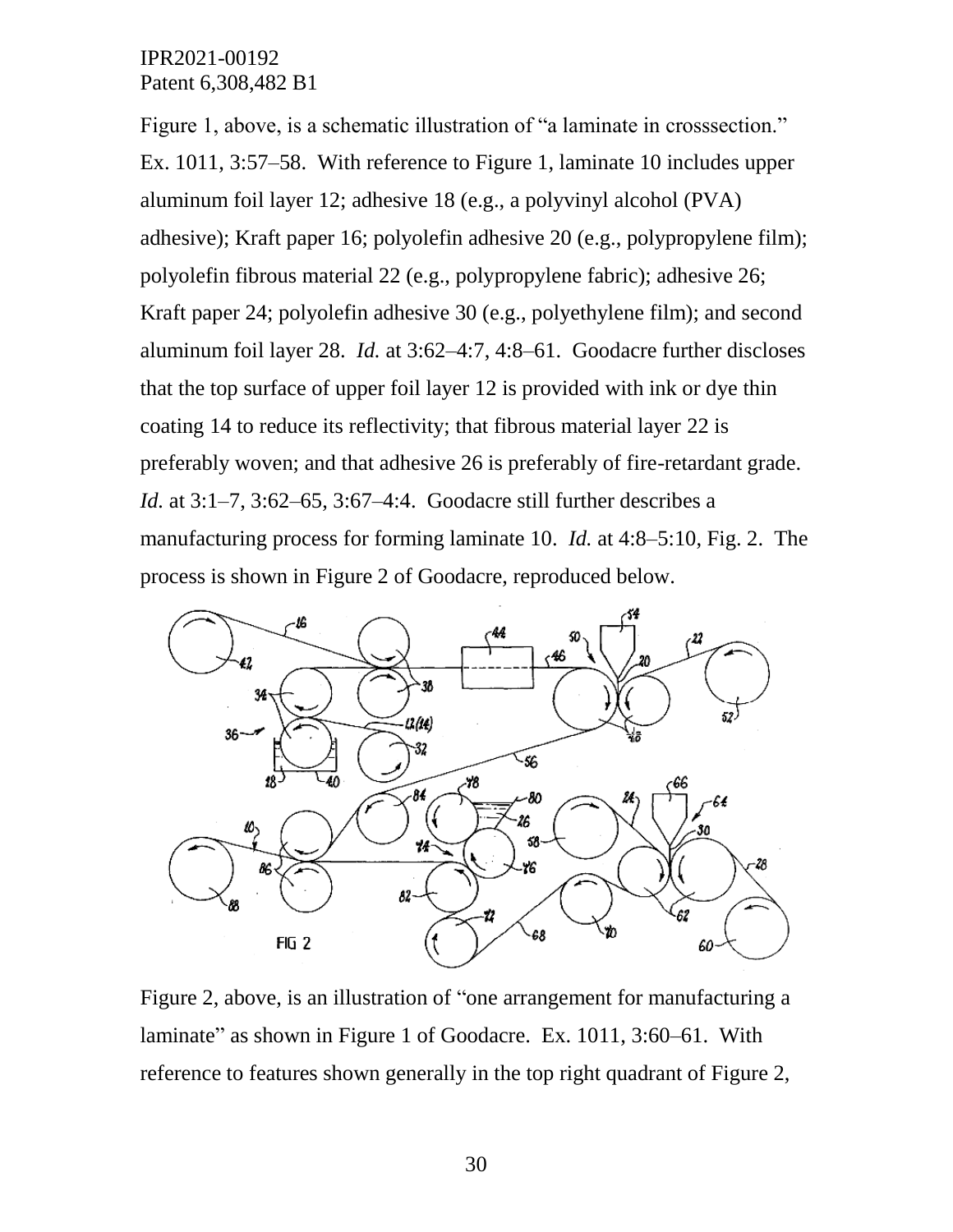Goodacre discloses, *inter alia*, a step in which, simultaneously: (1) laminate subassembly 46 (comprising foil 12 and paper 16, bonded by adhesive 18) passes from oven 44 and through the nip of rollers 48 of extrusion coater 50; (2) polypropylene fabric 22 is drawn from supply roll 52 and likewise passes through the nip of rollers 48; and (3) extruder 54 of extrusion coater 50 extrudes polypropylene film 20 between paper 16 and fabric 22, thereby forming laminate subassembly 56. *Id.* at 4:24–33.

*6. Curran*

Curran, titled "Vapor Permeable Shingles and Underlayment Sheeting for a Roof Covering," relates to a roofing system in which asphaltic shingles and an underlayment sheeting are provided with "an array of pierced openings . . . arranged to permit only the passage therethrough of water vapor under vapor pressure and concurrently prevent passage of liquid water therethrough." Ex. 1012, codes (54), (57). According to Curran, conventional roof coverings may contribute to a serious adverse condition in buildings lacking suitable roof ventilation, as "trapped water vapor condenses to form free water on the underside of the roof and cause[s] damage and deterioration of the structure in and below the attic." *Id.* at 1:23–60. Curran explains that "[p]referably, the pierced openings  $\dots$ substantially are circular holes having a diameter less then [sic] 0.0156" (1/64")," though "the particular size and shape of the pierced openings can vary so long as they function as described herein." *Id.* at 3:44–48. In particular, Curran explains, "the size, number and position of the apertures . . . should be selected to enable vapor pressure to escape through the shingles . . . in proportion to the rate at which the vapor pressure passes between the free air space about the panels . . . and through the underlayment." *Id.* at 4:25–30.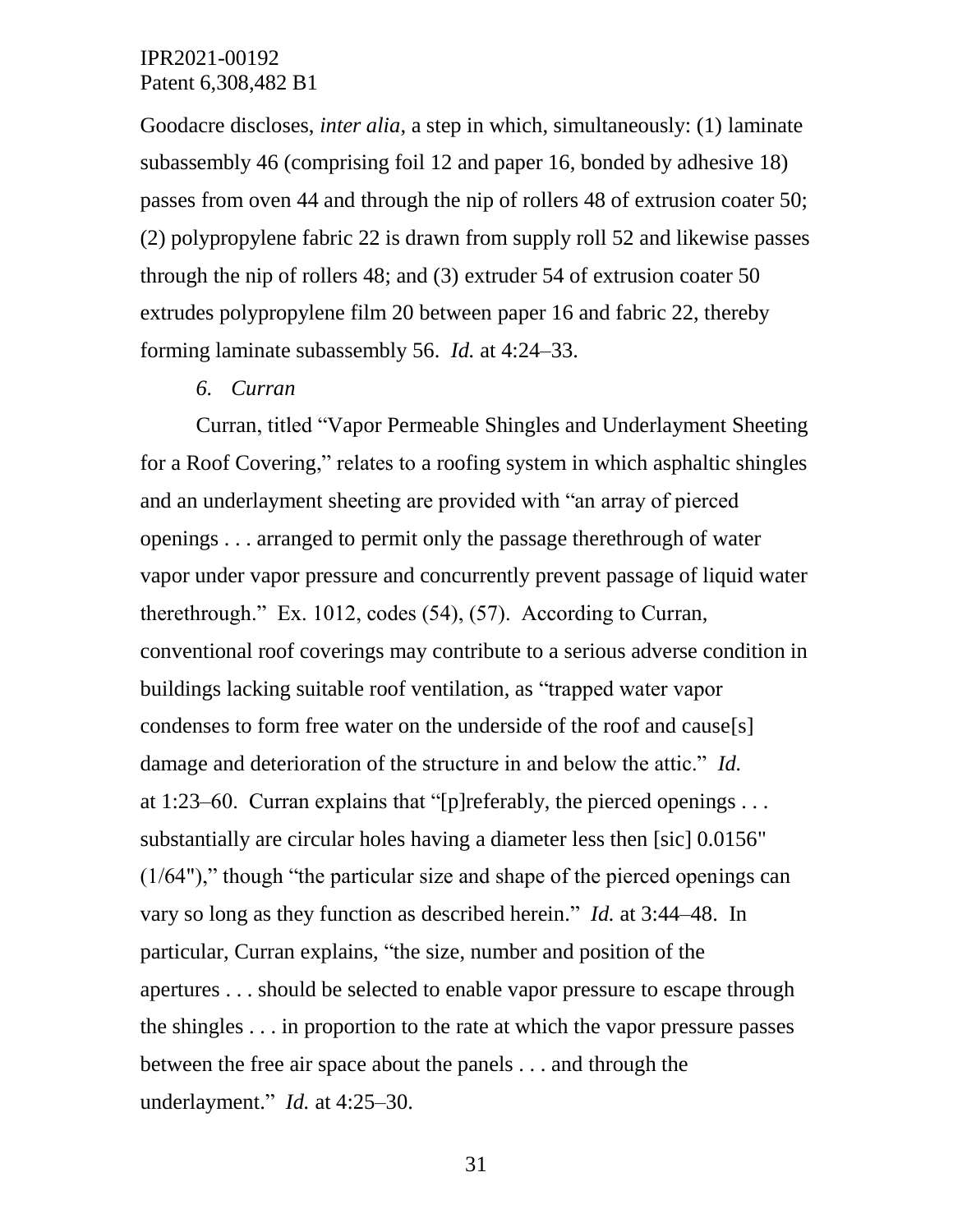# *7. Howells*

Howells, titled "Fabric Mesh Reinforced Monolithic Thermoplastic Membrane," is directed to an "open mesh fabric reinforced monolithic thermoplastic membrane which can be used as a roofing membrane," as well as a membrane extrusion process for manufacturing such a membrane. Ex. 1006, codes (54), (57), 2:2–4, 4:10–21. According to Howells, the conventional way of making fabric mesh reinforced thermoplastic membranes for use as roofing membranes involved extruding molten thermoplastic first onto one side of a fabric mesh, and then extruding another layer of molten thermoplastic onto the other side of the fabric mesh, resulting in an unsatisfactory three-plied product with a rippled surface and susceptibility to delamination. *Id.* at 2:6–21. According to Howells, the disclosed "process permits the fabric mesh reinforced thermoplastic membrane to be made in a single step," resulting in a single layer monolithic membrane wherein "the reinforcing fabric mesh is fully encapsulated in [a] single layer of thermoplastic." *Id.* at 8:13–16. Thus, Howells explains, "the membrane cannot delaminate, the fabric mesh is fully integral with the layer [of thermoplastic] to provide maximum strength and reinforcement, and the fabric mesh is fully protected by the thermoplastic layer." *Id.* at 8:17–20.

Figure 3 of Howells is reproduced below.

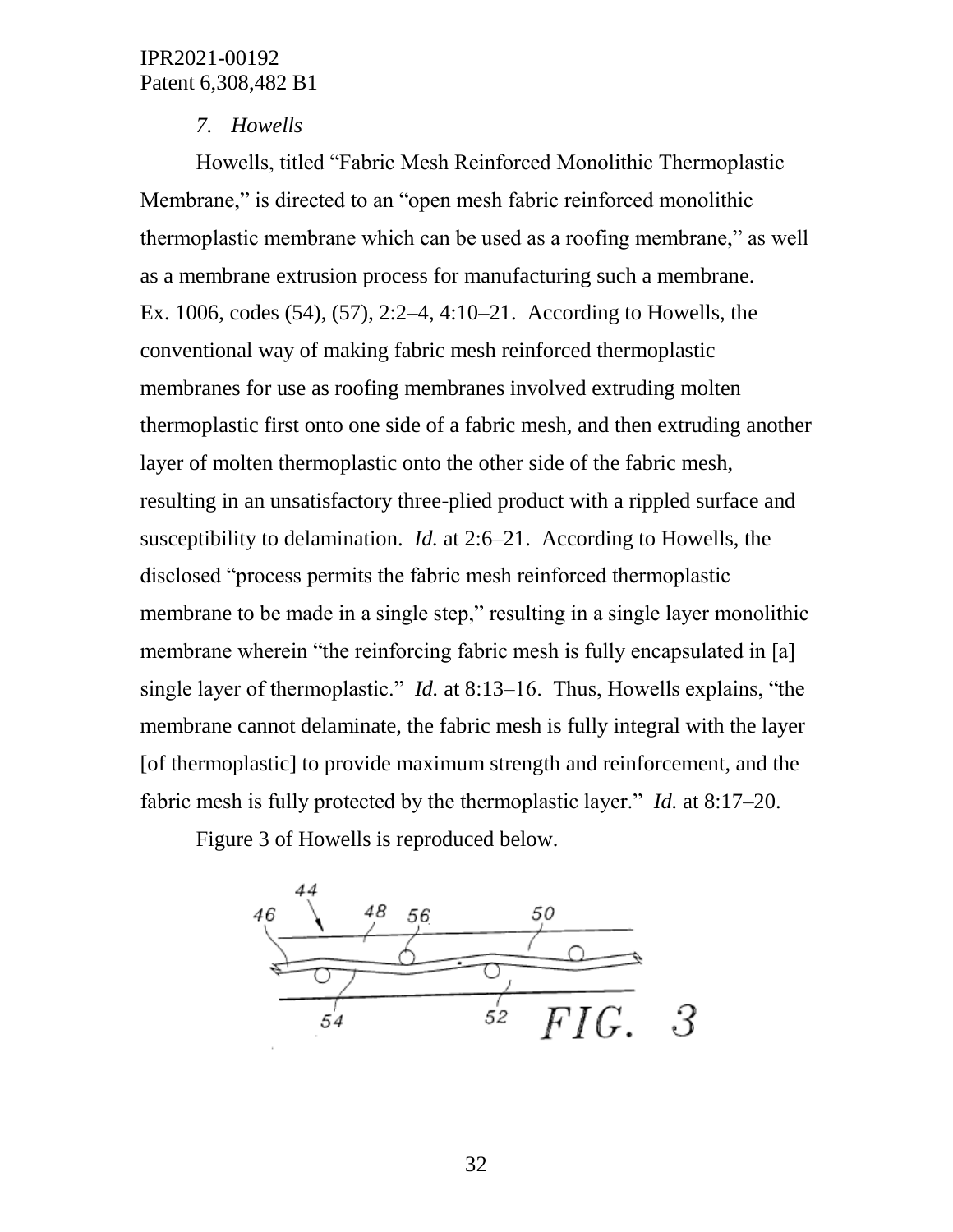Figure 3, above, is a cross-sectional view of the fabric mesh reinforced thermoplastic membrane of Howells' invention. Ex. 1006, 7:6–8. With reference to Figure 3, Howells explains that lateral mesh fabric fibers or strands 54 and longitudinal mesh fabric fibers or strands 56 of open mesh fabric mesh 46 are encapsulated between first and seconds sides 50, 52 of thermoplastic membrane 44. *Id.* at 11:1–4. According to Howells, "[v]irtually any type of thermoplastic can be utilized," but "[p]olypropylene based thermoplastic olefin . . . has been found to be very suitable because of its thermoplastic properties, its strength and its resistance to oxidation and UV." *Id.* at 8:25, 9:6–9. Howells further discloses that "[t]he fabric mesh can be made of plastic material such as polyester or nylon, natural fibers such as cotton or hemp, or metal," and "can be a woven mesh or a nonwoven mesh." *Id.* at 9:19–24.

#### *E. Lou-based Grounds*

#### *1. Anticipation of Claims 1, 8–12, and 19 by Lou*

Petitioner contends that independent claim 1 and dependent claims 8– 12 and 19 are anticipated by Lou. Pet. 21–25. Patent Owner opposes. PO Resp. 19–27. Having considered the arguments and evidence before us, we find that Petitioner has established by a preponderance of the evidence that claims 1, 8–12, and 19 are anticipated by Lou.

#### *a. Claim 1*

Petitioner contends that Lou discloses all elements of independent claim 1. Pet. 21–24. In support of its contentions, Petitioner provides a detailed mapping of Lou to each claim element, along with citations to Mr. Kaczkowski's supporting declaratory evidence. *Id.* (citing Ex. 1005, code (57), 1:7–14, 2:6–9, 2:34–49, 2:66–3:4, 3:15–26, 5:48–50, 6:37–7:13; Ex. 1003 ¶¶ 19, 61, 63–65). Petitioner maps Lou's fibrous base sheet 1 to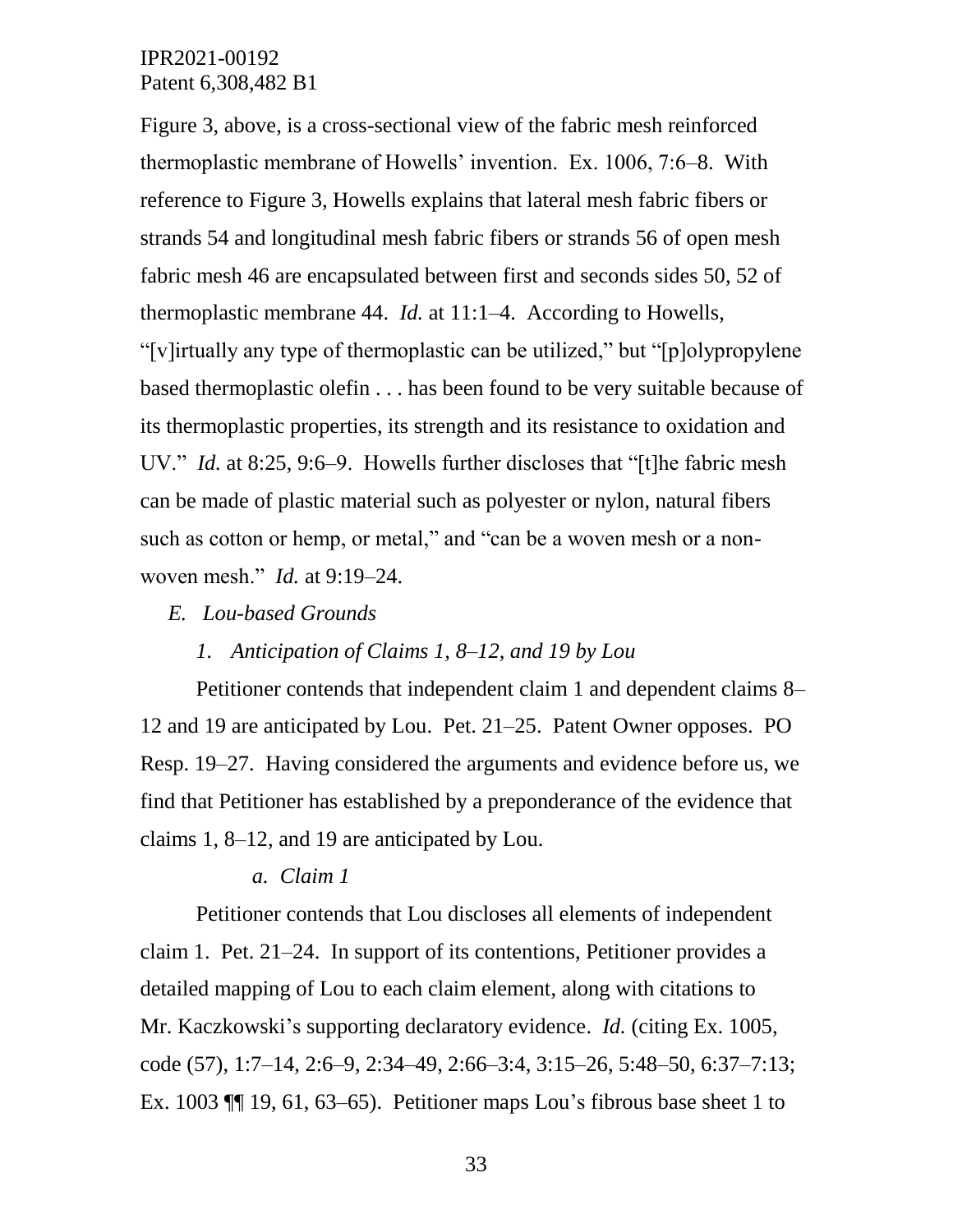the "reinforcing scrim of interwoven strands" recited in claim 1 and Lou's polypropylene polymer 2 to the recited "thermoplastic material." *Id.* at 22– 23. Petitioner further contends that Lou discloses "affixing the thermoplastic material by extrusion lamination," citing Lou's disclosures that "[e]xtruder 20 supplies polypropylene polymer 2 through a slit orifice to deposit a thin continuous coating on the surface of sheet 1" and that coated sheet 3 is pressed by a calendaring nip formed by heated and unheated rolls. *Id.* at 23 (quoting Ex. 1005, 2:34–44) (citing Ex. 1003 ¶ 19; Ex. 1005, 2:45– 49).

In response, Patent Owner contends that the Petition fails to demonstrate that the thermoplastic material in Lou is affixed by an "extrusion lamination" process, as recited in claim 1. PO Resp. 19–27. More particularly, Patent Owner argues, "Lou does not disclose that the polypropylene polymer 2 is affixed to the woven sheet 1 by extrusion lamination," but "[r]ather, Lou explicitly teaches using extrusion coating." *Id.* at 19 (citing Ex. 1005, 3:23–25). As we have detailed in our claim construction discussion in Section III.C above, Patent Owner contends that extrusion coating and extrusion lamination are "very different." *Id.* at 20– 21. Further, Patent Owner contends, "the resulting structure of Lou is structurally different than a product formed by extrusion lamination." *Id.* at 25. According to Patent Owner, "'[e]xtrusion coating' results in the substrate, such as the fibrous base sheet 1 of Lou, being coated with an extrudate, such as the thermoplastic material." *Id.* at 26 (citing Ex. 2021 ¶ 78). However, Patent Owner alleges, "there is no guarantee that the thermoplastic material is affixed to the substrate." *Id.* (citing Ex. 2020, 23:7–13). According to Patent Owner, "'extrusion coating' relies only upon the extrusion of the thermoplastic material onto the substrate for bonding of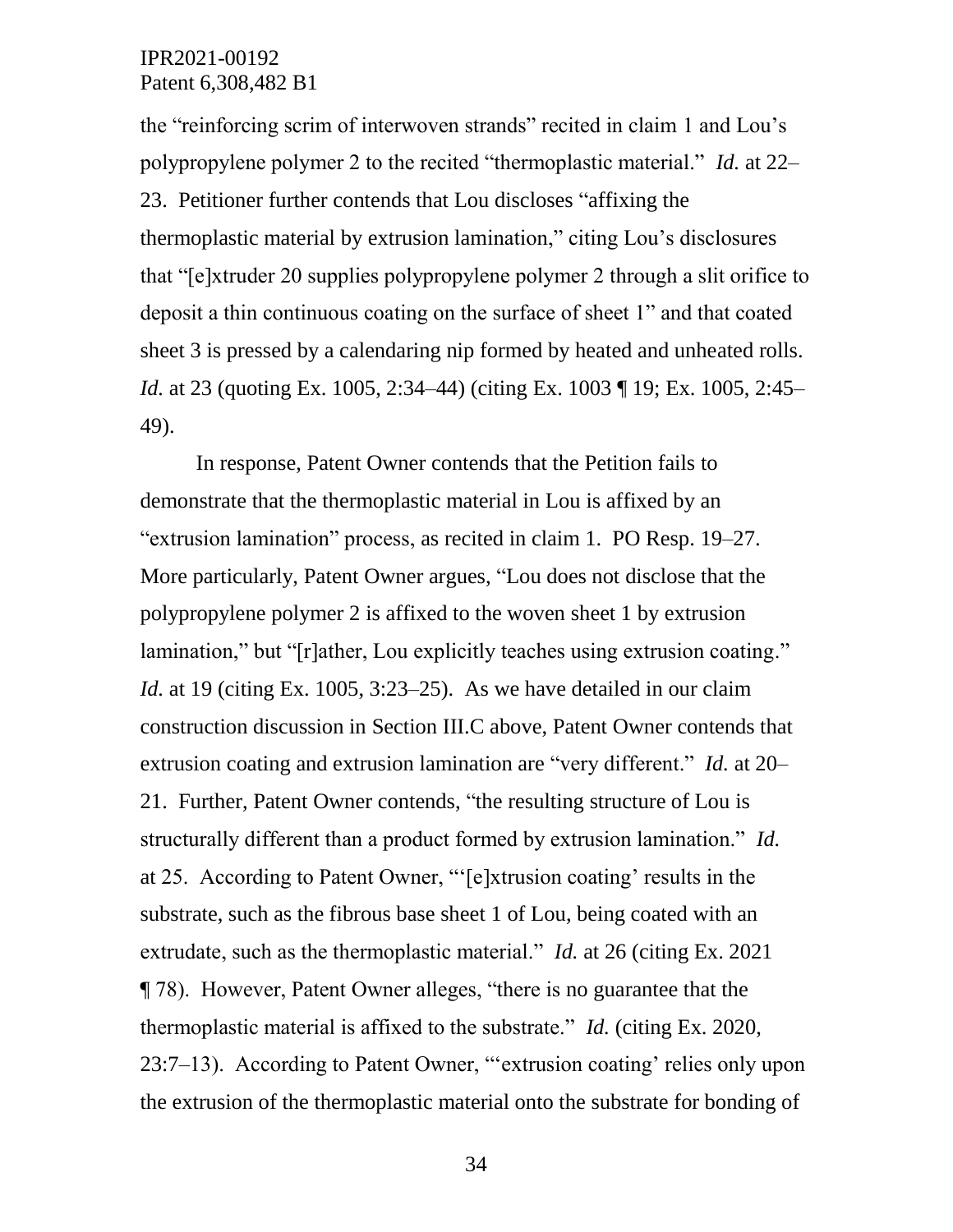the two layers," "[t]he level of affixing is variable," and "it merely uses the thermoplastic material to coat, as opposed to affixing two layers together using the thermoplastic material." *Id.* at 26–27 (citing Ex. 2021 ¶ 78). In contrast, Patent Owner argues, "'[e]xtrusion lamination' . . . uses pressure to laminate two layers together using the polymer melt as a binder.... ensur[ing] that the two layers are affixed together by the polymeric melt." *Id.* at 27 (citing Ex. 2021 ¶ 79). That "[t]his is a very different result that a product made by the process of 'extrusion coating[]' . . . is made clear," Patent Owner contends, "by a comparison of either of the product in Lou to the example in Fig. 2 of the '482 patent." *Id.*

Petitioner replies that Patent Owner's expert Dr. Daniels interpreted "extrusion lamination" as "the specific process that uses both extrusion and pressing to laminate two layers together using the polymer as a binder," and further that he admitted during his deposition that Lou discloses each element of that interpretation: extrusion, pressing of the polymer melt into the scrim following extrusion, and binding of the extrudate and the substrate. Pet. Reply 11–13 (quoting Ex. 2021 ¶ 68) (citing Ex. 1022, 12:12–17, 13:22–14:9, 16:24–17:4, 17:15–22, 30:16–22). According to Petitioner, although Dr. Daniels further opined that the temperature of Lou's calendering rolling is "below the melting point of polypropylene," whereas "to achieve a good bonding in lamination . . . it is most advisable to have the material in a, essentially, liquid form," he also admitted (1) that his "interpretation of 'extrusion lamination' does not require 'at the time that the pressure is being applied, that the extrudate is at any particular temperature'" but was "only about . . . the 'most advisable' process conditions"; (2) that he was unable to say for certain with regard to "the 'dynamics going on there which may compromise the ability to achieve a good, firm and sufficient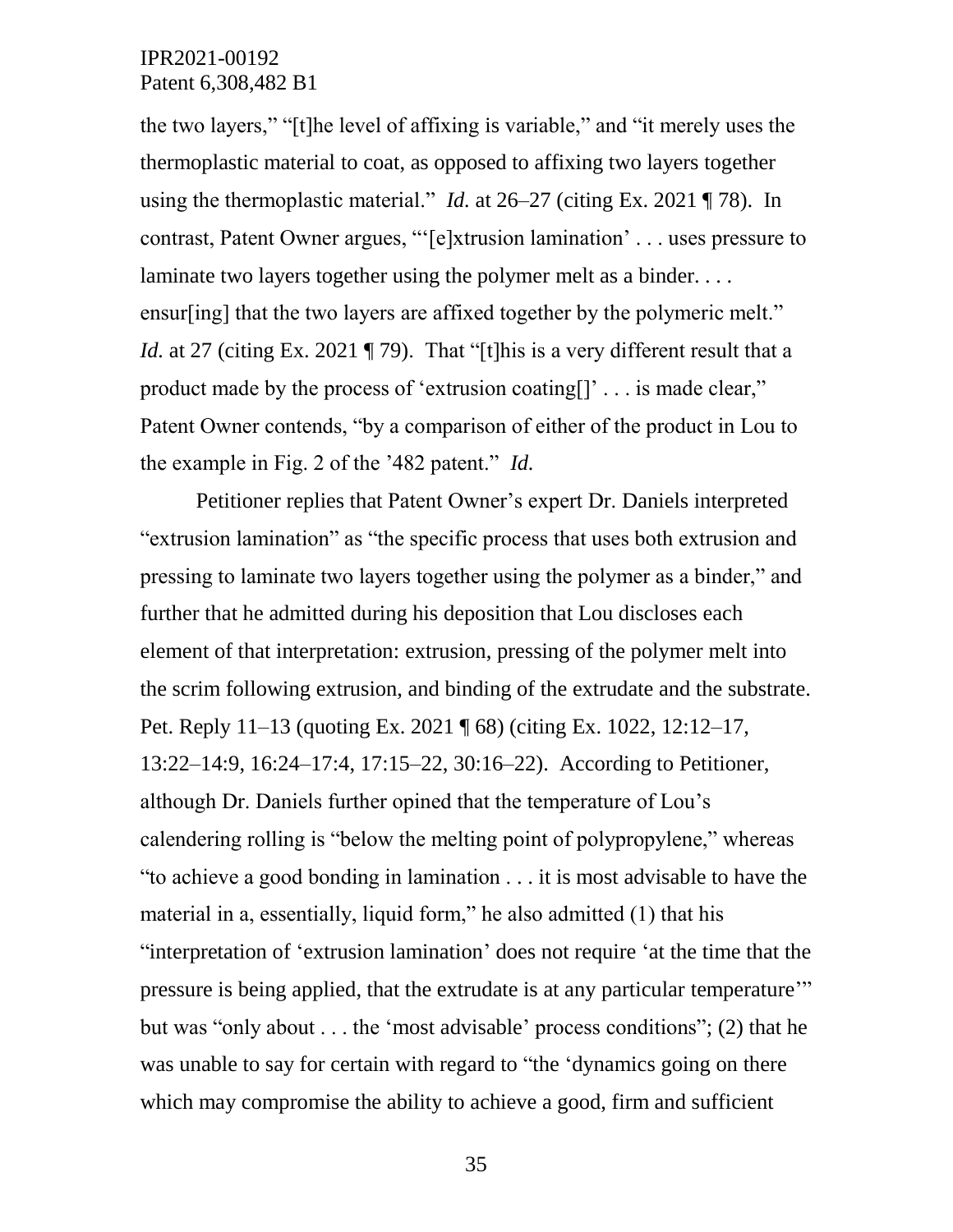binding'"; (3) that Lou "teaches a melt temperature of 293°C, which is almost '130 degrees Celsius above the melting point' of the polypropylene resin" and a significant amount of cooling would therefore need to occur before there would be any solidification of the polymer melt, the time required for which he did not know; and (4) that "he performed no analysis to determine whether his speculation regarding potential solidification of the polymer melt was correct" or whether it "would have any effect on the binding of the layers in Lou." *Id.* at 13–15 (emphasis omitted) (quoting Ex. 1022, 17:15–18:20, 19:9–21, 21:16–23:17) (citing Ex. 1022, 19:1–8, 23:18–22, 24:1–16, 33:2–34:9). Petitioner further replies that Lou teaches "extrusion lamination" under the construction of "by extrusion lamination" set forth in the EDTX Claim Construction Order, i.e., "by being melted in an extruder, and forced onto the reinforcing scrim through the die of the extruder," which Dr. Daniels opined is "important and accurate." *Id.* at 15– 16 (quoting Ex. 2023, 67; Ex. 1022, 7:20–8:5). In this regard, Petitioner argues that "Dr. Daniels testified that Lou discloses melting an organic polymer in a screw melt extruder, and forcing a thermoplastic material onto the scrim through the die of the extruder, thus satisfying both clauses in [the Court's] construction." *Id.* at 16 (citing Ex. 1022, 28:2–29:21).

In its Sur-reply, Patent Owner responds that Petitioner's arguments are based on a misreading of Dr. Daniels' testimony and that Lou does not teach bonding two layers by using a thermoplastic material to bind the two layers. PO Sur-reply 10. According to Patent Owner, whereas Petitioner argues that Dr. Daniels "admitted that his interpretation of 'extrusion lamination' does not require 'at the time that the pressure is being applied, that the extrudate is at any particular temperature,'" "[t]his characterization is wrong, in that clear pressure must be applied when the extrudate is of a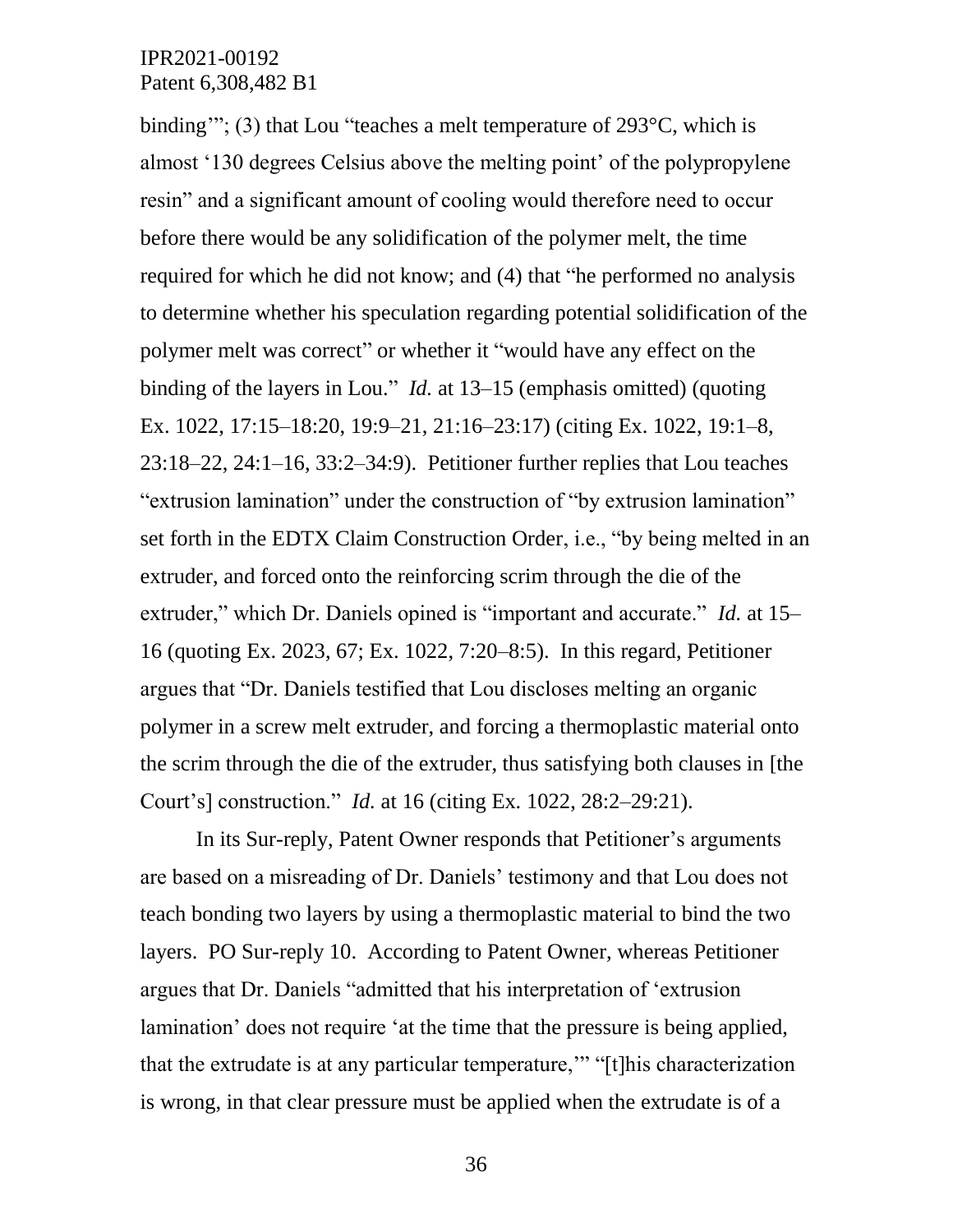sufficient temperature to be soft and allow it to penetrate the scrim." *Id.* (citing Pet. Reply 13; Ex. 1022, 19:13–21, 23:18–25 (Dr. Daniels testifying, "I think a person of skill in the art would recognize that in order for you to get a material to penetrate a scrim . . . you would want to have the material as fluid at possible" and that the "solidification process takes place pretty rapidly.")). Further, Patent Owner contends, the beginning of the solidification or crystallization process will reduce or prevent the material from penetrating the scrim. *Id.* at 10–11. Still further, Patent Owner contends, Petitioner's arguments that "Lou teaches 'extrusion lamination' under the construction provided by the court in the Eastern District of Texas . . . ignore[] the arguments presented by Patent Owner on this point, and fail[] to address any of them," and "[i]n addition, the court in the Western District of Texas concluded that 'extrusion lamination' should be given its plain and ordinary meaning," "consistent with Petitioner's original construction and Patent Owner's construction throughout this proceeding." *Id.* at 11–12 (citing Pet. Reply 16; PO Resp. 21–27; Ex. 2026, 3).

Having fully considered the parties' arguments and evidence, we conclude that Petitioner has shown by a preponderance of the evidence that Lou anticipates claim 1. Patent Owner does not dispute that Lou discloses a "roofing underlayment positioned between a roof support structure and an overlayment," as recited in the preamble of claim 1, or that Lou discloses that such underlayment includes both "a reinforcing scrim of interwoven strands for supporting tensile forces in multiple directions" and "at least one layer of thermoplastic material affixed to a side of the reinforcing scrim" "for providing a weather-resistant barrier." Moreover, we are persuaded that Lou discloses that such thermoplastic material is affixed to the scrim "by extrusion lamination," as we have interpreted that term in our above claim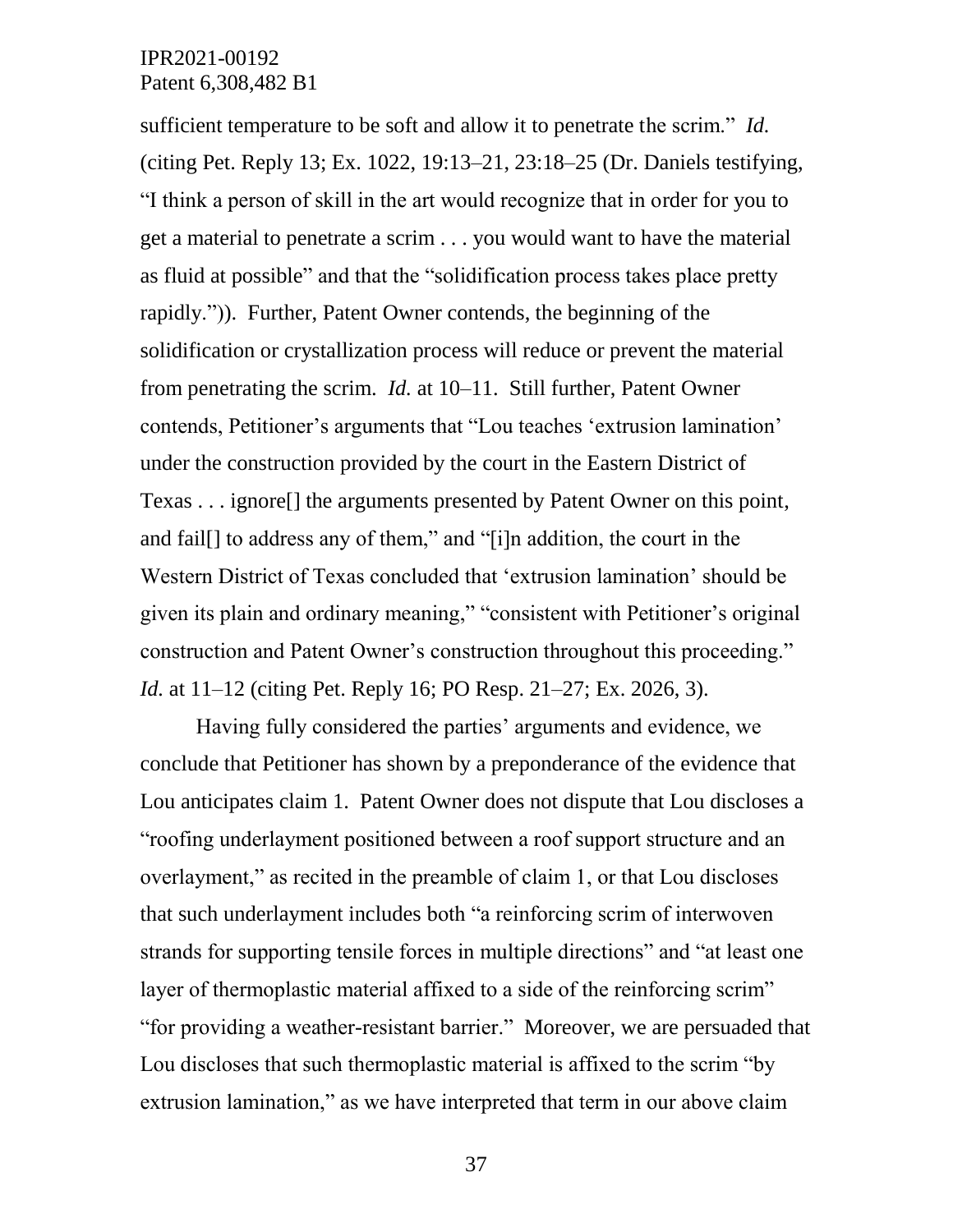construction discussion. *See supra* § III.C. In contrast with the calendering method distinguished by the inventor during prosecution of the '482 patent, Lou's method extrudes molten polymer. Lou also uses pressure, not merely a coating process, and expressly provides that the coating and calendering steps can be performed as a continuous process. Ex. 1005, 2:50–52, Figs. 1, 2. Although Patent Owner contends that Lou instead utilizes "extrusion coating," we find Lou's disclosure to be substantially the same as embodiments described in the specification of the '482 patent cited by Patent Owner as examples of extrusion lamination. *Compare, e.g.*, PO Resp. 23 (emphasis omitted) ("[T]he specification discloses that '[t]he waterproof material 14 is *preferably a layer of thermoplastic film which is extruded over* each side of the scrim,' or in a different embodiment, 'only one of [the scrim's] sides [is] coated with a thermoplastic layer 14.' [Ex. 1001,] 3:63– 4:8."), *with* Ex. 1005, 2:40–42 ("Extruder 20 supplies polypropylene polymer 2 through a slit orifice to deposit a thin continuous coating on the surface of sheet 1.").

#### *b. Claim 8*

Claim 8 depends from claim 1 and further recites "wherein the thermoplastic layer is a film-forming polymer." Ex. 1001, 6:44–45. Petitioner contends that "Lou discloses a film-forming polymer because Lou teaches a polypropylene polymer 2 (or resin) that forms a coating when extruded onto fibrous base sheet 1" and that a person of ordinary skill in the art would understand polypropylene to be a film-forming polymer. Pet. 24 (citing Ex. 1005, 2:34–44, 3:23–31; Ex. 1003 ¶ 66).

Patent Owner relies only on its arguments with respect to claim 1 and does not present separate arguments for claim 8.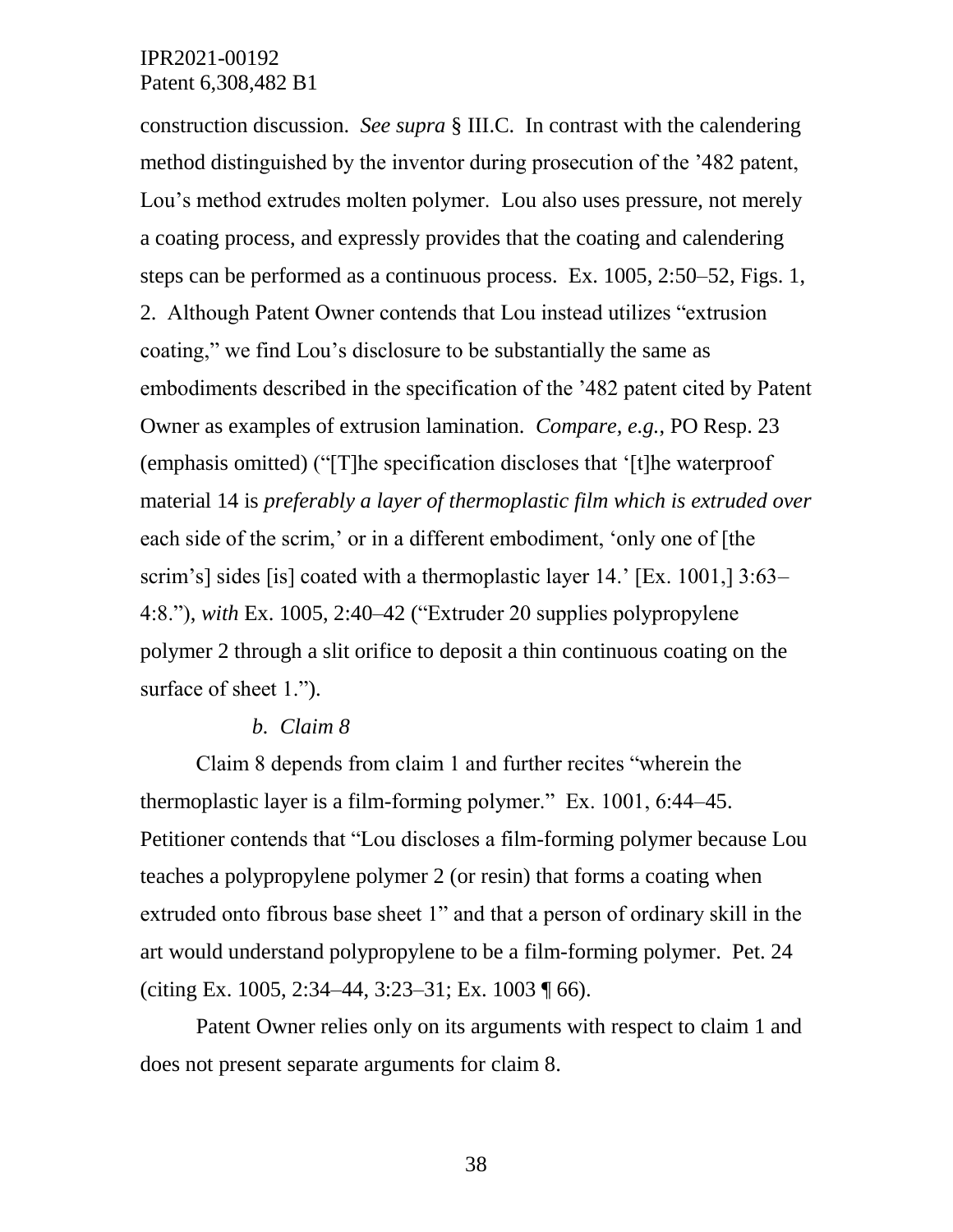We are persuaded by Petitioner's unrebutted arguments and supporting evidence regarding the additional limitation of claim 8, and we conclude that Petitioner has shown by a preponderance of the evidence that claim 8 is, accordingly, anticipated by Lou.

# *c. Claim 9*

Claim 9 depends from claim 8 and further recites "wherein the layer of thermoplastic layer [sic] is extruded onto the reinforcing scrim." Ex. 1001, 6:46–47. Petitioner contends that Lou anticipates this claim for the same reasons as described for the "at least one layer of thermoplastic material affixed to a side of the reinforcing scrim by extrusion lamination" limitation of claim 1. Pet. 24.

Patent Owner relies only on its arguments with respect to claim 1 and does not present separate arguments for claim 9.

For the reasons stated in our discussion of claim 1, we are persuaded by Petitioner's arguments and supporting evidence with respect to Lou's disclosure of extrusion lamination, which involves extrusion of a thermoplastic layer onto Lou's scrim, and we conclude that Petitioner has shown by a preponderance of the evidence that claim 9 also is, accordingly, anticipated by Lou.

#### *d. Claim 10*

Claim 10 depends from claim 1 and further recites "wherein the thermoplastic layer may include polyethylene or polypropylene." Ex. 1001, 6:48–50. As stated above in the discussion of claim 8, Petitioner contends that "Lou discloses utilizing a polypropylene polymer 2 (or resin) as its thermoplastic layer," as recited in claim 10. Pet. 24 (citing Ex. 1005, 2:34– 44, 3:23–31).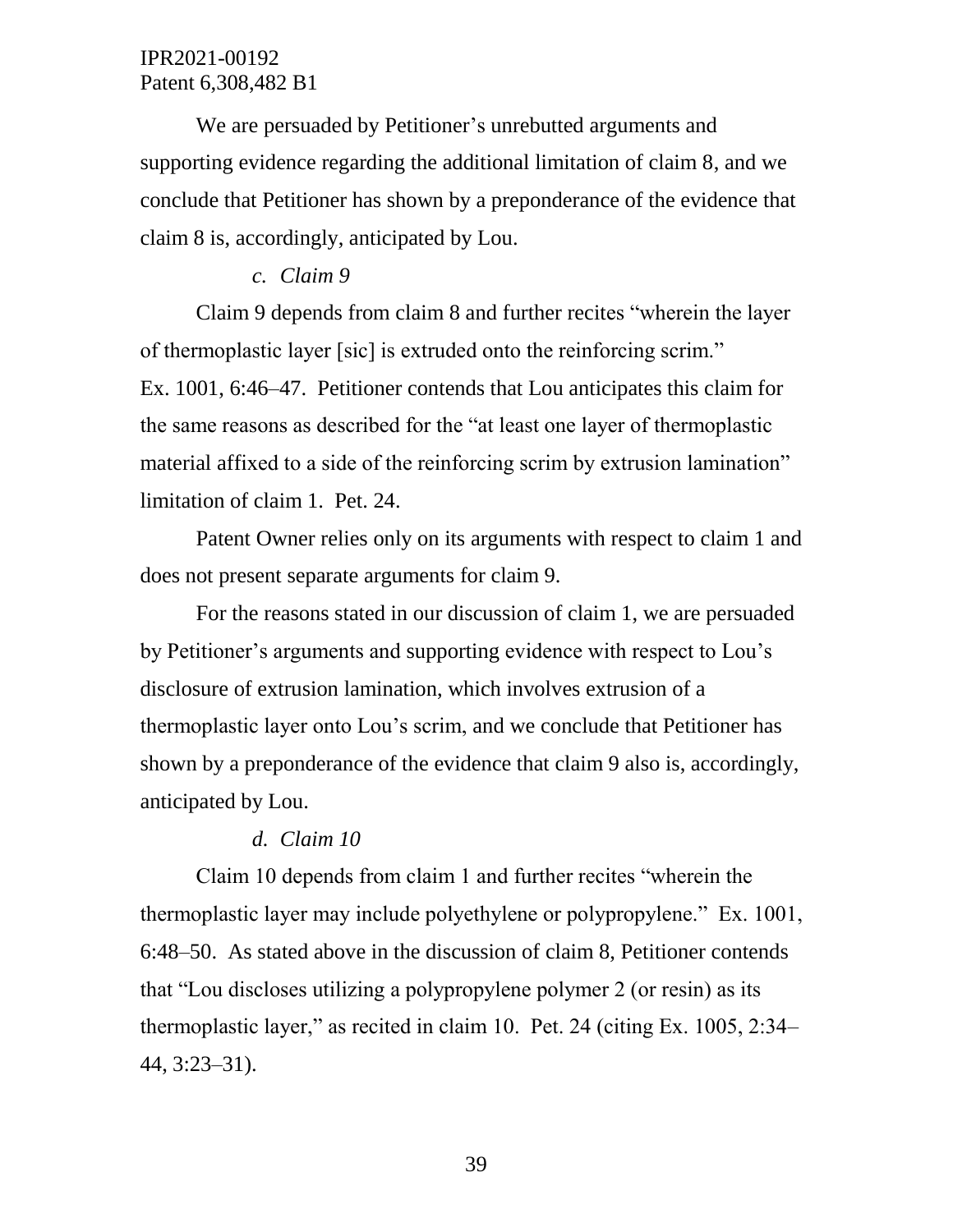Patent Owner relies only on its arguments with respect to claim 1 and does not present separate arguments for claim 10.

We are persuaded by Petitioner's unrebutted arguments and supporting evidence regarding the additional limitation of claim 10, and we conclude that Petitioner has shown by a preponderance of the evidence that claim 10 is, accordingly, anticipated by Lou.

#### *e. Claim 11*

Claim 11 depends from claim 1 and further recites "wherein the interwoven strands comprise a thermoplastic polymer." Ex. 1001, 6:51–52. Petitioner contends that "Lou discloses that the fibrous base sheet 1 is formed of 'polypropylene or polyester . . . slit films or tapes'" and that both "[p]olypropylene and polyester are thermoplastic polymers." Pet. 24–25 (quoting Ex. 1005, 2:66–3:7) (citing Ex. 1003  $\sqrt{9}$ ).

Patent Owner relies only on its arguments with respect to claim 1 and does not present separate arguments for claim 11.

We are persuaded by Petitioner's unrebutted arguments and supporting evidence regarding the additional limitation of claim 11, and we conclude that Petitioner has shown by a preponderance of the evidence that claim 11 is, accordingly, anticipated by Lou.

# *f. Claim 12*

Claim 12 depends from claim 11 and further recites "wherein the thermoplastic polymer strands are formed from one of polyethylene, polypropylene, polyester, and nylon." Ex. 1001, 6:53–55. Petitioner contends that "Lou discloses thermoplastic polymer strands formed from polypropylene or polyester fabric for the same reasons described above with respect to [c]laim 11." Pet. 25.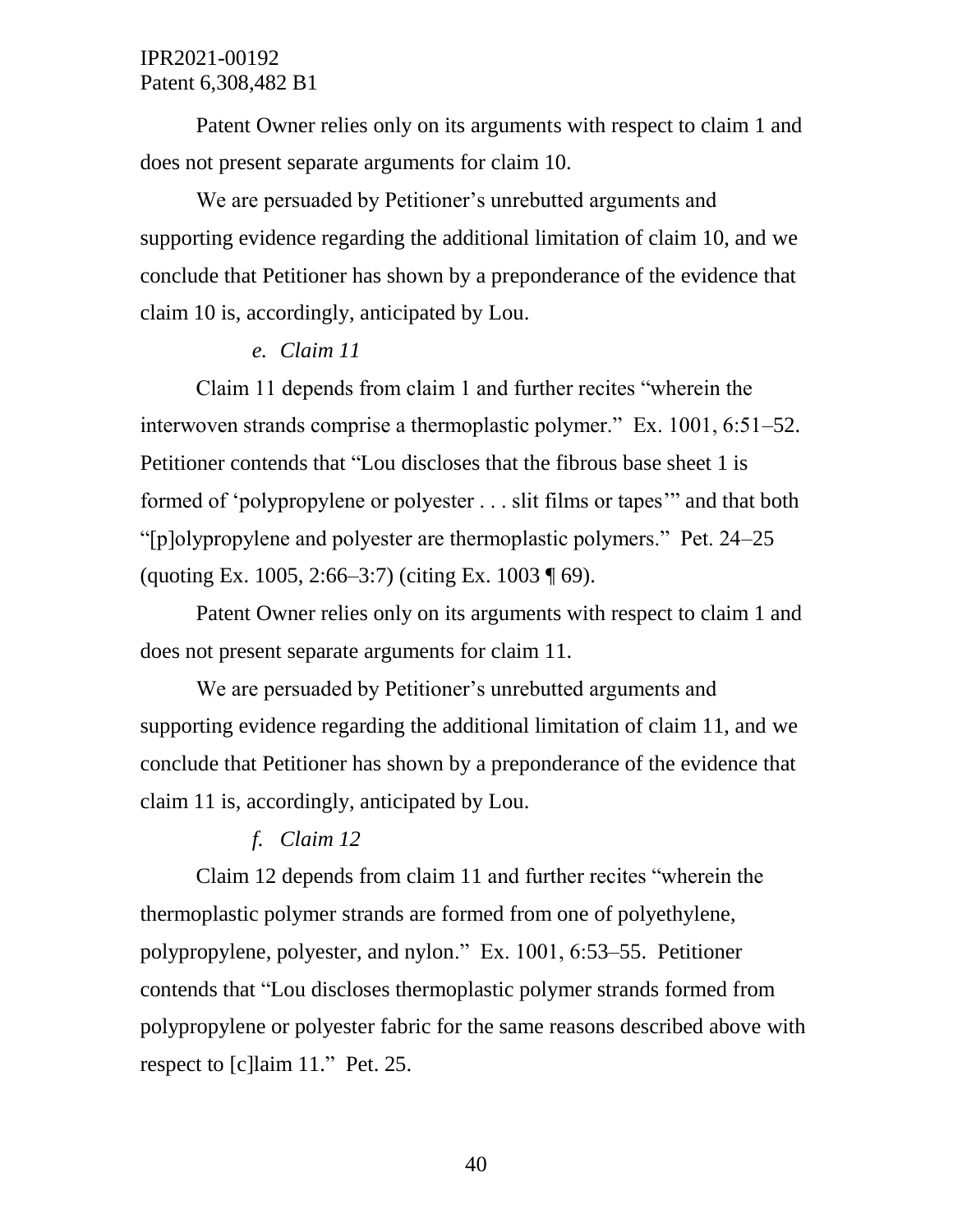Patent Owner relies only on its arguments with respect to claim 1 and does not present separate arguments for claim 12.

We are persuaded by Petitioner's unrebutted arguments and supporting evidence regarding the additional limitation of claim 12, and we conclude that Petitioner has shown by a preponderance of the evidence that claim 12 is, accordingly, anticipated by Lou.

#### *g. Claim 19*

Claim 19 depends from claim 1 and further recites "wherein the roofing underlayment provides for passive ventilation of air while providing a waterproof barrier." Ex. 1001, 7:8–10. Quoting disclosure in Lou, Petitioner contends that "Lou discloses passive air ventilation and a waterproof barrier by teaching that the underlayment 'provides vapor permeability to the sheet while maintaining liquid water impermeability'" and that "[t]he sheets, being vapor-permeable, liquid-impermeable and strong, are particularly suited for use as underslatement and building airinfiltration barriers." Pet. 25 (quoting Ex. 1005, code (57), 3:62–64) (citing Ex. 1005, 1:7–14, 6:37–7:13; Ex. 1003 ¶ 72).

Patent Owner relies only on its arguments with respect to claim 1 and does not present separate arguments for claim 19.

We are persuaded by Petitioner's unrebutted arguments and supporting evidence regarding the additional limitation of claim 19, and we conclude that Petitioner has shown by a preponderance of the evidence that claim 19 is, accordingly, anticipated by Lou.

## *2. Obviousness of Claims 2 and 3 over Lou and Büsscher*

Claim 2 depends from claim 1 and recites that the claimed underlayment further comprises "a layer of slip-resistant material positioned over an outer surface of the roofing underlayment." Ex. 1001, 6:28–30.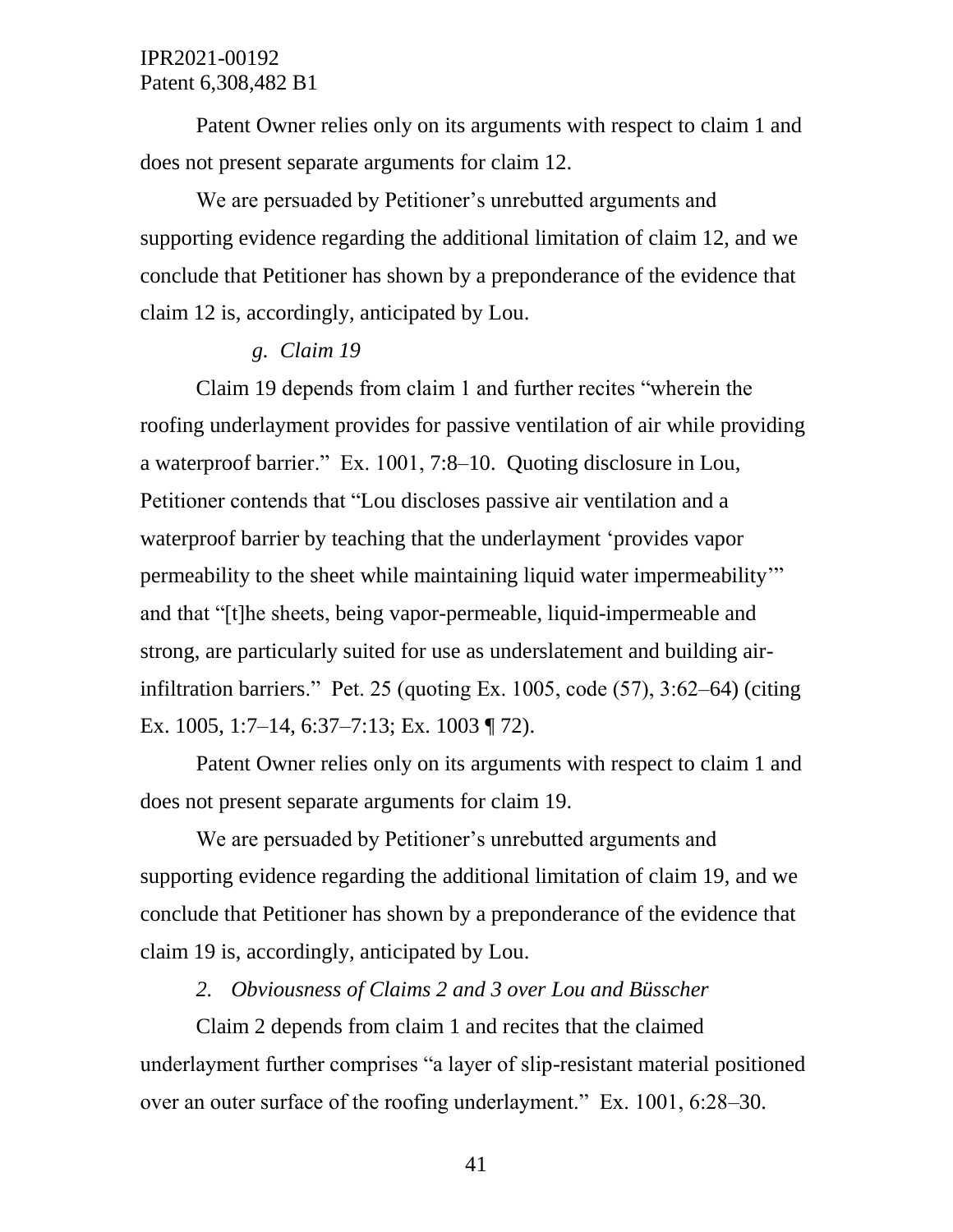Claim 3 depends from claim 2 and recites "wherein the slip-resistant material is formed from polypropylene." *Id.* at 6:31–32.

Petitioner contends that claims 2 and 3 would have been obvious over Lou in view of Büsscher. Pet. 25–27. In support of its arguments with respect to this ground, Petitioner relies on Lou for the teaching of the elements of base claim 1, as set forth in the asserted ground based on anticipation by Lou (*see supra* § III.E.1.a), and further contends that a person of ordinary skill in the art would have been motivated to add Büsscher's plastic fiber nonwoven 6 to Lou's underlayment "at least to improve roofer safety by providing a slip-resistance feature, to improve water resistance, and to prevent sticking." Pet. 25–27 (citing Ex. 1008, 4–5; Ex. 1003 ¶¶ 76–77). Petitioner further points out that Büsscher's slipresistant plastic fiber nonwoven 6 is formed of polypropylene, as required by claim 3. *Id.* at 27 (citing Ex. 1008, 4–5).

Patent Owner relies only on its arguments with respect to claim 1 and does not present separate arguments for claims 2 and 3. *See* PO Resp. 27.

Having fully considered the parties' arguments and evidence, we conclude that Petitioner has shown by a preponderance of the evidence that claims 2 and 3 are unpatentable over the combination of Lou and Büsscher. We find that Petitioner's contentions are supported by the evidence of record, and as noted above, Patent Owner does not dispute that Büsscher discloses a slip-resistant material positioned over an outer surface of a roofing underlayment, as recited in claim 2, or that such slip-resistant material is formed from polypropylene, as recited in claim 3. Further, we find that Petitioner has articulated sufficient reasoning with rational underpinnings (including support both from the cited prior art and from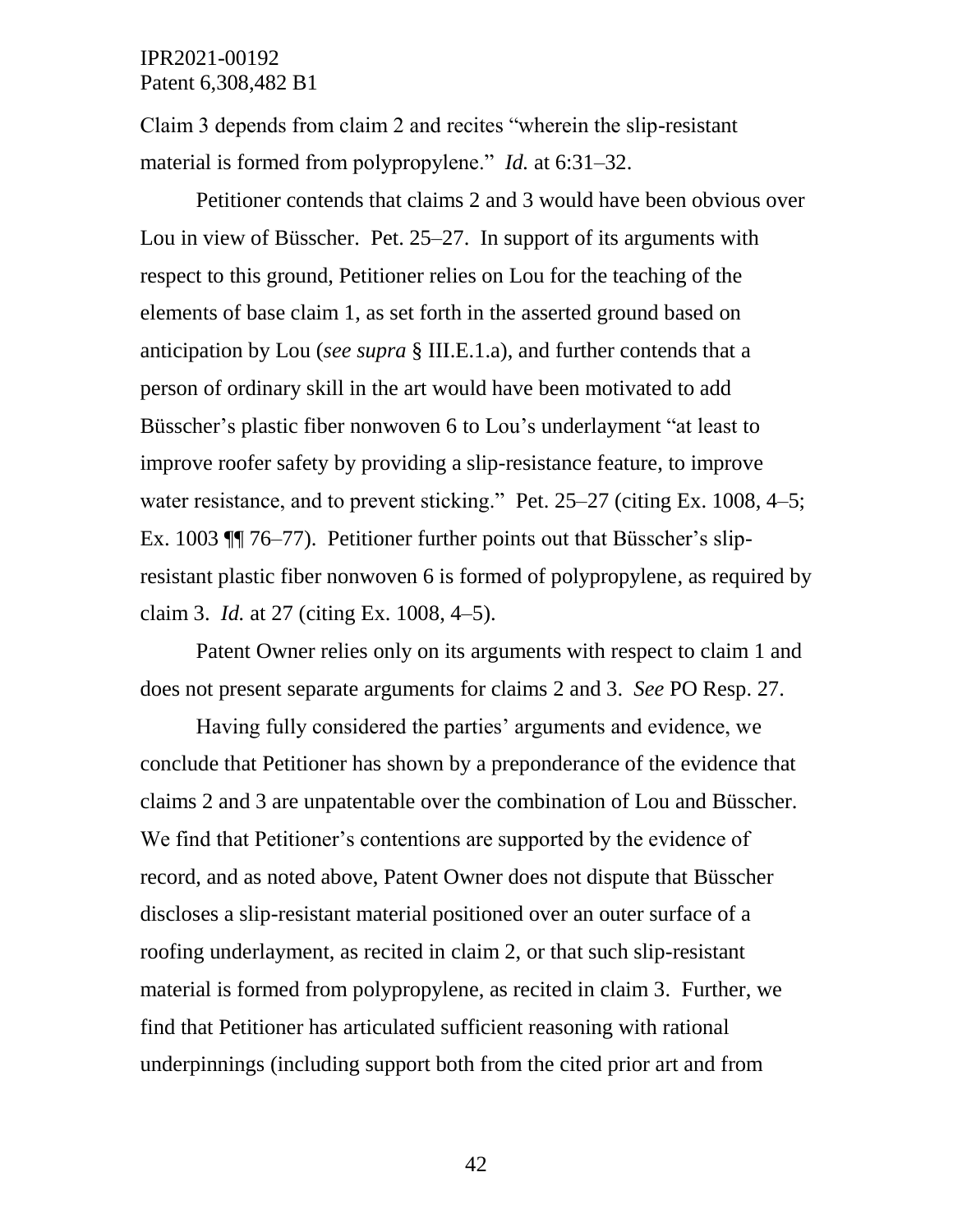Mr. Kaczkowski's testimony) to combine the relevant teachings of Lou and Büsscher.

#### *3. Obviousness of Claims 4–6 and 18 over Lou and Simpson*

As stated in the claim construction discussion above, claim 4 depends from claim 1 and recites that the roofing underlayment further comprises "a radiant barrier layer for reflecting solar energy positioned adjacent the layer of thermoplastic material." Ex. 1001, 6:33–35. Claim 5 depends from claim 4, and further recites "wherein the radiant barrier layer is a metalized film." *Id.* at 6:36–37. Claim 6 depend from claim 4 and further recites "wherein the radiant barrier layer is an aluminum coating applied to the layer of thermoplastic material." *Id.* at 6:38–40. Claim 18 depends from claim 4 and further recites "wherein the radiant barrier layer satisfies the standards of emissivity and reflectivity set forth in procedure ASTM E-408 of the American Society of Testing Materials." *Id.* at 7:4–7.

Petitioner contends that dependent claims 4–6 and 18 would have been obvious over Lou in view of Simpson. Pet. 27–30 (citing Ex. 1009, 1:20–21, 1:41–50, 3:13–16; Ex. 1003 ¶¶ 82–84, 86, 87). In support of its arguments with respect to this ground, Petitioner relies on Lou for the teaching of the elements of base claim 1, as set forth in the asserted ground based on anticipation by Lou (*see supra* § III.E.1.a), and further contends that a person of ordinary skill in the art would have been motivated to add Simpson's multilayered roofing laminate that has an aluminum barrier layer, i.e., a metalized film as recited in claim 5, bonded to an adjacent thermoplastic layer as recited in claim 6, for reflecting UV radiation, i.e., solar energy as recited in claim 4. *Id.* at 27–29 (citing Ex. 1003 ¶¶ 82–84). Like the '482 patent, Petitioner contends, "Simpson's multi-layered roofing laminate 10 includes a thin layer of an aluminum foil sheet 18 'to reflect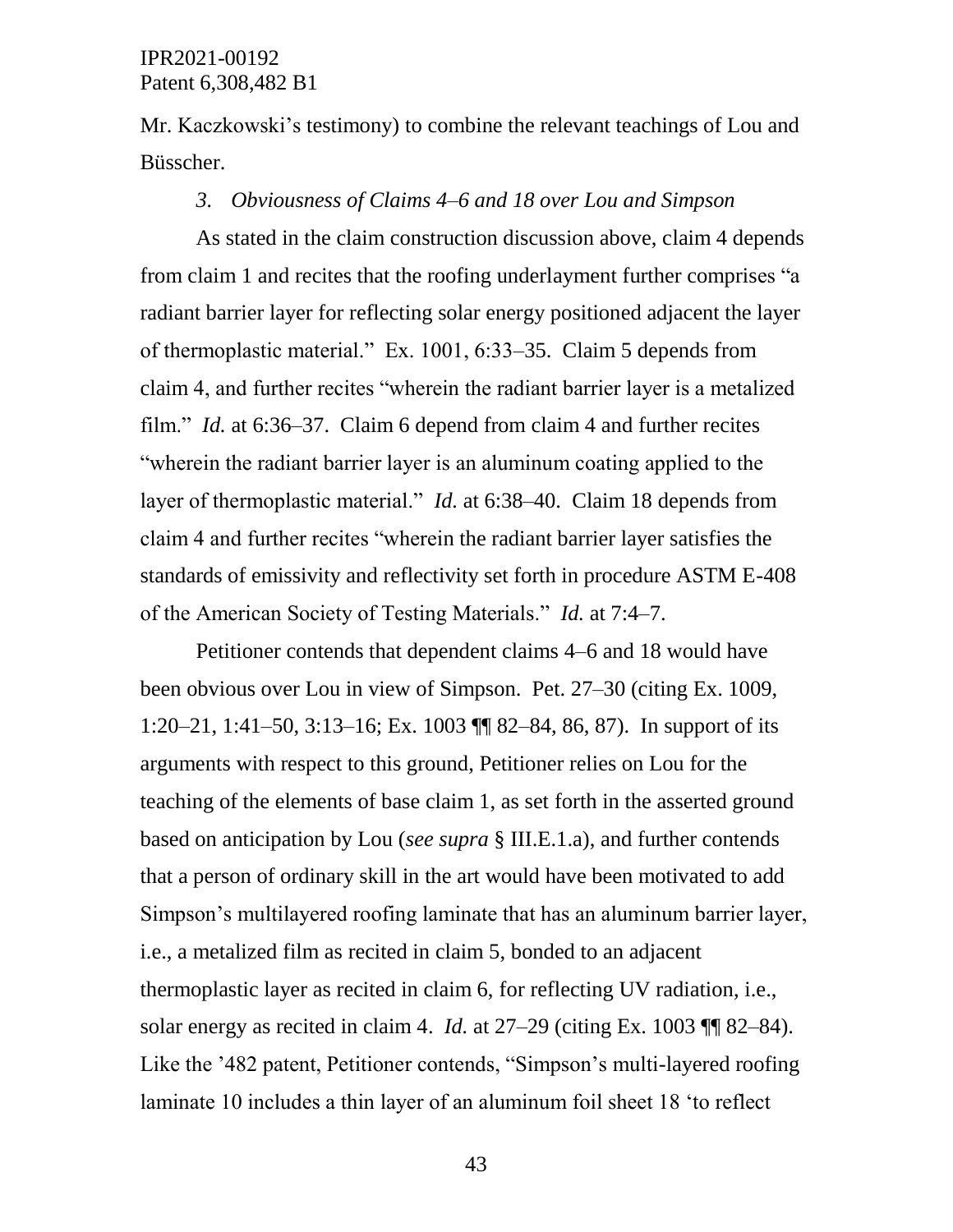infrared and ultraviolet rays on the roofing from the sun.'" *Id.* at 28. According to Petitioner, with supporting testimony from Mr. Kaczkowski, a person of ordinary skill in the art "would have been motivated to position Simpson's aluminum barrier layer adjacent to the thermoplastic layer of Lou," as "[b]oth Lou and Simpson teach multi-layered roofing membranes," and "[c]ombining their teachings would, predictably, allow Lou to reflect harmful UV radiation, thereby further helping to prevent degradation and reducing heat transmission into the building." *Id.* at 28–29 (citing Ex. 1003 ¶ 82). Regarding claim 18, Petitioner contends that "ASTM E408 does not establish a performance threshold for emissivity and reflectivity," but "rather, it defines test methods for measuring them." *Id.* at 30 (citing Ex. 1003 ¶ 86). According to Petitioner, a person of ordinary skill in the art "would therefore understand that Simpson discloses a radiant barrier layer that 'satisfies' (or can be tested by) the standard of emissivity and reflectivity set forth in ASTM E408 in so much as Simpson, like the '482 patent, discloses an aluminum radiant barrier layer" that "[b]y its nature . . . reflects and emits UV light." *Id.* (citing Ex. 1003 ¶ 86).

Patent Owner relies only on its arguments with respect to claim 1 and does not present separate arguments for claims 4–6 and 18. *See* PO Resp. 27.

Having fully considered the parties' arguments and evidence, we conclude that Petitioner has shown by a preponderance of the evidence that claims 4–6 and 18 are unpatentable over the combination of Lou and Simpson. We find that Petitioner's contentions are supported by the evidence of record, and as noted above, Patent Owner does not dispute that Simpson discloses the additional elements recited in claims 4–6 or that Simpson's aluminum barrier level "satisfies" the additional limitation set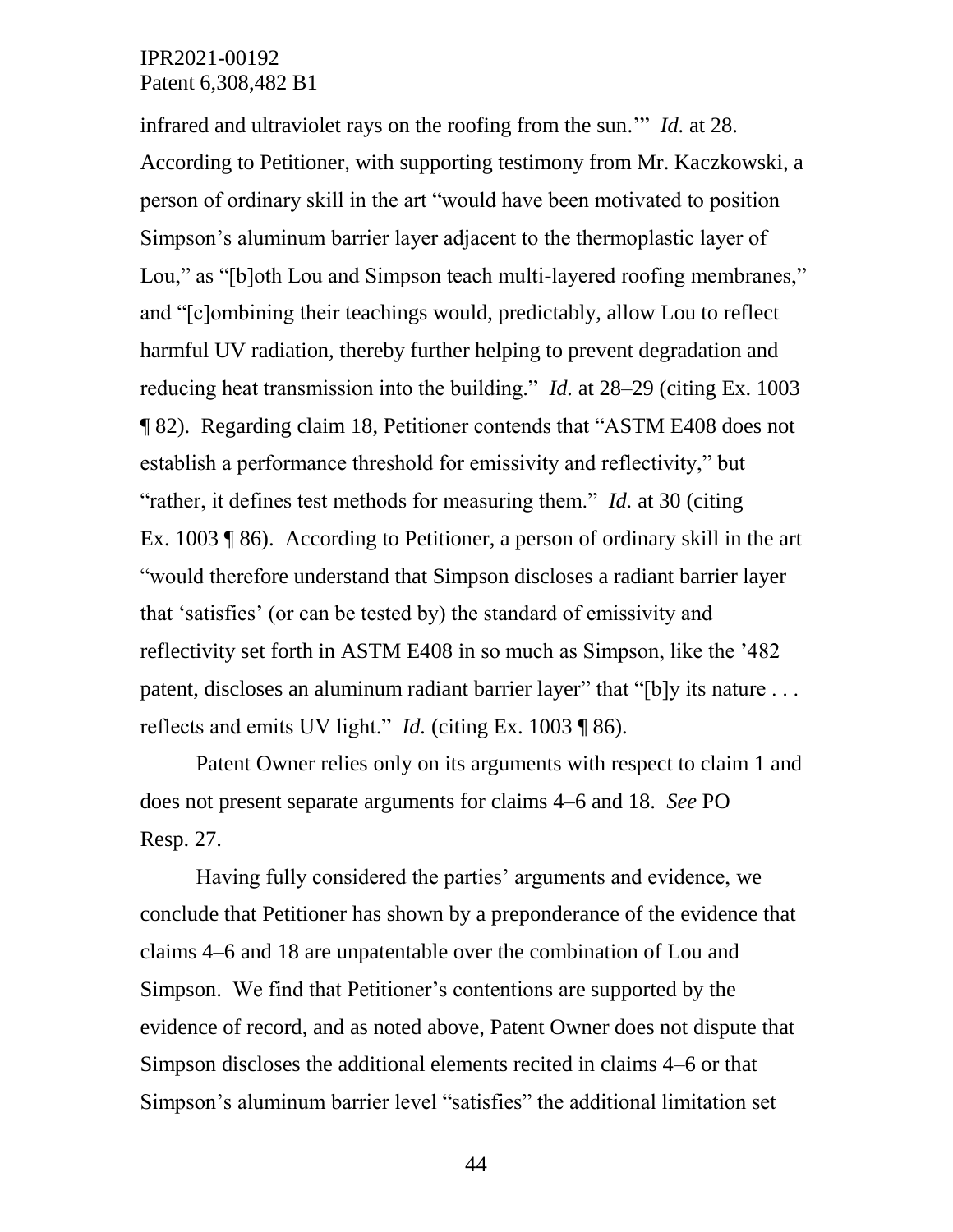forth in claim 18. Further, we find that Petitioner has articulated sufficient reasoning with rational underpinnings (including support both from the cited prior art and from Mr. Kaczkowski's testimony) to combine the relevant teachings of Lou and Simpson.

#### *4. Obviousness of Claims 7, 15, and 16 over Lou and Ellison*

Claim 7 depends from claim 1 and recites that the roofing underlayment further comprises "a layer of thermoplastic material attached to both sides of the reinforcing scrim." Ex. 1001, 6:41–43. Claim 15 depends from claim 1 and further recites "wherein a thermoplastic layer is affixed to both sides of the reinforcing scrim." *Id.* at 6:62–64. Claim 16 depends from claim 15 and further recites "wherein the thermoplastic layers are co-extruded over both sides of the reinforcing scrim." *Id.* at 6:65–67.

Petitioner contends that claim 7, 15, and 16 would have been obvious over Lou in view of Ellison. Pet. 30–33 (citing, e.g., Ex. 1005, Fig. 1; Ex. 1010, 4:36–46, 5:18–28; Ex. 1003 ¶¶ 19, 88–89, 91). In support of its arguments with respect to this ground, Petitioner relies on Lou for the teaching of the elements of base claim 1, as set forth in the asserted ground based on anticipation by Lou (*see supra* § III.E.1.a), and further contends that "Ellison teaches a multilayered sheet for use in roofing products that has a layer of thermoplastic (polymeric resin) on both sides of a reinforcing scrim," citing disclosure in Ellison that "[t]he reinforcing fabric 22 can be incorporated in the polymeric resin by any of the conventional techniques such as lamination, i.e. heat bonding the reinforcing fabric between two sheets of the polymeric resin." Pet. 30–31 (quoting Ex. 1010, 4:36–42). Relying on the testimony of Mr. Kaczkowski, Petitioner contends that a person of ordinary skill in the art would have been motivated to combine Lou and Ellison. *Id.* at 31–32 (citing Ex. 1003 ¶¶ 88–89). Petitioner argues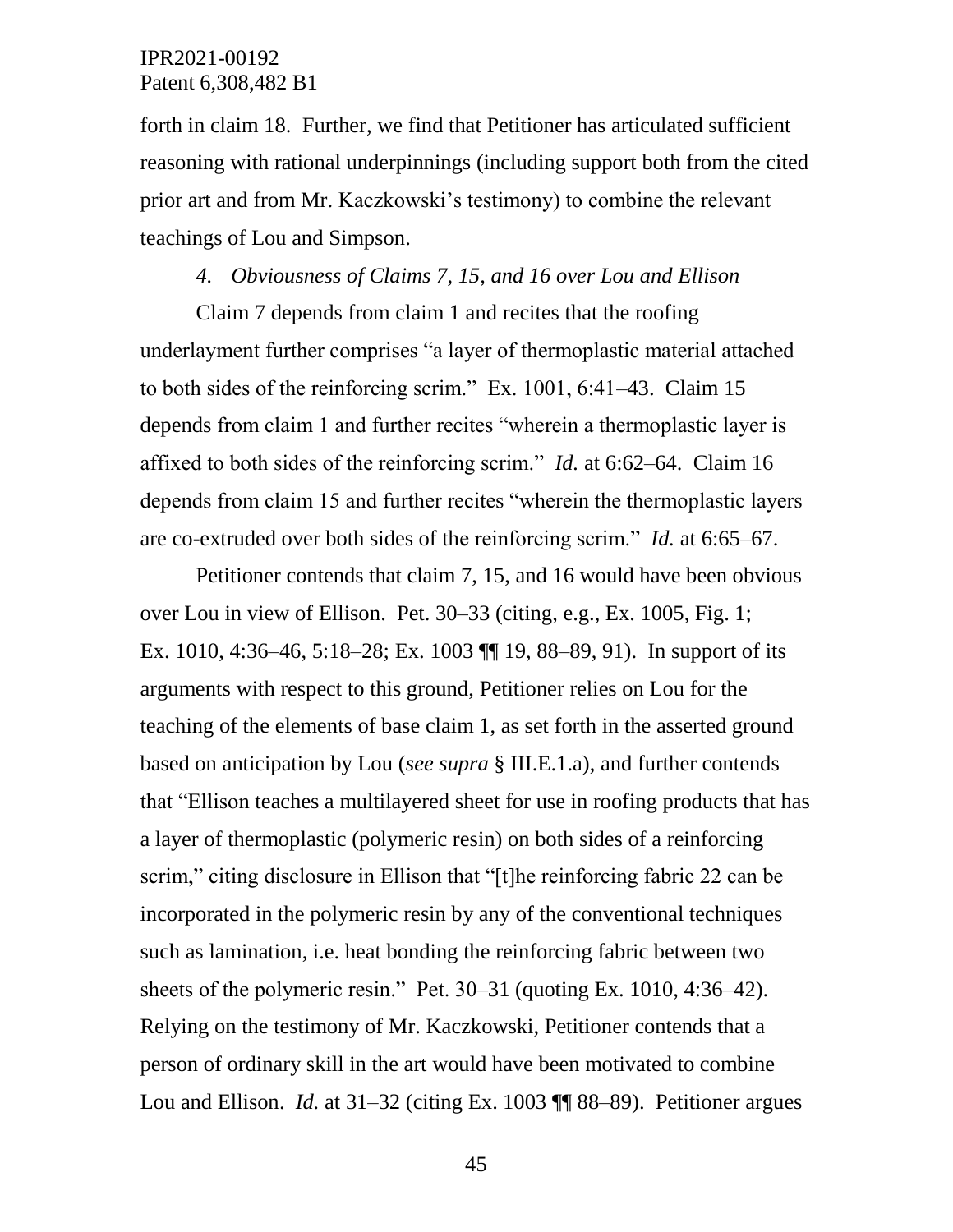both "Lou and Ellison disclose laminates comprising reinforcing scrims coated with molten thermoplastic for use as roofing products," and a person of ordinary skill in the art "would have wanted to put Lou's thermoplastic layer on both sides of the scrim in order to fully encapsulate it." *Id.* at 31 (citing Ex. 1003 ¶¶ 88–89). According to Petitioner, "Lou's thermoplastic layer (polypropylene polymer 2) covers only one surface of the scrim (fibrous base sheet 1), which leaves the other surface exposed," and a person of ordinary skill in the art "would have further understood at the relevant time that encapsulating Lou's scrim with thermoplastic protects the scrim and fully integrates it into the membrane, which maximizes strength and prevents delamination." *Id.* (citing Ex. 1003 ¶¶ 88–89; Ex. 1006, 8:13–24).

With respect specifically to claim 16, which recites that the thermoplastic layers are "co-extruded" over both sides of the reinforcing scrim, Petitioner further points out that Lou teaches extruding molten thermoplastic onto its reinforcing scrim and that Ellison teaches coating both sides of its reinforcing fabric 22 with molten polymeric resin "by any of the conventional techniques." Pet*.* 32 (citing Ex. 1005, Fig.1; Ex. 1010, 4:36– 46). Petitioner contends that a person of ordinary skill in the art "would have appreciated that co-extrusion was a conventional technique for coating both sides of a substrate as of March 15, 1999," and that "[i]t would have therefore been obvious to modify Lou with thermoplastic layers co-extruded over both sides of Lou's scrim, as taught by Ellison." *Id.* at 32–33 (citing Ex. 1003 ¶ 91).

Patent Owner relies only on its arguments with respect to claim 1 and does not present separate arguments for claims 7 and 15. *See* PO Resp. 27. With respect to claim 16, Patent Owner contends that Ellison does not disclose that the thermoplastic layers are "co-extruded over both sides of the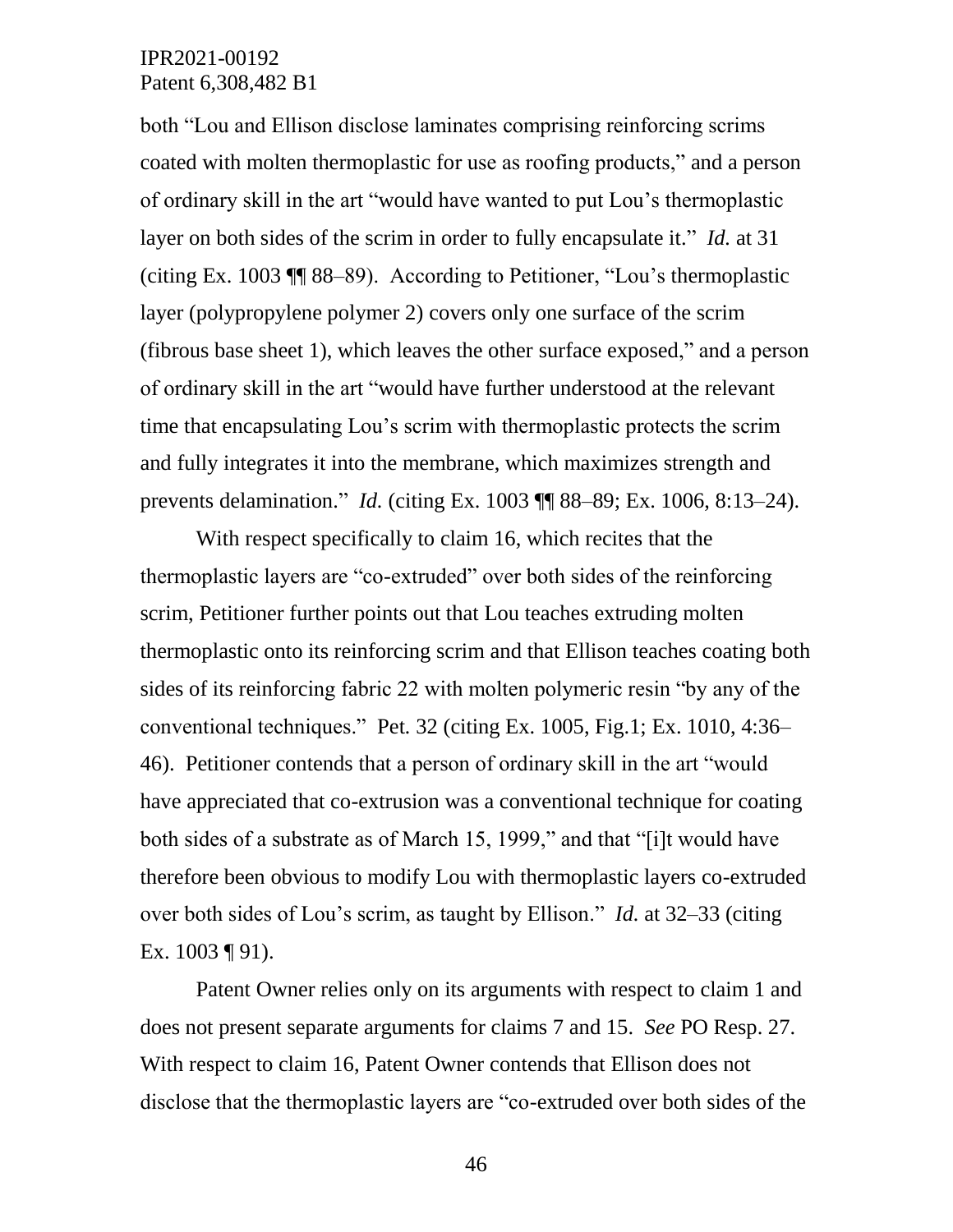reinforcing scrim," but "[a]t best . . . describes a reinforcing fabric 22 with a thermoplastic layer on each side." PO Resp. 28 (citing Ex. 1010, 4:36–42). Further, according to Patent Owner, "as noted by Petitioner and Mr. Kaczkowski, Ellison teaches that 'heat bonding the reinforcing fabric **between two sheets of the polymeric resin,**" which "is certainly not a coextrusion process," and "Ellison goes on to list at least two other techniques, neither of which is co-extrusion." *Id.* (quoting Ex. 1003 ¶ 88) (citing Ex. 1010, 4:36–42; Ex. 2020, 55:20–56:3; Ex. 2021 ¶ 84). Patent Owner further contends that co-extrusion "can be an expensive process that requires a very specific set up" and "is not a simple process." *Id.* at 29 (citing Ex. 1003 ¶ 41; Ex. 2021 ¶ 86). Still further, Patent Owner contends, "one of the techniques described in Ellison is 'coating the fabric with the molten polymeric resin," which, Patent Owner argues, "is exactly the process already described in Lou." *Id.* at 30 (citing Ex. 1010, 4:41–42, 2:40–42). Thus, Patent Owner argues, a person of ordinary skill in the art "looking to incorporate the teachings of Ellison, would be motivated to use the very teachings of Lout that Ellison also includes – extrusion coating" and "would not have modified Lou to use the more expensive and complicated process of co-extrusion." *Id.* at 31 (citing Ex. 2021 ¶ 89).

Petitioner responds in its Reply that, although Mr. Kaczkowski testified that "the term 'co-extrusion' does not appear in Ellison," he also testified that Ellison "'clearly describes the variety of resins and lamination techniques, which a person of ordinary skill would recognize include the option of co-extrusion,' and also 'describes a structure which a person of ordinary skill in the art would recognize could be manufactured by coextrusion.'" Pet. Reply 18 (quoting Ex. 2020, 56:24–57:17) (citing Ex. 1003 ¶ 88). Petitioner contends that Dr. Daniels did not dispute either point.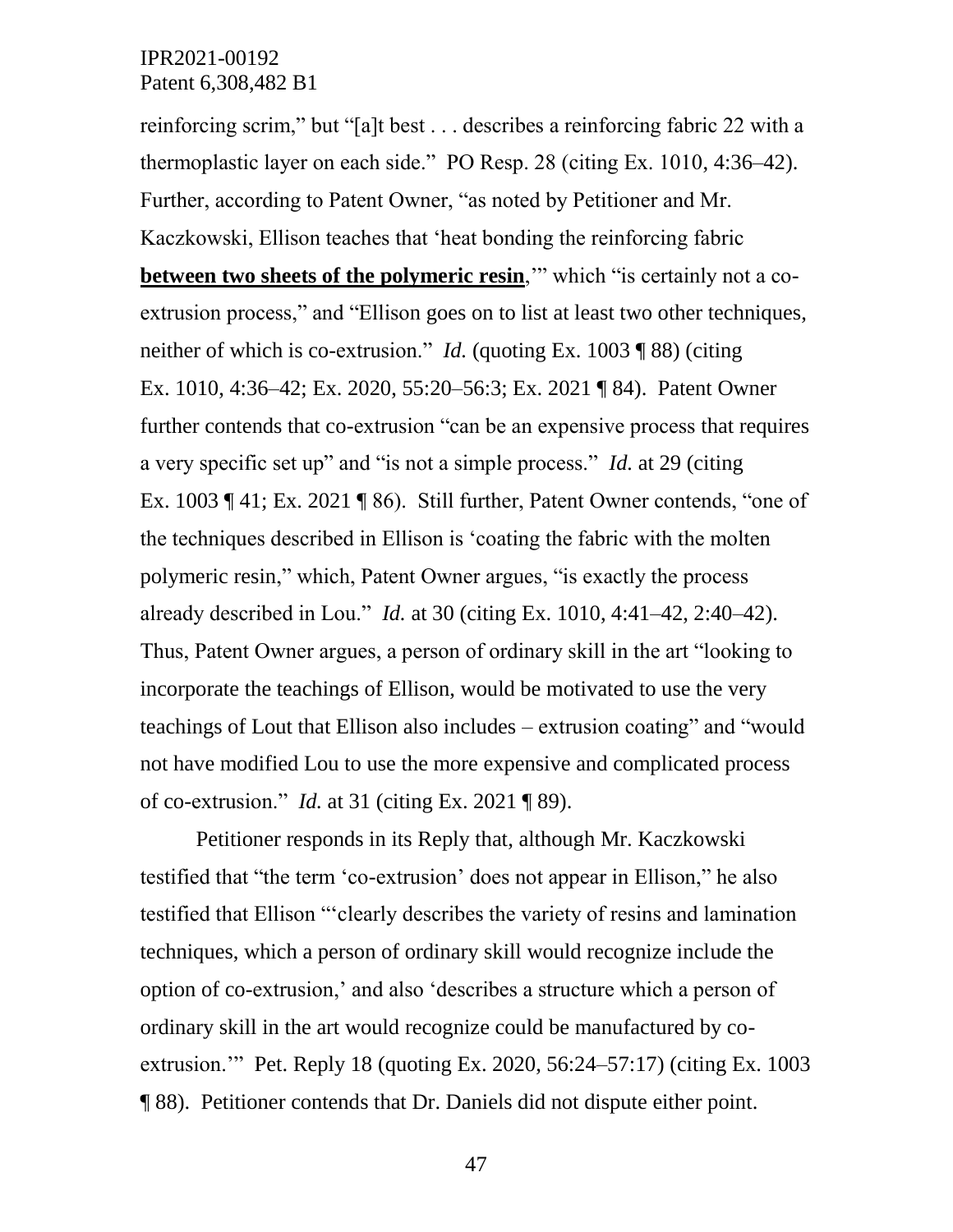Moreover, Petitioner argues, "there is no requirement under 35 U.S.C. § 103 that Ellison provide *in haec verba* disclosure of co-extrusion, and Mr. Kaczkowski's unrebutted testimony establishes that a [person of ordinary skill in the art] would have recognized that co-extrusion fit squarely within the description of processes that could be used to make the product described" in Ellison. *Id.*

In its Sur-reply, Patent Owner argues that Petitioner's Reply argument "ignores that Ellison already teaches other methods of achieving the products it describes"; that "Petitioner and Mr. Kaczkowski fail to explain why a [person of ordinary skill in the art] would forego those explicit teachings and instead modify Ellison to use co-extrusion"; and that "neither Petitioner nor Mr. Kaczkowski explain how that would then be integrated into the teaching of Lou." PO Sur-reply 12.

Having fully considered the parties' arguments and evidence, we conclude that Petitioner has shown by a preponderance of the evidence that claims 7, 15, and 16 are unpatentable over the combination of Lou and Ellison. We find that Petitioner's contentions are supported by the evidence of record, and we find that Petitioner has articulated sufficient reasoning with rational underpinnings (including support both from the cited prior art and from Mr. Kaczkowski's testimony) to combine the relevant teachings of Lou and Ellison. As noted above, Patent Owner does not challenge Petitioner's contentions that Ellison discloses a layer of thermoplastic material attached (as in claim 7) or affixed (as in claim 15) to both sides of a reinforcing scrim. With respect to claim 16, we are persuaded by Petitioner's arguments and supporting evidence, including Lou's express disclosure of extrusion of molten thermoplastic onto its reinforcing scrim and Ellison's teaching of coating both sides of its reinforcing fabric 22 with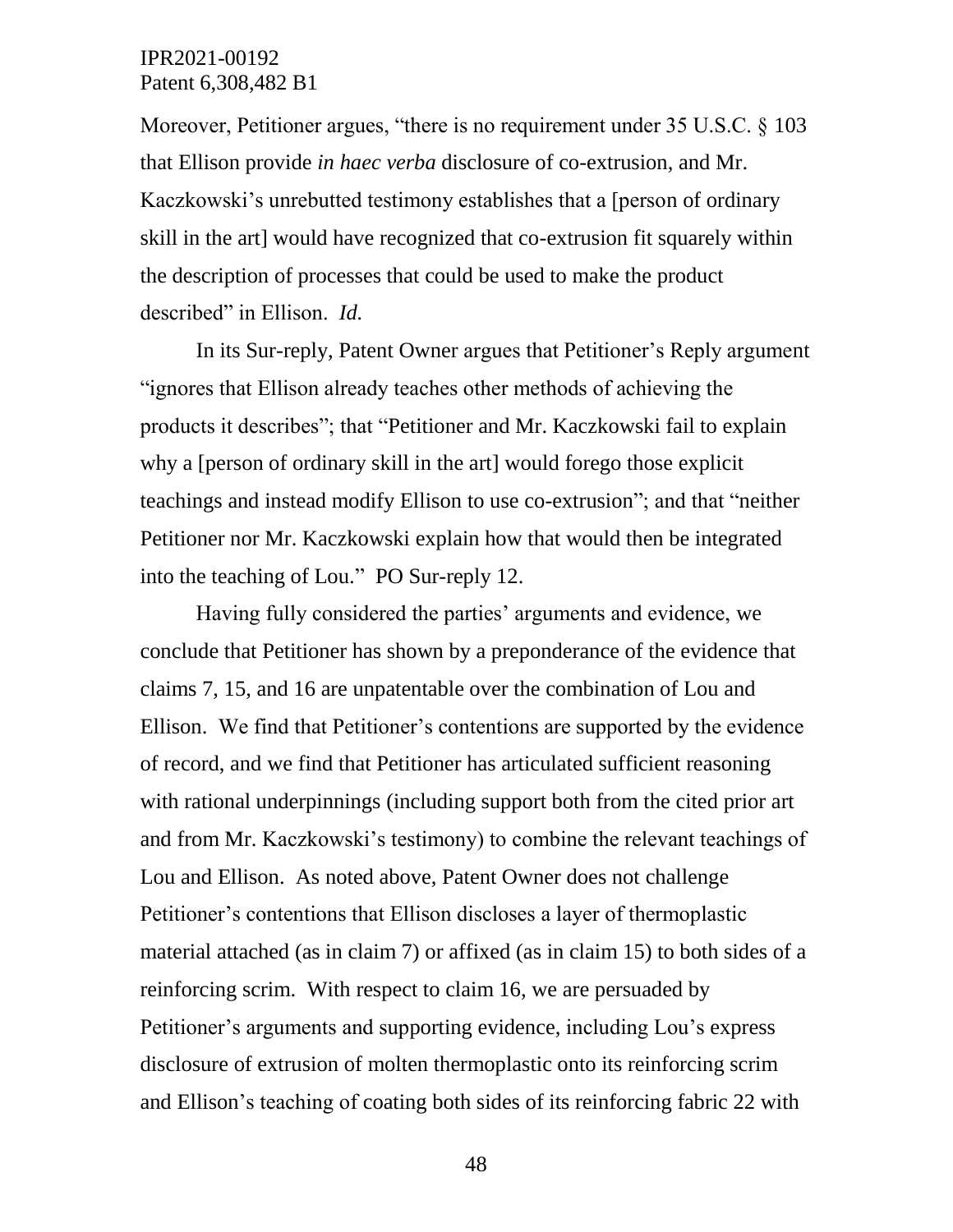molten polymeric resin. *See* Pet*.* 32 (citing Ex. 1005, Fig.1; Ex. 1010, 4:36– 46). Because Petitioner relies on the combined teaching of those references, Patent Owner's arguments that Ellison alone contains no express teaching of "co-extrusion" (PO Resp. 28) is unavailing. Moreover, because Ellison, as cited by Petitioner, teaches coating both sides of its reinforcing fabric with molten polymer "by any of the conventional techniques" (Ex. 1010, 4:36– 46) we also disagree with Patent Owner's contention that Ellison's disclosure of "at least two other techniques, neither of which is coextrusion" (PO Resp. 28; PO Sur-reply 12) would render co-extrusion nonobvious in view of Lou's and Ellison's combined teachings. Nor do Patent Owner's arguments that co-extrusion "can be . . . expensive" and that it is "not a simple process" (PO Resp. 29) persuade us of non-obviousness in view of Lou's and Ellison's teachings. Further, to the extent that Patent Owner argues that "one of the techniques described in Ellison is . . . exactly the process already described in Lou" (*id.* at 30), we have already determined above that Lou discloses extrusion lamination as recited in claim 1. *See supra* § III.E.1.a.

#### *5. Obviousness of Claims 13, 14, and 17 over Lou and Goodacre*

Claim 13 depends from claim 11 and further recites "wherein the thermoplastic polymer strands comprise oriented polypropylene." Ex. 1001, 6:56–58. Claim 14 depends from claim 11 and further recites "wherein the thermoplastic polymer strands comprise cross-laminated polypropylene tapes." *Id.* at 6:59–61. Claim 17 depends from claim 1 and further recites "wherein the reinforcing scrim comp rises [sic] a mesh of individual, crosslaminated strands." Ex. 1001, 7:1–3.

Petitioner contends that claims 13, 14, and 17 would have been obvious over Lou in view of Goodacre. Pet. 33–37 (citing, e.g., Ex. 1005,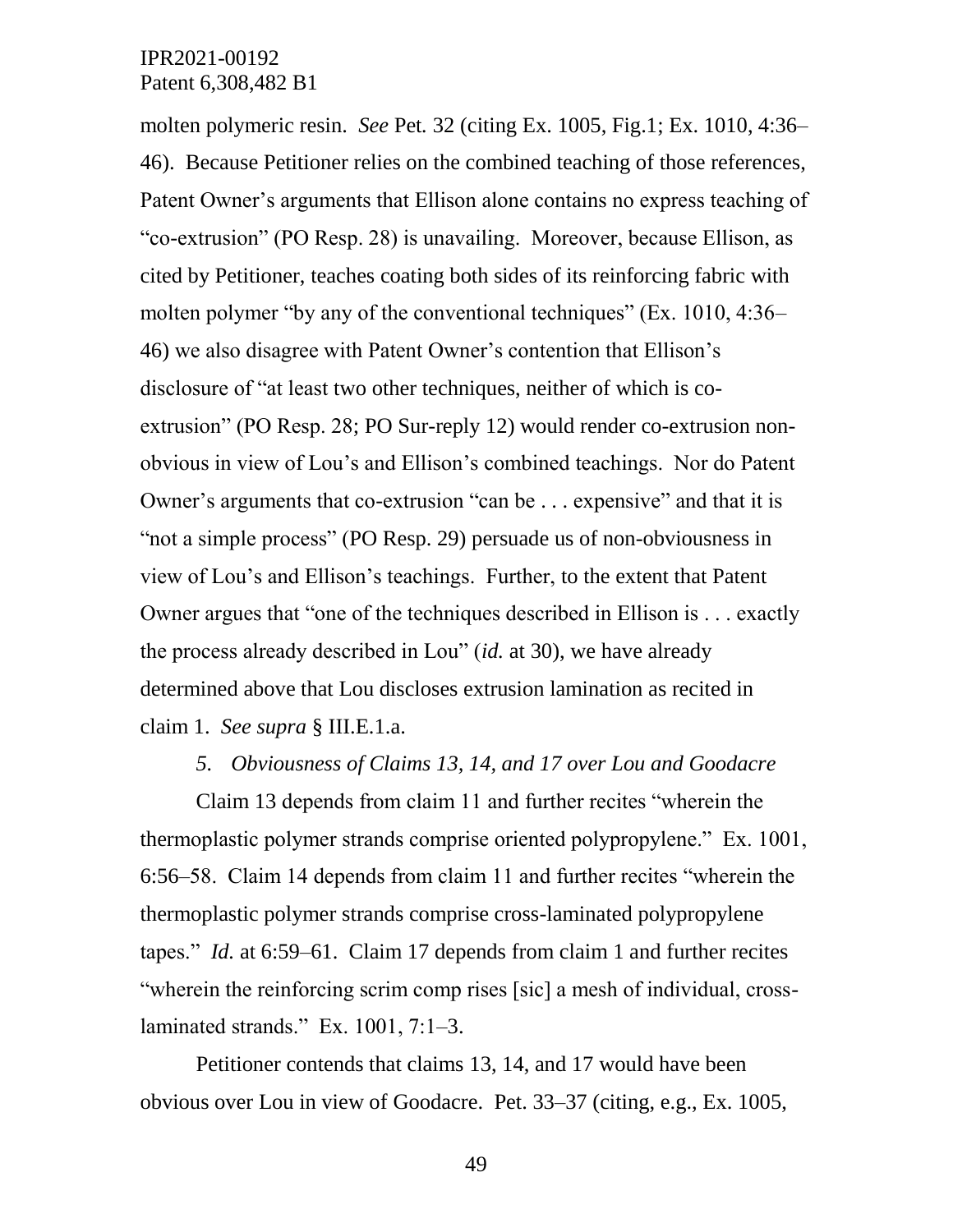2:66–3:4; Ex. 1011, Fig. 1, 1:28–33, 1:49–52, 3:8–23, 4:10–13, 5:45–53; Ex. 1003 ¶¶ 95–96, 98, 100, 101, 102). In support of its arguments with respect to this ground, Petitioner relies on Lou for the teaching of the elements of base claims 1 and 11, as set forth in the asserted ground based on anticipation by Lou (*see supra* §§ III.E.1.a, III.E.1.e), and further contends that "Goodacre teaches a multi-layered roofing laminate 10 with a woven polyolefin-based fibrous layer 22 that provides the tensile strength necessary for the laminate 10 to operate as a safety mesh," where "fibrous layer 22 may also contain 'fibrous material [that] may be biaxially oriented, for increased strength" and "may optionally be formed from woven polypropylene or polyethylene." *Id.* at 33–34 (quoting Ex. 1011, 1:44–58 (emphasis added)) (citing Ex. 1011, Fig. 1, 1:28–33, 3:8–23, 4:10–13, 5:45– 53).

Regarding claim 13, Petitioner further argues that a person of ordinary skill in the art "would have been motivated to modify Lou's reinforcing scrim to include oriented polypropylene, as taught by Goodacre, in order to increase the tensile strength of Lou's underlayment." Pet. 34 (citing Ex. 1003 ¶ 95). Indeed, Petitioner contends, "like Goodacre, Lou discloses a reinforcing polypropylene scrim (fibrous base sheet 1) that 'supplies the basic strength characteristics properties to the final coated and calendered product,'" and a person of ordinary skill in the art "would have therefore sought to maximize the tensile strength and tear resistance of Lou with Goodacre's teachings." *Id.* at 34–35 (quoting Ex. 1005, 3:15–17) (citing Ex. 1003 ¶ 95). Moreover, Petitioner argues, "orienting polyolefin fabric to increase tensile strength was well-known at the relevant time." *Id.* at 35–36 (citing Ex. 1003 ¶ 96; Ex. 1014, 3–4; Ex. 1015, 3:3–8).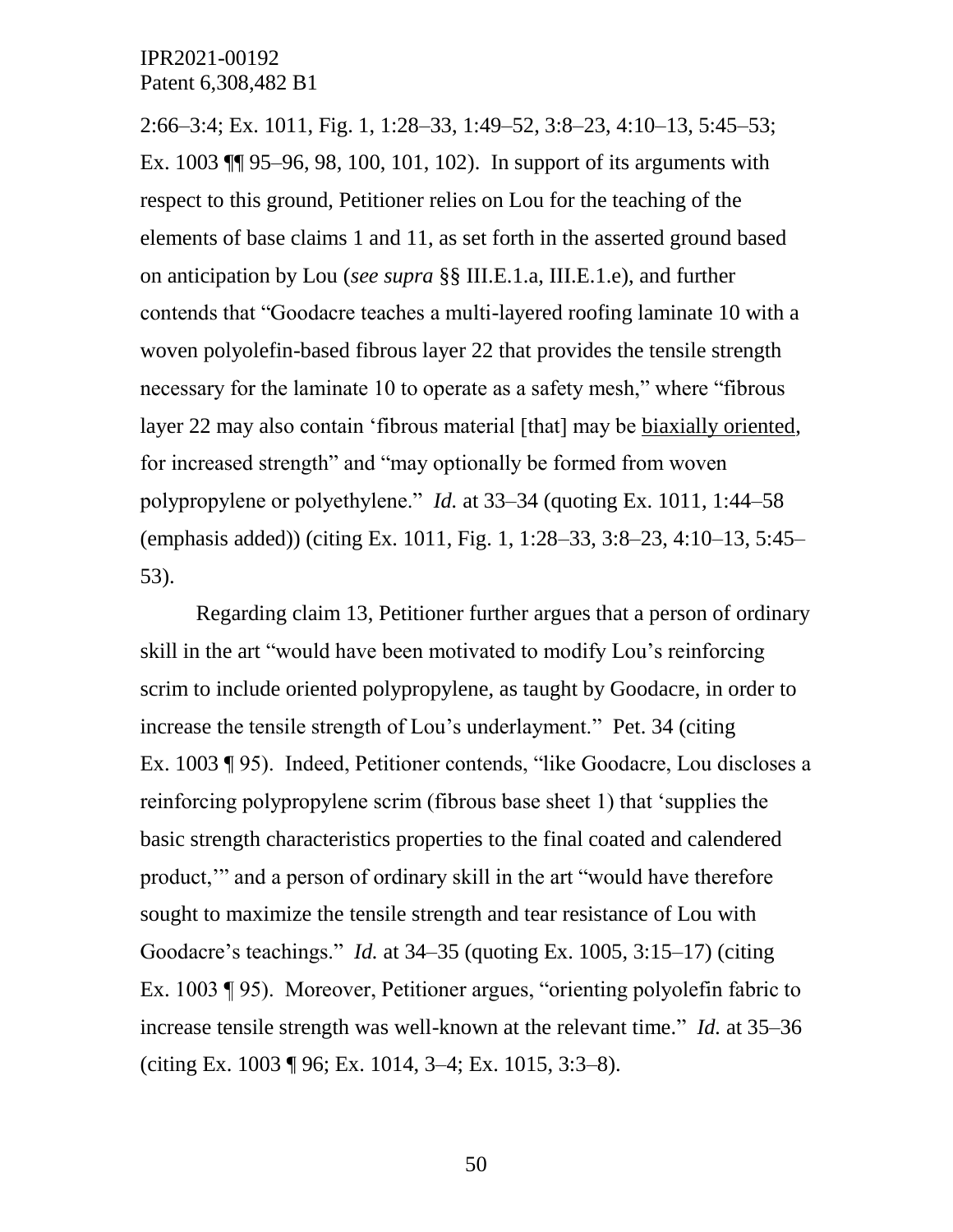Regarding claims 14 and 17, Petitioner further contends that "Lou discloses a fibrous base sheet 1 made of 'woven sheets of slit films or tapes'" and that "Goodacre teaches forming a reinforcing scrim . . . with cross-laminated polyethylene split film." Pet. 36 (quoting Ex. 1005, 2:66– 3:4) (citing Ex. 1011, 1:49–52). Petitioner contends that "[f]orming a reinforcing scrim from cross-laminating from split film was well-known at the relevant time," and provided advantages including increased tensile strength and provision of a "simpler, less costly way to manufacture a nonwoven reinforcing scrim, which is consistent with Lou." *Id.* at 36–37 (citing Ex. 1003 ¶¶ 100–102; Ex. 1005, 2:66–3:4; Ex. 1015, 5:10–15). Still further, Petitioner argues, Goodacre's split films would have been understood by a person of ordinary skill in the art as being materially similar to tapes as a scrim-forming fabric, and "[i]t would have therefore been obvious to form Lou's reinforcing scrim with cross-laminated polyethylene tapes to achieve the abovementioned benefits and for the reasons set forth above regarding Claim 13." *Id.* at 37 (citing Ex. 1003 ¶ 101).

Patent Owner responds that the Petition and Mr. Kaczkowski fail to demonstrate that a person of ordinary skill in the art would have modified Lou with the teachings of Goodacre to disclose all the elements of claims 13, 14, and 17. PO Resp. 31–34. More particularly, Patent Owner argues, "Mr. Kaczkowski provides no analysis of the costs associated with orientating the polypropylene or using the cross-laminated airy fabrics anywhere in his declaration"; "[h]e testified that he did not perform any of such cost analysis"; and "[h]e further admitted that he does not know 'whether the benefits of using orientation in Lou's underlayment would outweigh the costs' because he did not perform that analysis." *Id.* at 32 (citing Ex. 2021 ¶ 93; Ex. 2020, 64:8–15, 65:3–66:3, 66:22–67:6, 67:8–22,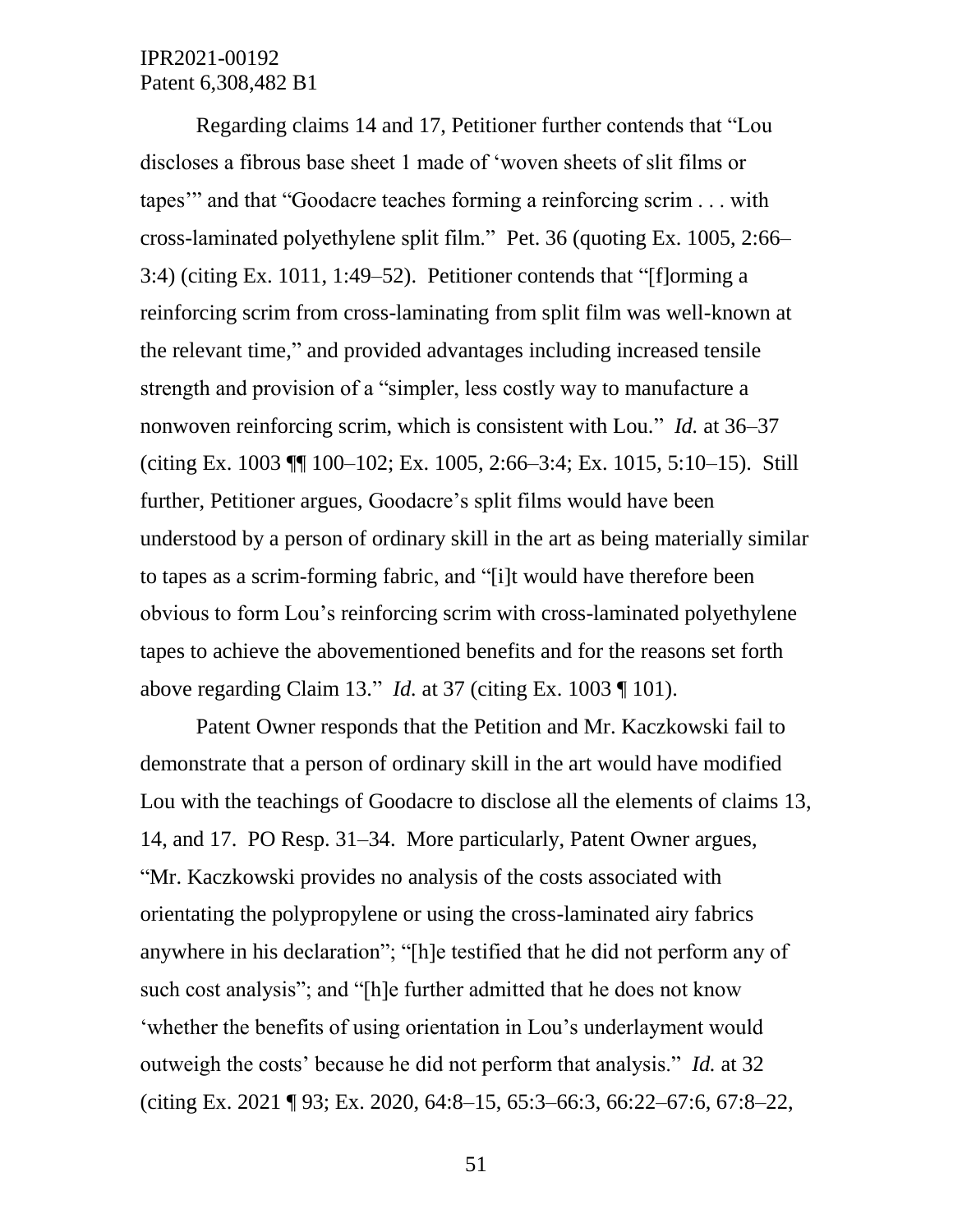82:4–8). Patent Owner further contends that "Mr. Kaczkowski also did not describe or analyze the different equipment that would be needed to orientate the polypropylene or use the cross-laminated airy fabrics," and "[w]ithout any of this information, there is no basis for his opinions regarding costs." *Id.* (citing Ex. 2020, 82:9–22; Ex. 2021 ¶ 94). Rather, Patent Owner contends, "Mr. Kaczkowski admitted<sup>[]</sup> his opinions are merely an opinion that a [person of ordinary skill in the art] would have evaluated using cross-lamination or orienting the polypropylene in the fabric," and he "does not indicate what the results of that evaluation would have been." *Id.* at 33 (citing Ex. 2020, 73:13–20; Ex. 2021 ¶ 95). According to Patent Owner, a person of ordinary skill in the art "would look to determine all costs before deciding whether to move forward with the modification," and in contrast, alternative methods of strengthening the woven scrim, such as increasing the thickness of polypropylene strands, may be used at minimal cost. *Id.* at 33–34 (citing Ex. 2020, 70:13–19; Ex. 2021 ¶¶ 96–97).

In its Reply, Petitioner responds that Patent Owner does not dispute Mr. Kaczkowski's testimony that combining Lou with Goodacre to utilize oriented polypropylene would increase the tensile strength of Lou's underlayment, and Dr. Daniels conceded that that premise is correct. Pet. Reply 18 (citing Ex. 1003 ¶ 95; Ex. 1022, 78:20–79:16). Further, Petitioner argues, notwithstanding Patent Owner's criticisms, Mr. Kaczkowski's testimony was based on his extensive experience in the development of numerous products, and question of commercial viability is not a prerequisite to obviousness. *Id.* at 19 (citing Ex. 2020, 69:13–70:19; *Ex parte Mouttet*, 2011 WL 1131338, at \*3 (BPAI Mar. 29, 2011)). Thus,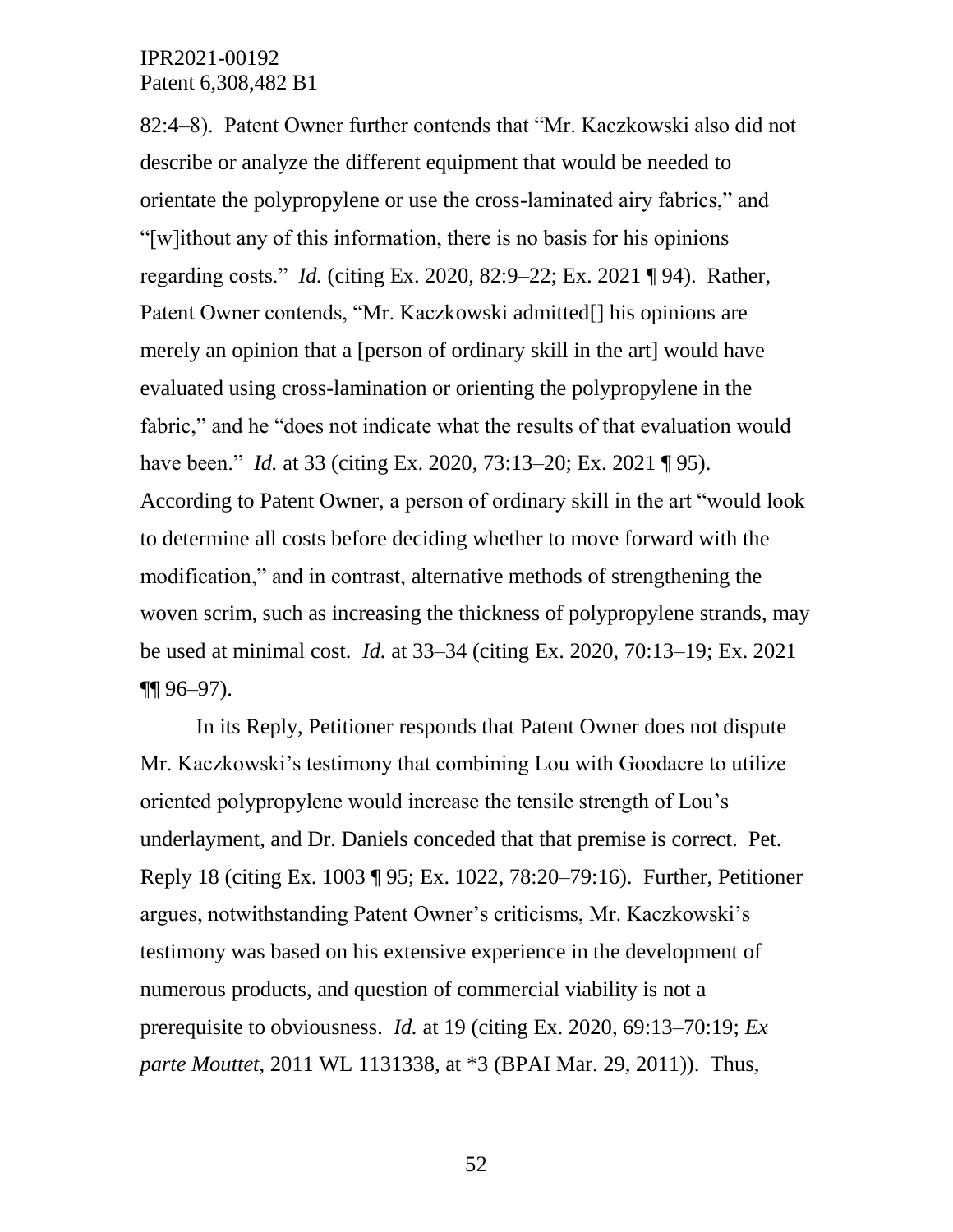Petitioner contends, Patent Owner fails to refute the motivation to combine identified by Mr. Kaczkowski. *Id.*

In its Sur-reply, Patent Owner replies that "there is no evidence of record that combining Lou with Goodacre will result in a less costly manufacturing process," "because Mr. Kaczkowski did not perform even a cursory analysis to determine whether there is any truth to this statement." PO Sur-reply 13. Patent Owner contends that a person of ordinary skill in the art "would perform this type of analysis before attempting to determine if Lou with Goodacre could be combined together successfully," and "Petitioner has thus failed to meet its burden of demonstrating unpatentability and obviousness." *Id.*

Having considered the parties' respective arguments, we find that Petitioner's contentions are supported by the evidence of record, and we find that Petitioner has articulated sufficient reasoning with rational underpinnings (including support both from the cited prior art and from Mr. Kaczkowski's testimony) to combine the relevant teachings of Lou and Goodacre. We disagree with Patent Owner's suggestion it is insufficient that Mr. Kaczkowski opined that a person of ordinary skill would have evaluated the proposed combination based on the combined teachings of the asserted references. As the Supreme Court has explained,

When there is a design need or market pressure to solve a problem and there are a finite number of identified, predictable solutions, a person of ordinary skill has good reason to pursue the known options within his or her technical grasp. If this leads to the anticipated success, it is likely the product not of innovation but of ordinary skill and common sense. In that instance the fact that a combination was obvious to try might show that it was obvious under §103.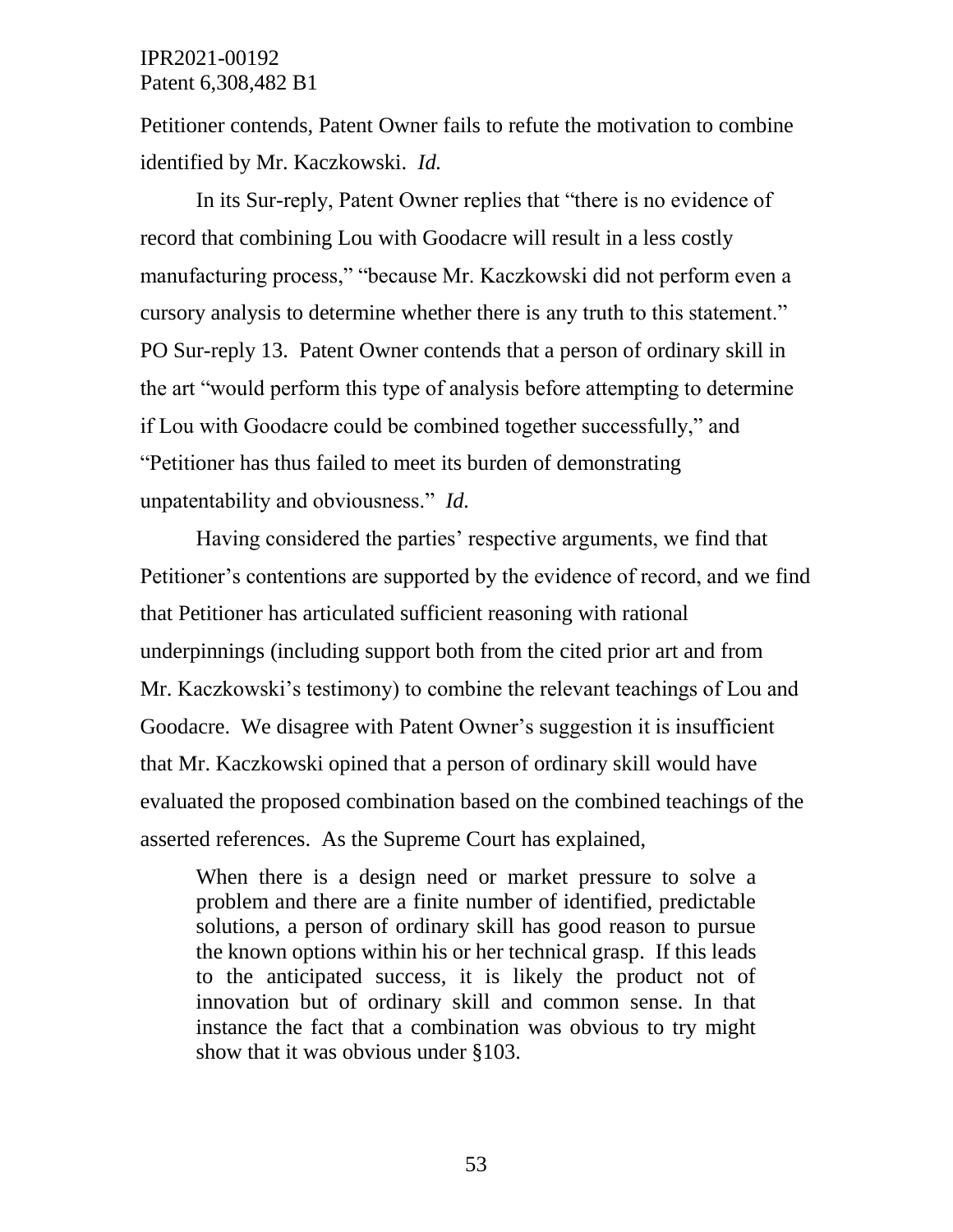*KSR*, 550 U.S. at 421. Patent Owner does not dispute Goodacre's teachings or that combining those teachings with Lou would increase the tensile strength of Lou's underlayment, but appears instead only to fault Mr. Kaczkowski for not determining whether those solutions would be less expensive than other alternatives. Such arguments are not persuasive. Although, as cited above, Petitioner alleges in the Petition that a skilled artisan would have recognized cross-lamination as "a simpler, less costly way to manufacture a nonwoven reinforcing scrim . . . consistent with Lou" (Pet. 37), we find that is only one among several reasons identified by Petitioner and Mr. Kaczkowski for the combination (*see, e.g.*, *id.* at 34–35 (additionally identifying increased tensile strength as a well-known benefit of orienting polyolefin fabric)), each of which is independently persuasive.

*6. Obviousness of Claims 20 and 34 over Lou and Curran*

Claim 20 depends from claim 1 and further recites "wherein the thermoplastic layer includes micro-perforations which allow the passage of air therethrough while preventing moisture from passing therethrough." Ex. 1001, 7:11–14. As reproduced in Section II.D. above, claim 34 is an independent claim that includes that same limitation. *Id.* at 8:26–36. Notably, claim 34 does not include the limitation of claim 1 that the recited at least one layer of thermoplastic material be affixed to the script "by extrusion lamination." *Compare id.* at 6:25–27, *with id.* at 8:30–32.

Petitioner contends that dependent claim 20 and independent claim 34 would have been obvious over Lou in view of Curran. Pet. 38–40 (citing Ex. 1012, Fig. 4, 1:56–60, 3:26–48; Ex. 1005, 3:59–64, 6:37–7:11; Ex. 1003  $\P$ [[ 106–110); *id.* at 21–24. In support of its arguments with respect to this ground, Petitioner relies on Lou for the teaching of the elements of base claim 1, as set forth in the asserted ground based on anticipation by Lou (*see*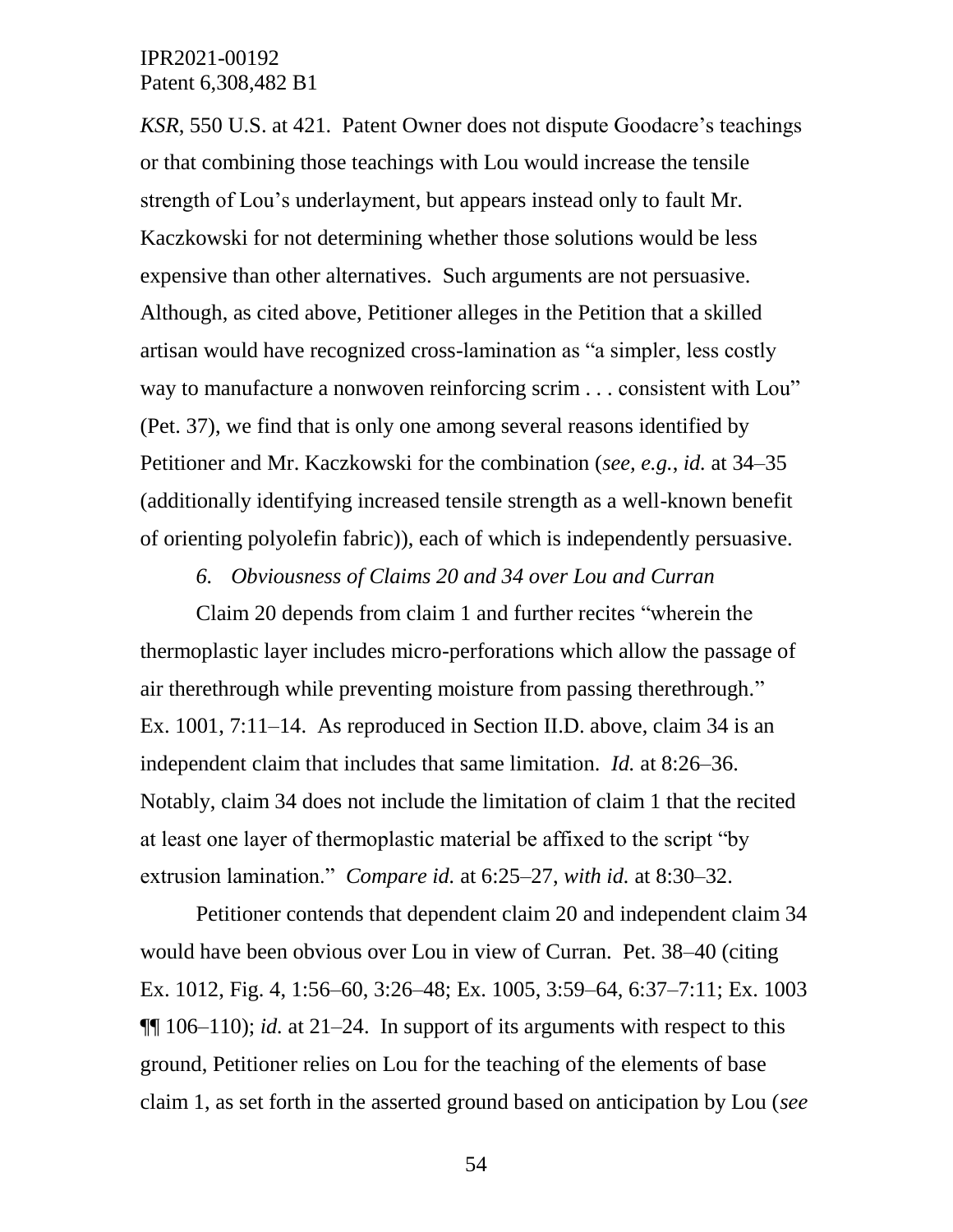*supra* §§ III.E.1.a, III.E.1.e), as well as in-common elements of claim 34, and further contends that "Curran teaches a roofing underlayment that is made breathable—*i.e.*, permeable to air, but not liquid—by micro-sized openings 30" having variable shape and size for permeability adjustment. *Id.* at 38 (citing Ex. 1012, Fig. 4, 3:26–48), 40. According to Petitioner, a person of ordinary skill in the art "would have been motivated to modify Lou's underlayment with the micro-perforations taught by Curran to further Lou's goal of preventing damage to the building structure." *Id.* at 39 (citing Ex. 1003 ¶ 106). Moreover, Petitioner argues, "[s]uch a modification is consistent with Lou, which also discloses a vapor-permeable, liquidimpermeable underlayment. . . . [b]ut Lou does not teach Curran's adjustability feature—*i.e.*, the ability to vary the 'shape and size of the pierced openings' for a given application." *Id.* (quoting Ex. 1012, 3:26–48) (citing Ex. 1005, 3:59–64). According to Petitioner, "Lou explains that some of its embodiments, while vapor permeable, still 'lacked sufficient moisture vapor transmission to be desired for underslatement,'" and "thus, a [person of ordinary skill in the art] would look to Curran to provide adequate vapor transmission in at least those embodiments." *Id.* (quoting Ex. 1005, 6:37–7:11) (citing Ex. 1003 ¶¶ 108–109).

Patent Owner responds that Petitioner's motivation to combine fails, alleging that there is no need to add microperforations as taught by Curran to Lou because Lou already discloses sheets that are "vapor-permeable, liquid impermeable and strong." PO Resp. 34–35 (quoting Pet. 9) (citing Ex. 1005, 3:59–64; Ex. 2021 ¶ 101). According to Patent Owner, while "the Petition states that Curran's 'ability to vary the "shape and size of the pierced openings" for a given application' would allow a [person of ordinary skill in the art] to vary the vapor transmission rate of the sheets in Lou to account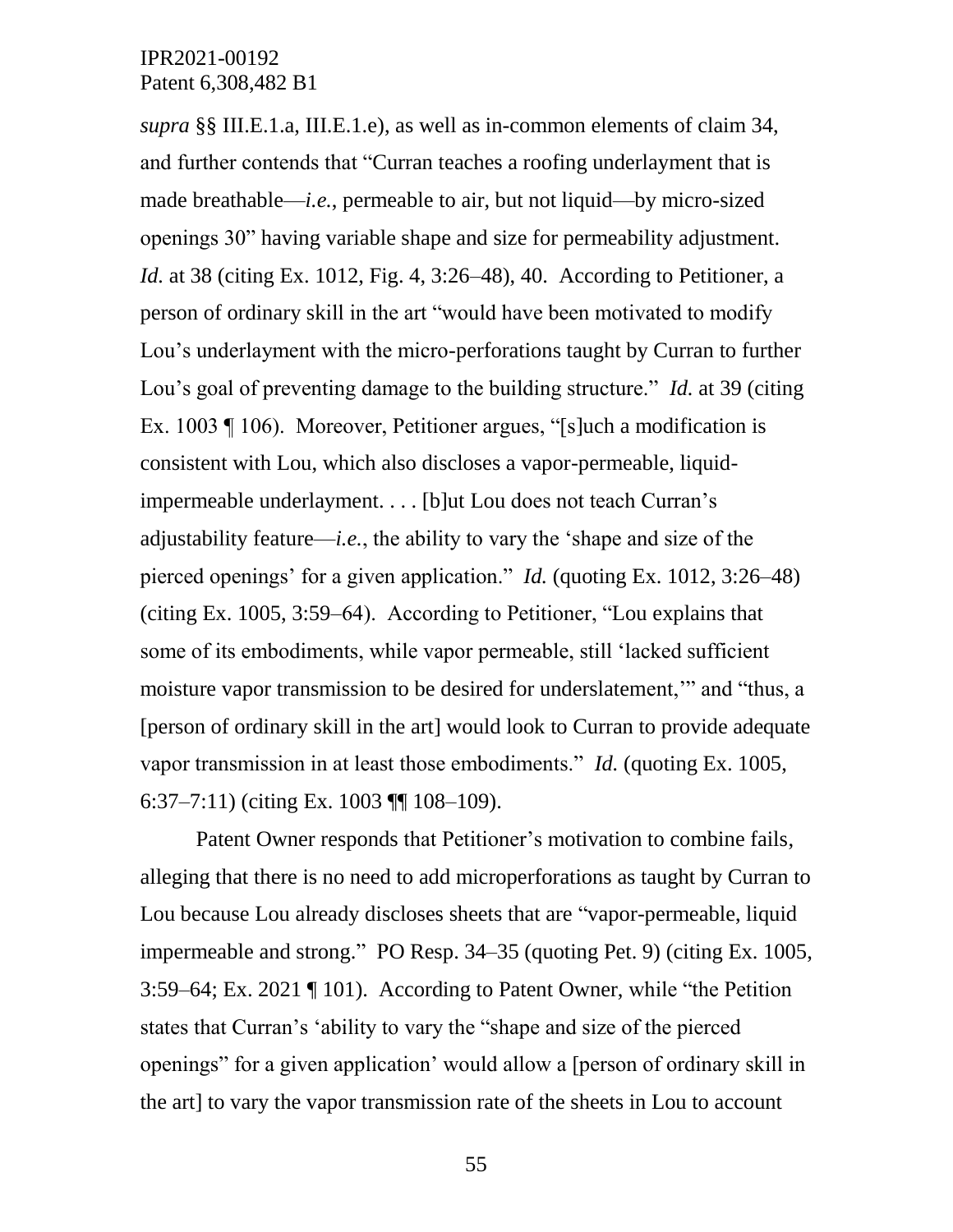different clients," "this ignores that Lou describes a number of different exemplary embodiments with varying levels of moisture vapor transmission and liquid water barrier properties." *Id.* (quoting Pet. 39; Ex. 1012, 3:47) (citing Ex. 1005, 4:35–7:58; Ex. 2021 ¶ 103).

Patent Owner further contends, "while the Petition points to embodiments in Lou that 'lacked sufficient moisture vapor transmission to be desired for [underlayment],' it fails to point out that these embodiments were 'test samples A-2 through A-6, B-1, B-5 and B-6,'" which Lou specifically states "are included in the example for comparison purposes." *Id.* at 36 (quoting Ex. 1005, 6:38–43). According to Patent Owner, a person of ordinary skill in the art "would have used other test samples in Lou to achieve the desired moisture vapor transmission," and "[t]here certainly is no reason why a [person of ordinary skill in the art] would add the microopenings of Curran to certain samples of Lou as opposed to simply using the samples in Lou that did provide sufficient moisture vapor transmission." *Id.* (citing Ex. 2021 ¶ 104). Still further, Patent Owner contends that "Lou expressly teaches that a sheet with a weight of 6.9  $g/m<sup>2</sup>$  provides more moisture vapor transmission than a sheet with a weight of  $11.4 \text{ g/m}^2$ ." *Id.* (citing Ex. 1005, 5:40–45). Patent Owner contends that a person of ordinary skill in the art "would be able to use those measurements as a guide to create a membrane that had a given desired moisture vapor transmission without adding additional steps of creating mechanical holes using the process in Curran." *Id.* (citing Ex. 2021 ¶ 105).

Finally, Patent Owner argues that "both the Petition and the Kaczkowski declaration ignore that Curran is directed toward microperforations in *asphaltic* materials" and "fail to address how the process of Curran . . . would need to change when applied to the thermoplastic material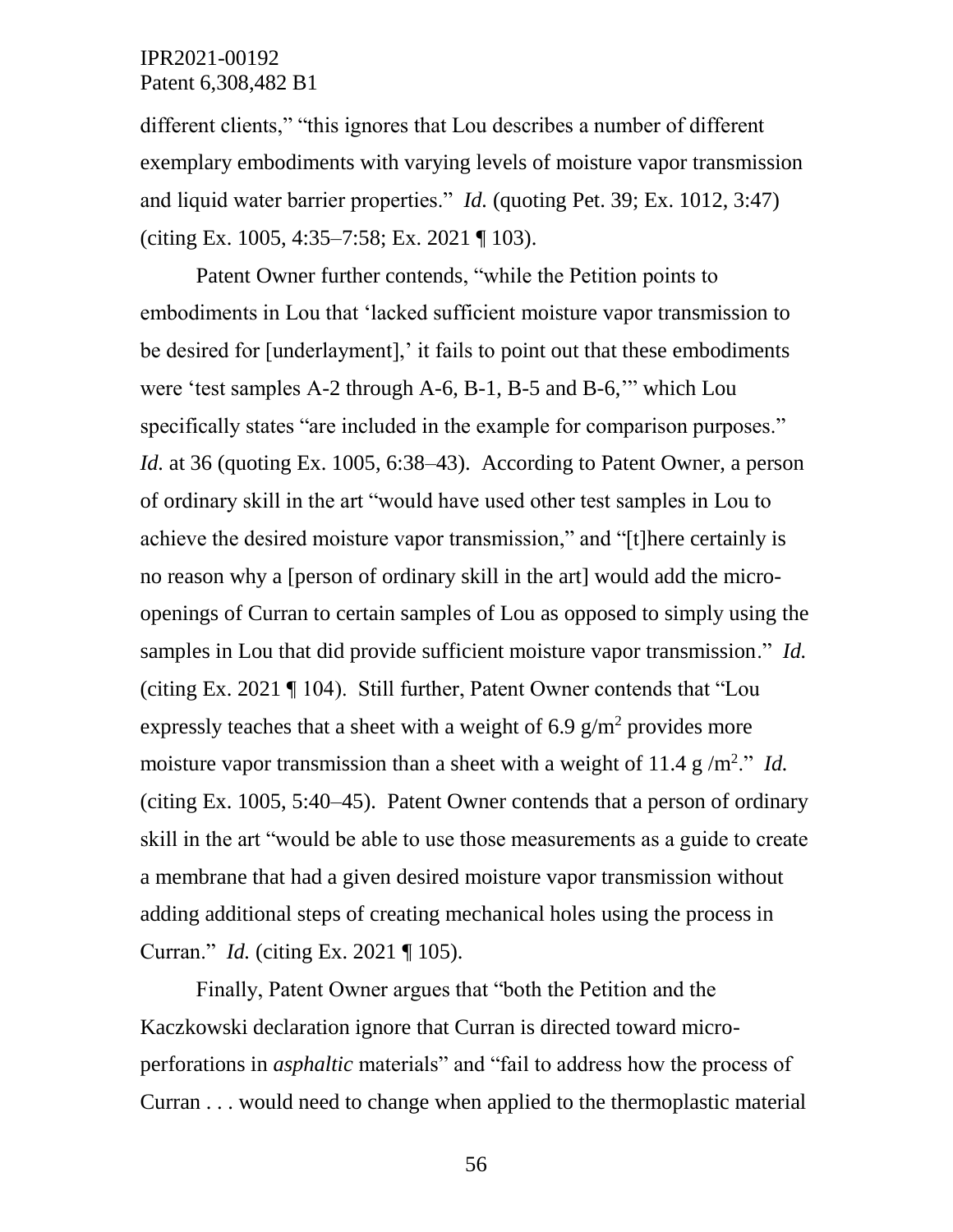in Lou." *Id.* at 36–37 (citing Ex. 1012, 3:26–28; Ex. 2021 ¶ 106). According to Patent Owner, the experimentation required to determine if and how Curran's microperforations would work with Lou's thermoplastic material would be greater than that required to adjust the membrane weight in Lou. *Id.* at 37 (citing Ex. 2021 ¶ 106).

Having considered the parties' respective arguments, we find that Petitioner's contentions are supported by the evidence of record, and we find that Petitioner has articulated sufficient reasoning with rational underpinnings (including support both from the cited prior art and from Mr. Kaczkowski's testimony) to combine the relevant teachings of Lou and Curran. We are persuaded by Petitioner's arguments, supported by the testimony of Mr. Kaczkowski, that Curran teaches a degree of adjustability not taught by Lou, including the "the ability to vary the 'shape and size of the pierced openings' for a given application," and that a person of ordinary skill in the art would have looked to Curran to provide adequate vapor transmission in certain insufficient embodiments described by Lou. Pet. 39– 40 (quoting Ex. 1012, 3:26–48) (citing Ex. 1003 ¶ 107–110; Ex. 1005, 6:37– 7:11). Although, as Patent Owner points out, Lou identifies only certain samples as "lack[ing] sufficient moisture vapor transmission" (Ex. 1005, 6:38–43), Patent Owner does not cite evidence that a person of ordinary skill would have found the other samples to have sufficient moisture vapor transmission for use in a given environment, for example, or sufficient coating weight for a desired application. We note, for example, that the only sample in Lou's "Series A" test that Lou does not identify as lacking sufficient moisture vapor transmission is sample A-1, which has a coating weight of only 5.7  $g/m^2$ . At minimum, applying Curran's microperforations would allow for adjustability of vapor transmission in underlayments of a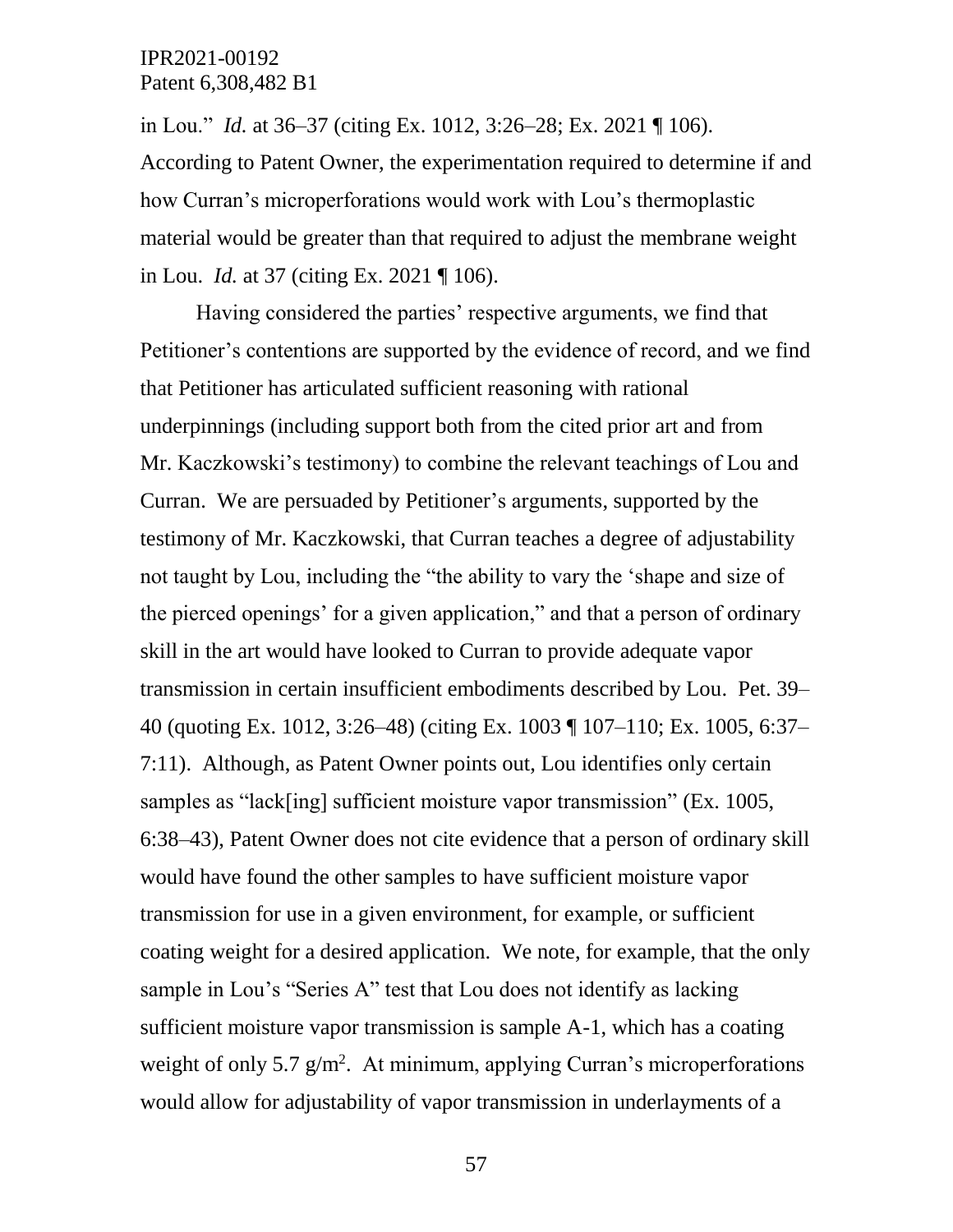given coating weight. Moreover, notwithstanding Patent Owner's contention that Curran describes "asphaltic" materials, we are not persuaded that applying micro-perforations as taught by Curran to thermoplastic material as taught by Lou would have been beyond the level of ordinary skill in the art at the time of the alleged invention.

# *7. Obviousness of Claims 21 and 27–32 over Lou, Goodacre, and Ellison*

As reproduced in Section II.D. above, claim 21 is an independent claim directed to a "multi-layer waterproofing membrane for providing a weather-resistant barrier" that differs from the "roofing underlayment" of claim 1 in three regards, namely, by reciting that a reinforcing scrim "of cross-laminated, thermoplastic strands" rather than "of interwoven strands"; by reciting "a layer of thermoplastic material extruded to cover each side of the reinforcing scrim" rather than "at least one layer of thermoplastic material affixed to a side of the reinforcing scrim by extrusion lamination"; and by reciting that "the waterproofing membrane is positioned between a roof support structure and an overlayment." *Compare* Ex. 1001, 7:15–24, *with id.* at 6:21–27. Claim 27 depends from claim 21 and further recites "wherein the thermoplastic layers are co-extruded onto the reinforcing scrim." *Id.* at 8:4–6. Claim 28 depends from claim 21 and further recites "wherein the thermoplastic layers may include polyethylene or polypropylene." *Id.* at 8:7–9. Claim 29 depends from claim 21 and further recites "wherein the scrim comprises a mesh of individual, cross-laminated strands of thermoplastic." *Id.* at 8:10–12. Claim 30 depends from claim 21 and further recites "wherein the thermoplastic strands are formed from one of polyethylene, polypropylene, polyester, and nylon." *Id.* at 8:13–15. Claim 31 depends from claim 21 and further recites "wherein the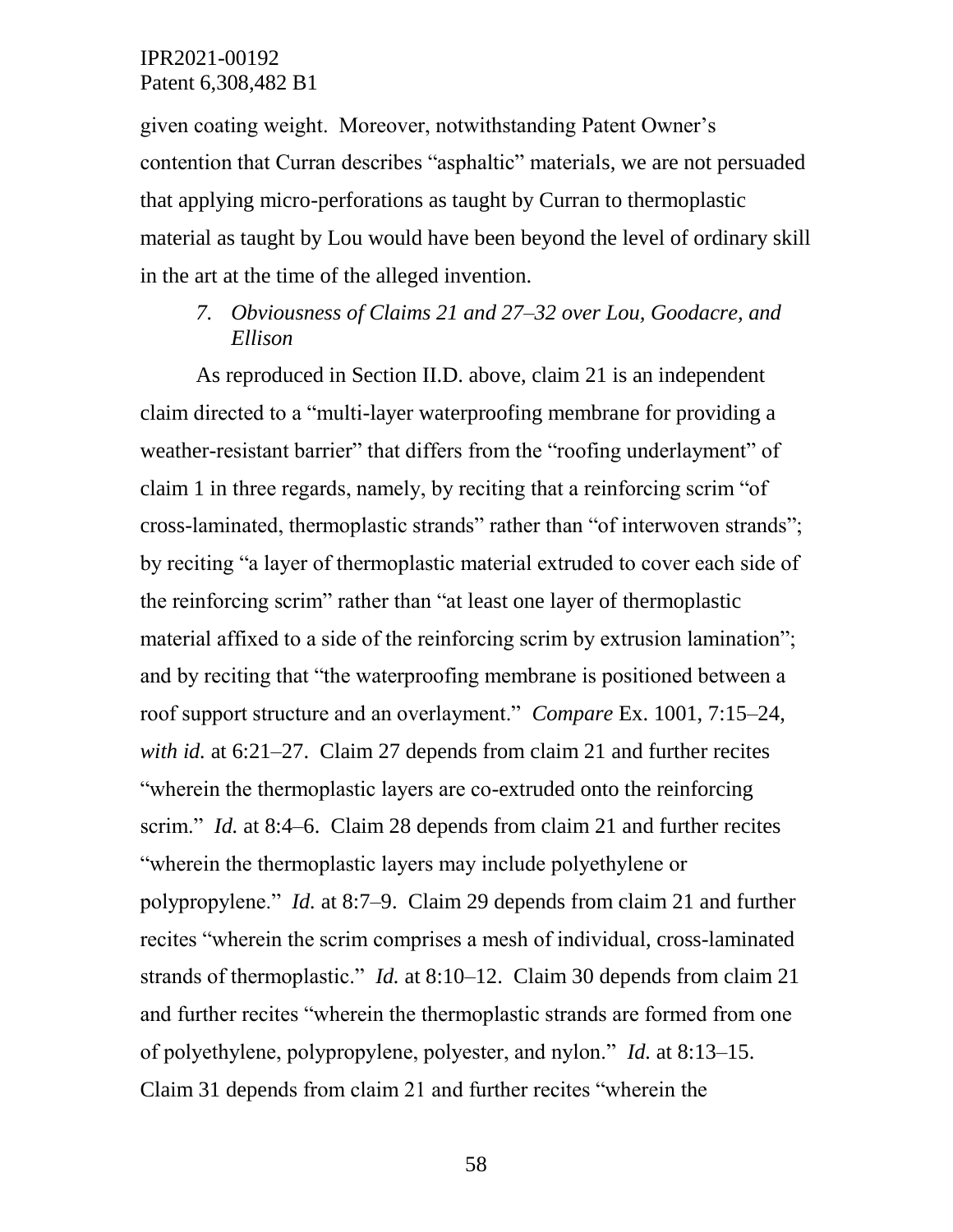thermoplastic strands comprise oriented polypropylene." *Id.* at 8:17–19. Claim 32 depends from claim 21 and further recites "wherein the thermoplastic strands comprise cross-laminated polyethylene tapes." *Id.* at 8:20–22.

Petitioner contends that independent claim 21 and dependent claims 27–32 would have been obvious over Lou in view of Goodacre and Ellison. Pet. 41–45 (citing, e.g., Ex. 1005, code (57), 1:7–14, 1:36–41, 2:34–44, 2:66–3:7, 3:15–17, 3:23–33, 3:62–64, 4:43–44, 6:37–7:13, Fig. 1; Ex. 1010, 4:26–46; Ex. 1011, 1:44–58, 3:19–24; Ex. 1003 ¶¶ 19, 116, 118, 121, 123, 125, 126); *id.* at 25, 30–37. Patent Owner does not present separate arguments for claims 21 and 27–32. *See* PO Resp. 37. Having considered the parties' respective arguments, we find that Petitioner's contentions are supported by the evidence of record. Moreover, for the reasons set forth in our discussion of Petitioner's grounds based on Lou and Goodacre and Lou and Ellison, we are persuaded that Petitioner has articulated sufficient reasoning with rational underpinnings (including support both from the cited prior art and from Mr. Kaczkowski's testimony) to combine the relevant teachings of Lou, Goodacre, and Ellison. *See supra*  §§ III.E.4, III.E.5.

# *8. Obviousness of Claims 22 and 23 over Lou, Goodacre, Ellison, and Büsscher*

Claim 22 depends from claim 21 and recites that the waterproofing membrane further comprises "a layer of slip-resistant material positioned over an outer surface of the waterproofing membrane, wherein the slipresistant layer resists slipping in both wet and dry conditions." Ex. 1001, 7:26–30. Claim 23 depends from claim 22 and further recites "wherein the slip-resistant material is formed from polypropylene." *Id.* at 7:31–33.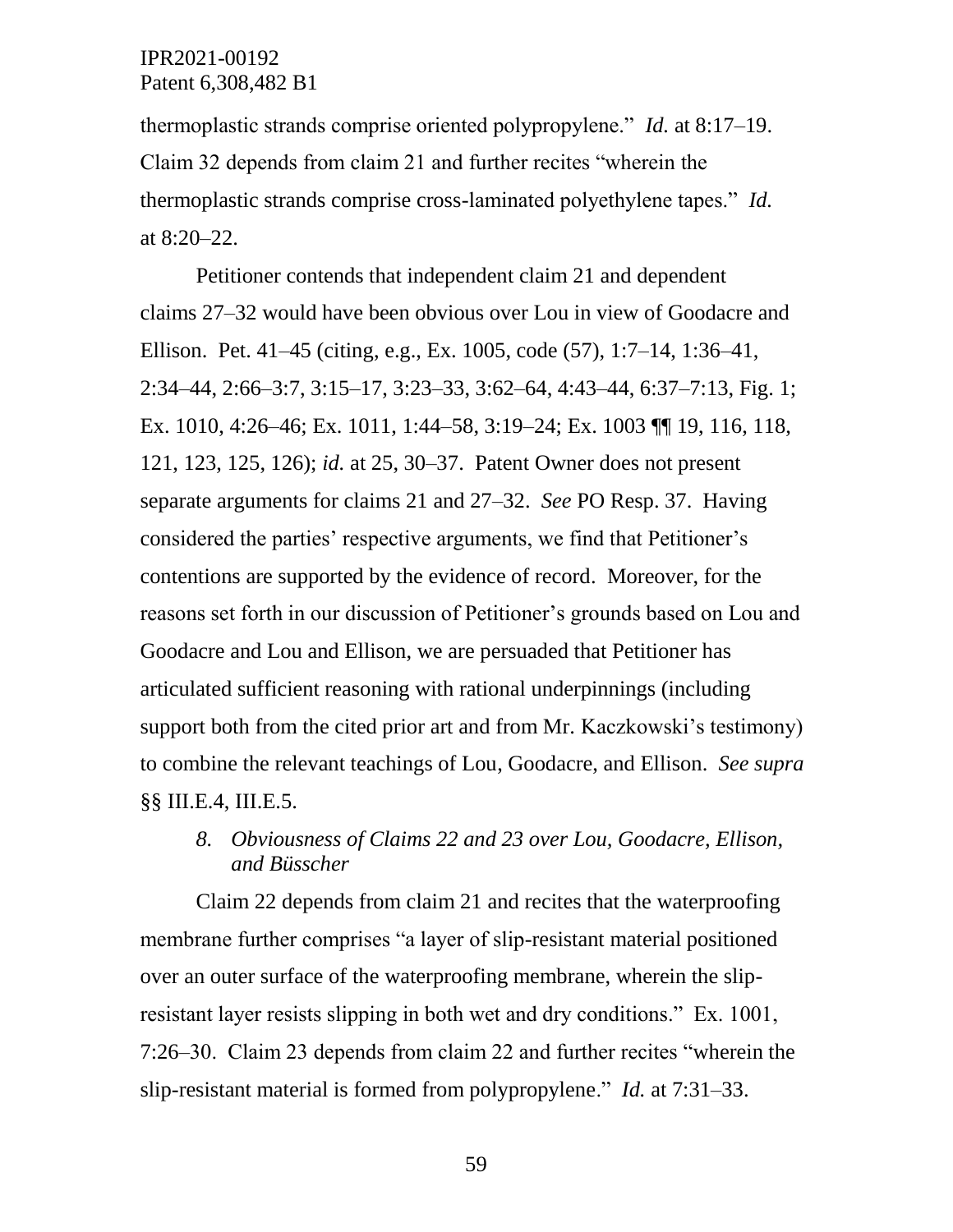Petitioner contends that dependent claims 22 and 23 would have been obvious over Lou in view of Goodacre, Ellison, and Büsscher. Pet. 46 (citing Ex. 1008, 4–5, Fig. 1; Ex. 1003 ¶¶ 127–128); *id.* at 25–27. Patent Owner does not present separate arguments for claims 22 and 23. *See* PO Resp. 37. Having considered the parties' respective arguments, we find that Petitioner's contentions are supported by the evidence of record. Moreover, for the reasons set forth in our discussion of Petitioner's grounds based on Lou and Goodacre, Lou and Ellison, and Lou and Büsscher, we are persuaded that Petitioner has articulated sufficient reasoning with rational underpinnings (including support both from the cited prior art and from Mr. Kaczkowski's testimony) to combine the relevant teachings of Lou, Goodacre, Ellison, and Büsscher. *See supra* §§ III.E.2, III.E.4, III.E.5.

*9. Obviousness of Claims 24–26 and 33 over Lou, Goodacre, Ellison, and Simpson*

Claim 24 depends from claim 21 and recites that the waterproofing membrane further comprises "a radiant barrier layer for reflecting solar energy positioned adjacent to one of the layers of thermoplastic material." Ex. 1001, 7:34–37. Claim 25 depends from claim 24 and further recites "wherein the radiant barrier layer is a metalized film." *Id.* at 7:38–39. Claim 26 depends from claim 24 and further recites "wherein the radiant barrier layer is an aluminum coating applied to one of the layers of thermoplastic material." *Id.* at 8:1–3. Claim 33 depends from claim 24 and further recites "wherein the radiant barrier layer improves the fire resistance of the multi-layer waterproofing membrane." *Id.* at 8:23–25.

Petitioner contends that dependent claims 24–26 and 33 would have been obvious over Lou in view of Goodacre, Ellison, and Simpson. Pet. 47– 48 (citing Ex. 1009, 1:20–21, 1:41–50, 3:11–19, Fig. 1; Ex. 1003 ¶¶ 129–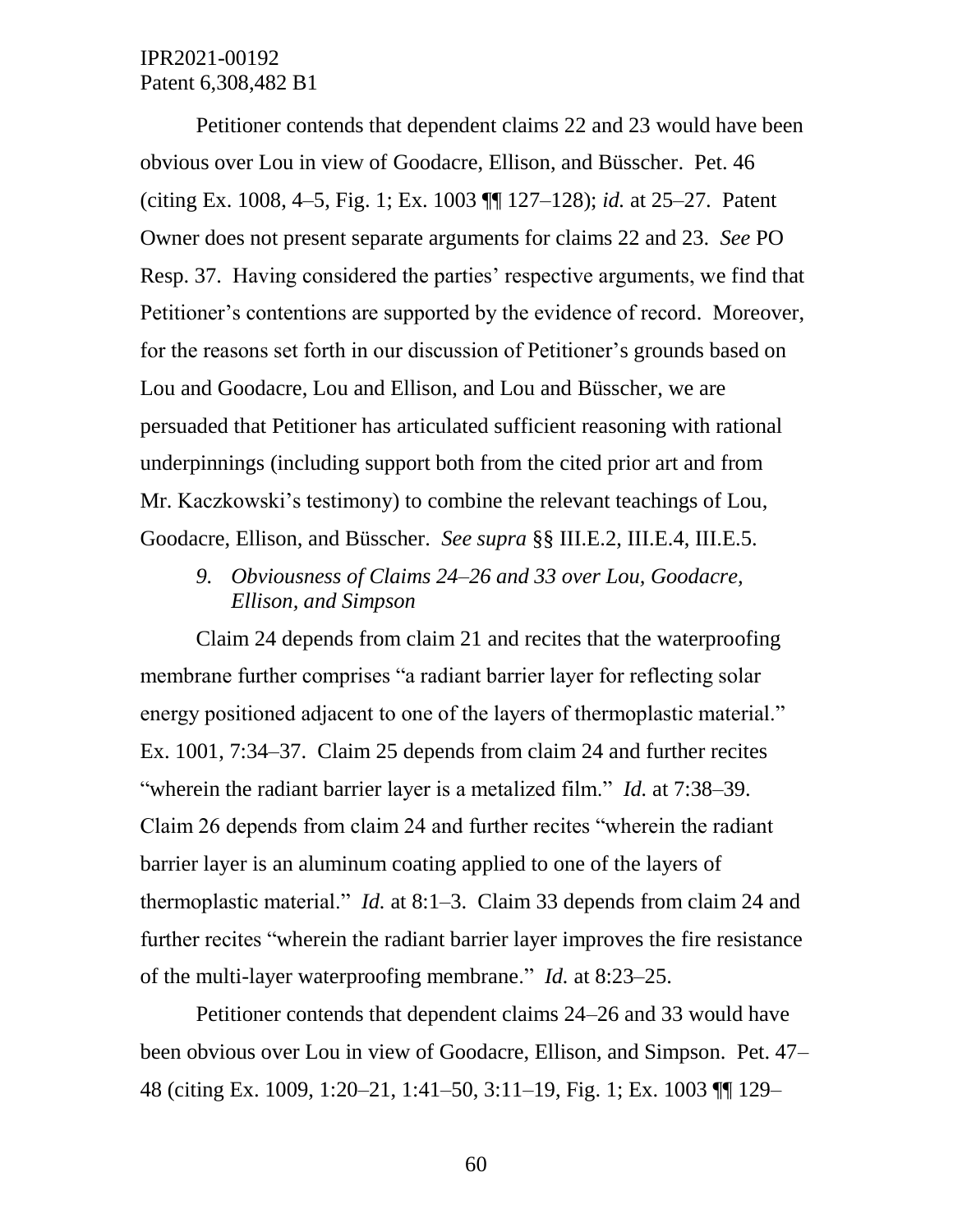132); *id.* at 27–29. Patent Owner does not present separate arguments for claims 24–26 and 33. *See* PO Resp. 37. Having considered the parties' respective arguments, we find that Petitioner's contentions are supported by the evidence of record. Moreover, for the reasons set forth in our discussion of Petitioner's grounds based on Lou and Goodacre, Lou and Ellison, and Lou and Simpson, we are persuaded that Petitioner has articulated sufficient reasoning with rational underpinnings (including support both from the cited prior art and from Mr. Kaczkowski's testimony) to combine the relevant teachings of Lou, Goodacre, Ellison, and Simpson. *See supra* §§ III.E.3, III.E.4, III.E.5.

#### *F. Howells-based Grounds*

Petitioner additionally contends that claims 1–12, 15, 16, and 18 are anticipated by Howells; that claims 13, 14, 17, 21, and 27–32 are unpatentable over Howells in view of Goodacre; that claims 19, 20, and 34 are unpatentable over Howells in view of Curran; that claims 22 and 23 are unpatentable over Howells in view of Goodacre and Büsscher; and that claims 24–26 and 33 are unpatentable over Howells in view of Goodacre and Simpson. Pet. 49–72.

Because we conclude that the challenged claims are unpatentable on other grounds (*see supra* § III.E), we do not reach these additional grounds. *See SAS Inst. Inc. v. Iancu*, 138 S. Ct. 1348, 1359 (2018) (holding a petitioner "is entitled to a final written decision addressing all of the claims it has challenged"); *Boston Sci. Scimed, Inc. v. Cook Grp. Inc.*, 809 F. App'x 984, 990 (Fed. Cir. 2020) (non-precedential) (recognizing that the "Board need not address issues that are not necessary to the resolution of the proceeding" and, thus, agreeing that the Board has "discretion to decline to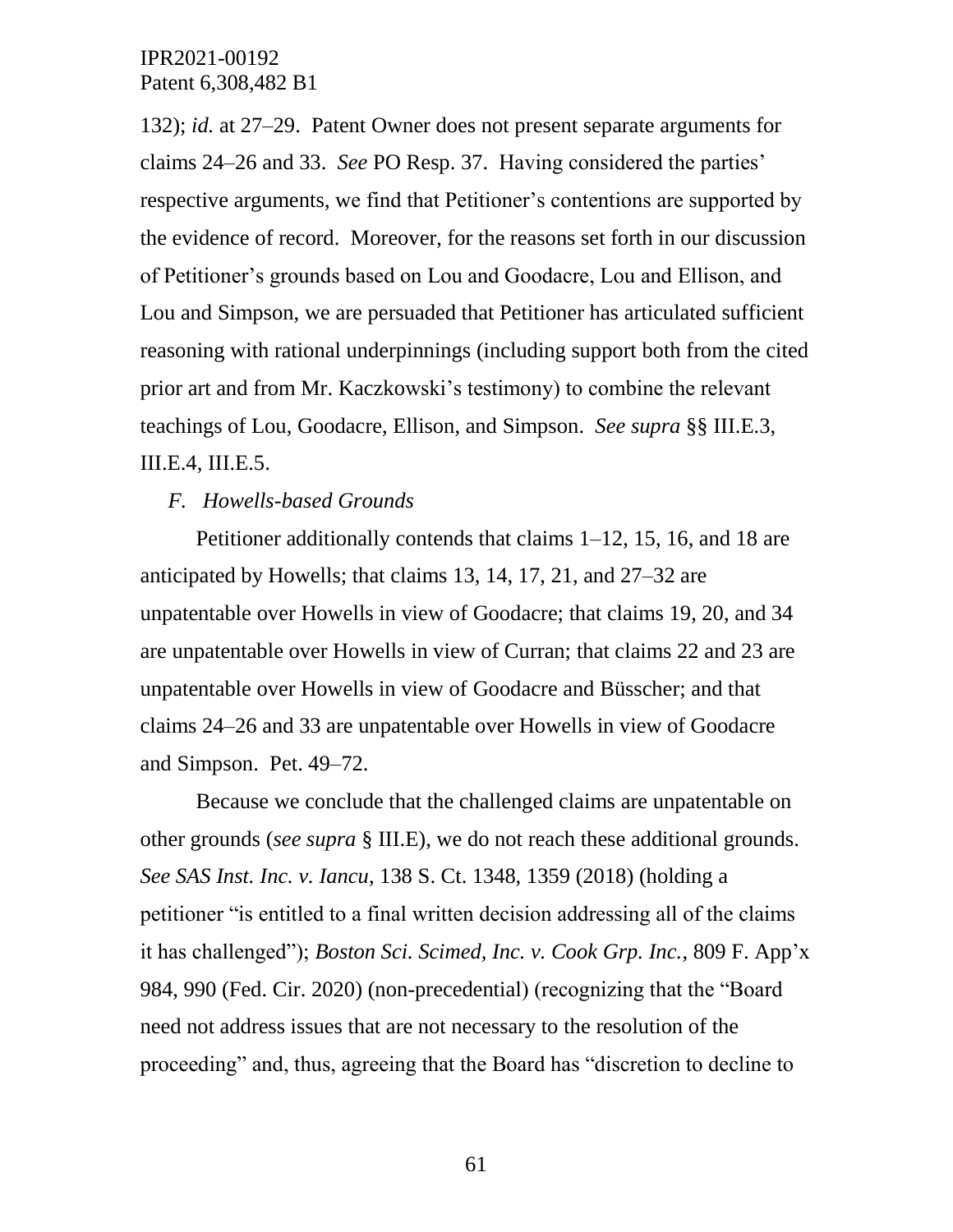decide additional instituted grounds once the petitioner has prevailed on all its challenged claims").

#### *G. Petitioner's Motion to Exclude*

Petitioner moves to exclude Exhibit 2025, which, as stated in footnote 11 above, consists of excerpts from the August 9, 2021, Opening Expert Report of Maureen T.F. Reitman, Sc.D., P.E. on Invalidity of U.S. Patent No 6,308,482 from *Kirsch Research & Development, LLC v. DuPont de Nemours, Inc.*, No. 5:20-cv-00057 (E.D. Tex.). Mot. Excl. 1–5. First, according to Petitioner, "Exhibit 2025 consists of statements made outside the course of this proceeding that Patent Owner relies upon for their truth, and it is therefore hearsay." *Id.* at 1. More particularly, Petitioner alleges, Patent Owner offers for its truth Dr. Reitman's statement that "[i]n extrusion coating, a molten polymer web may be applied to a moving substrate, while extrusion lamination may also involve a molten polymer to adhere two substrates to each other" (Ex. 2025  $\P$  54) in support of its argument that a person of ordinary skill in the art would understand that extrusion coating and extrusion lamination are different processes; Dr. Reitman is not a witness in this proceeding; and Dr. Reitman's statement is therefore hearsay under Rule 801 of the Federal Rules of Evidence. *Id.* at 1–3. Second, according to Petitioner, "none of the exceptions or exemptions to [the] rule against hearsay applies." *Id.* at 1. In particular, Petitioner argues, Exhibit 2025 does not satisfy any of the conditions set forth in Rule 803(1)– (23); Rule 804 exceptions do not apply because Dr. Reitman has not been shown to be "unavailable"; and this is not the sort of "exceptional" case in which Rule 807 exceptions apply. *Id.* at 4–5.

In its Opposition to the Motion to Exclude, Patent Owner contends that Exhibit 2025 is not hearsay and, even if it is hearsay, it "is the type of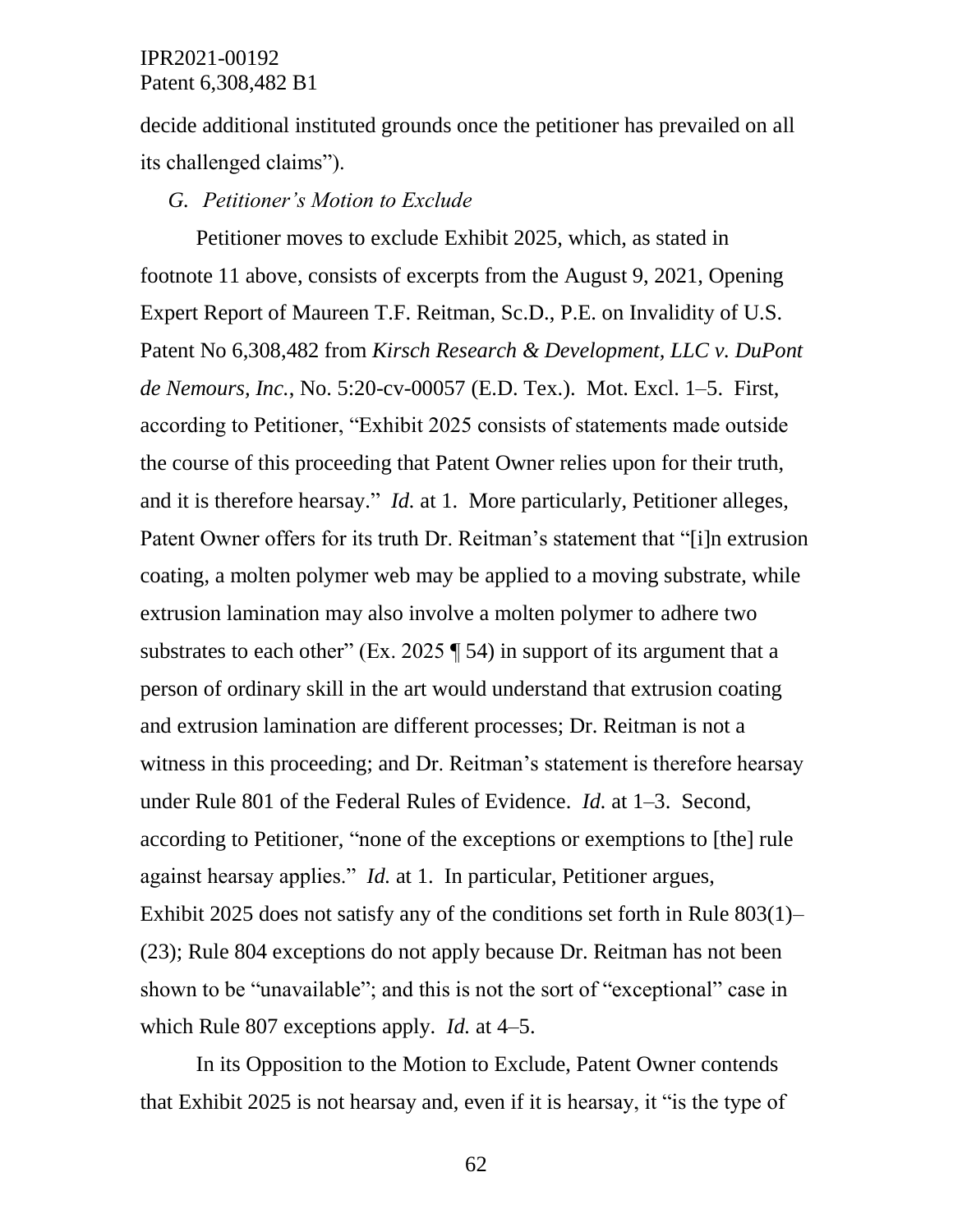hearsay routinely relied upon by experts, such as Patent Owner's expert Dr. Daniels, in reaching their opinions," and "[t]herefore Ex. 2025 should remain as evidence." Opp. Mot. Excl. 1. First, Patent Owner argues, Exhibit 2025 is not hearsay because "Patent Owner is not offering it for the truth of the matter asserted" but rather "to demonstrate the beliefs of an expert in the relevant field." *Id.* More specifically, Patent Owner asserts:

Ex. 2025 is offered to show what another expert believes a person of ordinary skill in the art would view an extrusion coating process and an extrusion lamination process. Ex. 2025 is not offered to demonstrate whether that understanding is correct, as that is for the Board to determine. Ex. 2025 is being offered to show what Dr. Reitman believed, as stated in her report. Thus, Ex. 2025 indicates the state of mind of another expert in the relevant art with respect to that expert's understanding of what a person of ordinary skill in the art would understand about the '482 patent and prior art.

*Id.* at 1–2. Second, Patent Owner argues, "[e]ven if the Board finds Ex. 2025 to be hearsay, it should not be excluded because experts, such as Dr. Daniels, routinely rely upon hearsay evidence in reaching their conclusions and are permitted to do so under the Federal Rules of Evidence." *Id.* at 3 (citing Fed. R. Evid. 703). Here, Patent Owner contends, "Dr. Daniels is relying upon the expert report of another regarding her understanding of how a person of ordinary skill in the art would interpret 'extrusion coating' and 'extrusion lamination.'" *Id.* Thus, Patent Owner argues, "Dr. Daniels' use of Ex. 2025 in reaching his opinions is proper and should not be excluded, even if the Board determines that Ex. 2025 contains hearsay." *Id.*

In its Reply in support of its Motion to Exclude, Petitioner responds that Patent Owner's assertion that Exhibit 2025 is not offered for its truth is "untenabl[e]," as "Patent Owner relied [in its Patent Owner Response] on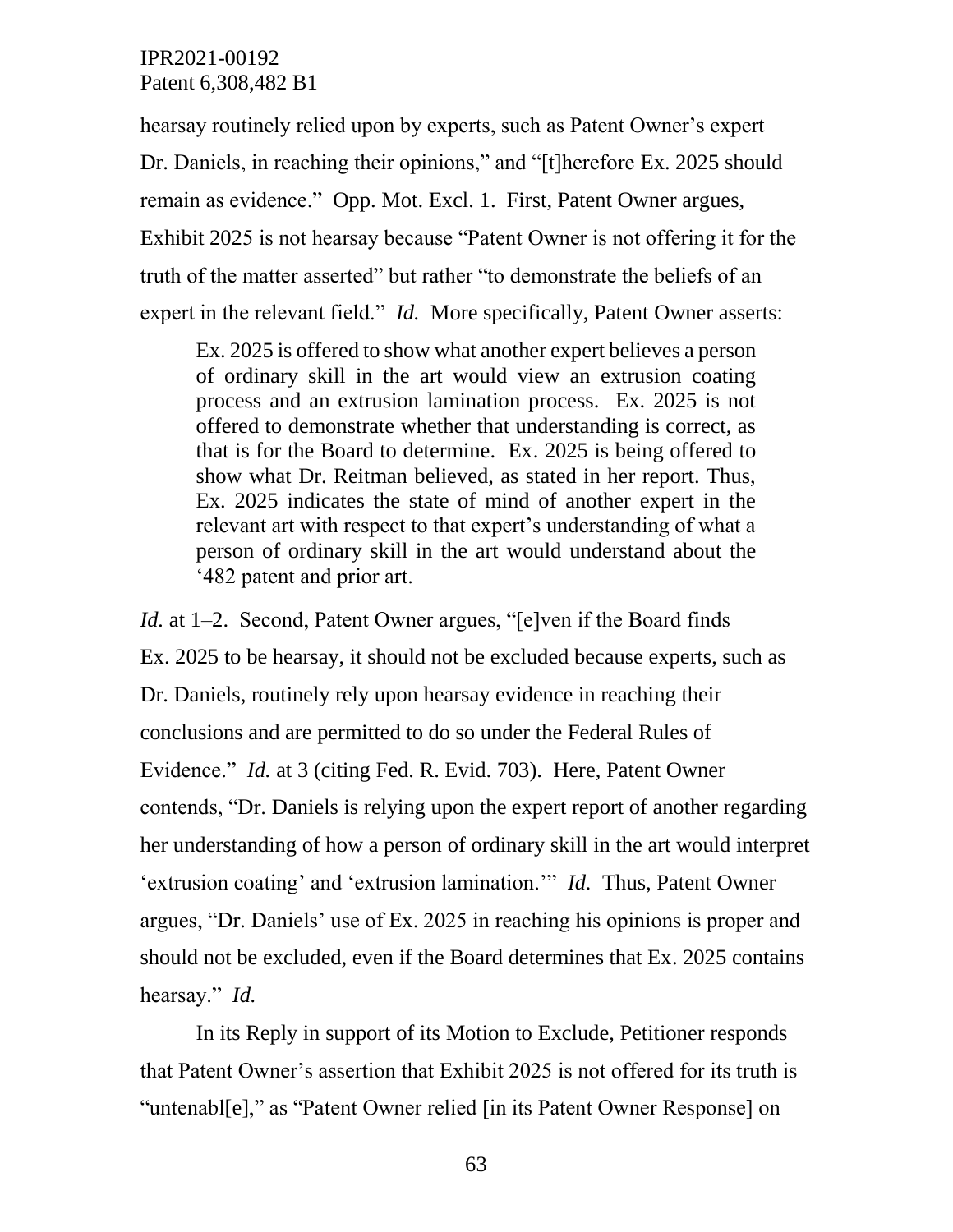Dr. Reitman's testimony in alleged support of a disputed fact—*i.e.*, how a [person of ordinary skill in the art] supposedly would have understood the meanings of 'extrusion lamination' and 'extrusion coating.'" Reply Mot. Excl. 1 (citing PO Resp. 22). Further, Petitioner contends, "Patent Owner's conflation of state-of-mind evidence with expert testimony would effectively shield all district court expert reports submitted to the Board from the rule against hearsay," "[b]ut such a result would be improper because courts and the Board routinely treat expert reports and testimony as hearsay to the extent that they are, as here, offered for their truth." Reply Mot. Excl. 2 (citing *Tubular Rollers, LLC v. Maximus Oilfield Prod., LLC*, No. 4:19-cv-03113, 2021 WL 5991744, at \*3 (S.D. Tex. Dec. 16, 2021) ("An expert's report is hearsay because it is an out of court statement offered to prove the truth of the matter asserted."); *N5 Techs. LLC v. Cap. One N.A.*, 56 F. Supp. 3d 755, 765 (E.D. Va. 2014) ("To begin with, Christensen's expert report is not admissible under an exception to the hearsay rule."); *Denso Corp. v. Collision Avoidance Techs. Inc.*, IPR2017-01715, Paper 27 at 25 (PTAB Jan. 22, 2019) ("It is beyond reasonable dispute that the deposition testimony of [experts in other IPR proceedings] are hearsay in the proceeding before us.")). Finally, Petitioner argues that "Rule 703 does not apply because Patent Owner has not shown that Dr. Reitman's expert report is of the sort that experts in the field would reasonably rely on." Reply Mot. Excl. 3 (citing Fed. R. Evid. 703).

Having considered the parties' arguments, we grant Petitioner's Motion to Exclude. Federal Rule of Evidence 801 defines "hearsay" as a "a statement that: (1) the declarant does not make while testifying in the current trial or hearing; and (2) a party offers in evidence to prove the truth of the matter asserted in the statement." Fed. R. Evid. 801(c). We agree with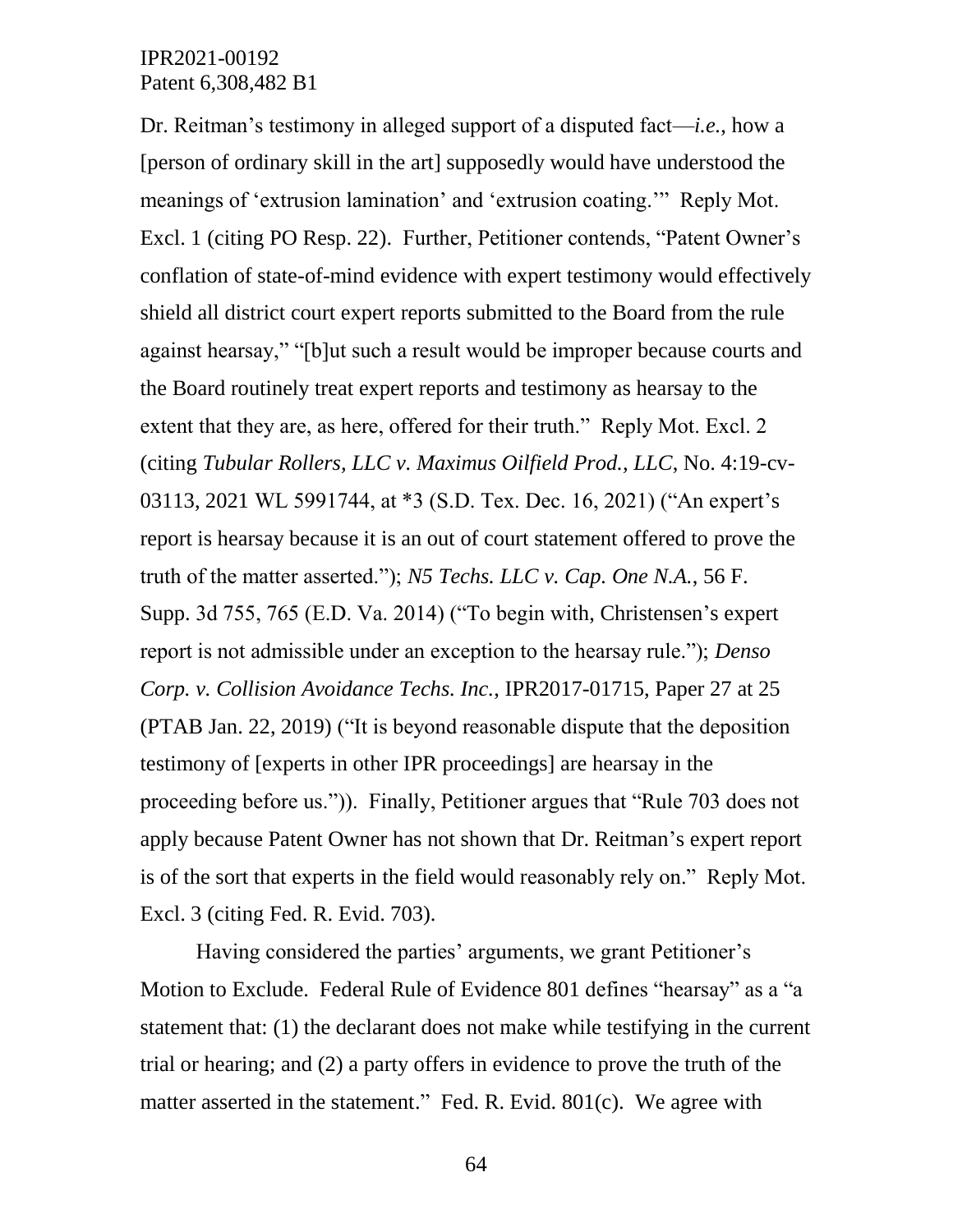Petitioner that Patent Owner is offering Dr. Reitman's testimony for its truth. As Petitioner points out, Dr. Reitman's testimony is presented in the Patent Owner Response in alleged support of Patent Owner's argument. *See* Reply Mot. Excl. 1 (citing PO Resp. 22 ("Maureen Reitman recognized that 'extrusion coating' and 'extrusion lamination' were two different processes"; "[A]s Ds. [sic] Reitman recognized, a POSITA would understand 'extrusion coating' to be different than 'extrusion lamination.").

Further, Rule 802 provides that hearsay is not admissible unless a federal statute, the Federal Rules of Evidence, or other rules prescribed by the Supreme Court provide otherwise. Fed. R. Evid. 802. We agree with Petitioner that no exception or exclusion applies in this case. Mot. Excl. 1. Although, as Patent Owner contends, Federal Rule of Evidence 703 provides that "[a]n expert may base an opinion on facts or data in the case that the expert has been made aware of or personally observed," and that "[i]f experts in the particular field would reasonably rely on those kinds of facts or data in forming an opinion on the subject, they need not be admissible for the opinion to be admitted," we are not persuaded that opinions of others offered in litigation are the sort of "facts or data" that experts in the field of roofing underlayments would reasonably rely on in forming their own opinions.

#### IV. CONCLUSION

Based on the evidence presented with the Petition, the evidence introduced during the trial, and the parties' respective arguments, Petitioner has shown by a preponderance of the evidence that the subject matter of claims 1–33 of the '482 patent is unpatentable.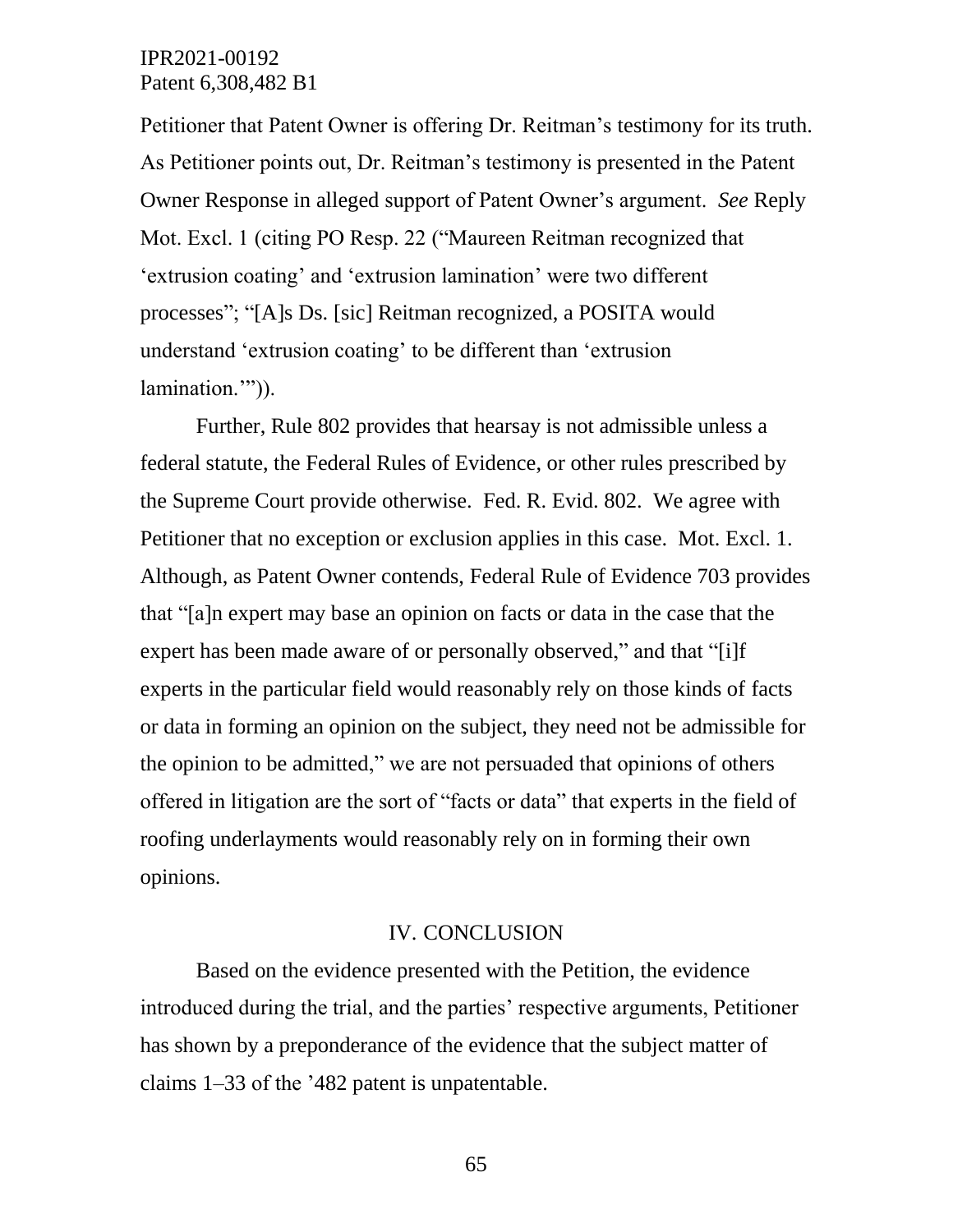## V. ORDER

It is hereby:

ORDERED that claims 1–33 of the '482 patent are determined to be unpatentable;

FURTHER ORDERED that Petitioner's Motion to Exclude is granted, and Exhibit 2025 is accordingly excluded; and

FURTHER ORDERED that, because this is a Final Written Decision, parties to the proceeding seeking judicial review of the decision must comply with the notice and service requirements of 37 C.F.R. § 90.2.

| <b>Claims</b> | 35 <sup>5</sup> | <b>Reference(s)/Basis</b> | <b>Claims</b>       | <b>Claims Not</b>   |
|---------------|-----------------|---------------------------|---------------------|---------------------|
|               | U.S.C.          |                           | <b>Shown</b>        | <b>Shown</b>        |
|               |                 |                           | <b>Unpatentable</b> | <b>Unpatentable</b> |
| $1, 8-12,$    | 102(b)          | Lou                       | $1, 8-12, 19$       |                     |
| 19            |                 |                           |                     |                     |
| 2, 3          | 103(a)          | Lou, Büsscher             | 2, 3                |                     |
| $4-6, 18$     | 103(a)          | Lou, Simpson              | $4-6, 18$           |                     |
| 7, 15, 16     | 103(a)          | Lou, Ellison              | 7, 15, 16           |                     |
| 13, 14, 17    | 103(a)          | Lou, Goodacre             | 13, 14, 17          |                     |
| 20, 34        | 103(a)          | Lou, Curran               | 20, 34              |                     |
| $21, 27 - 32$ | 103(a)          | Lou, Goodacre,            | $21, 27 - 32$       |                     |
|               |                 | Ellison                   |                     |                     |
| 22, 23        | 103(a)          | Lou, Goodacre,            | 22, 23              |                     |
|               |                 | Ellison, Büsscher         |                     |                     |
| $24 - 26, 33$ | 103(a)          | Lou, Goodacre,            | $24 - 26, 33$       |                     |
|               |                 | Ellison, Simpson          |                     |                     |
| $1-12$ , 15,  | 102(b)          | Howells <sup>13</sup>     |                     |                     |
| 16, 18        |                 |                           |                     |                     |

In summary:

 $\overline{a}$ 

<sup>13</sup> As explained above, we do not reach this ground. *See supra* § III.F.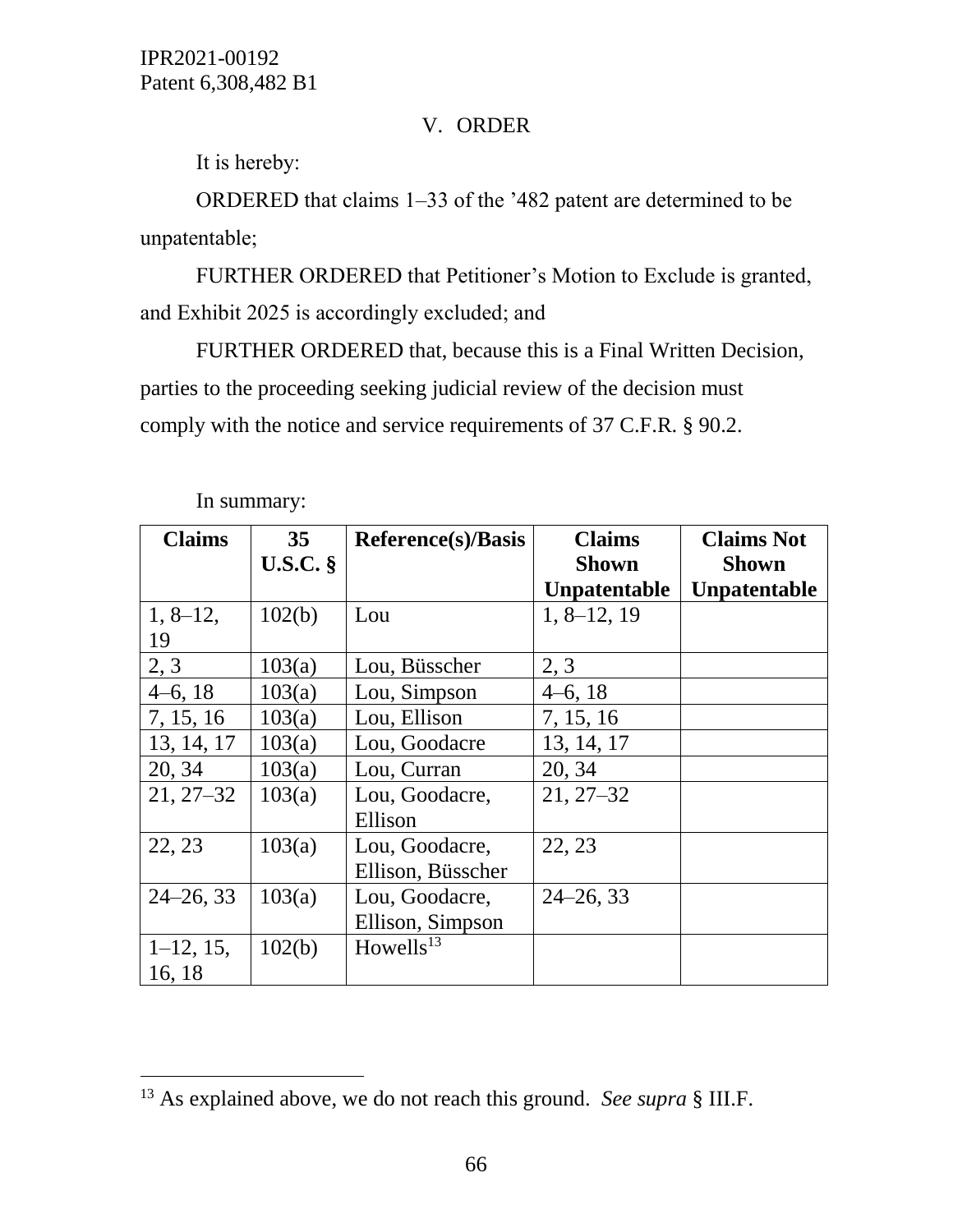$\overline{a}$ 

| 13, 14, 17,   $103(a)$<br>$21, 27 - 32$ |        | Howells,<br>Goodacre $14$                       |          |  |
|-----------------------------------------|--------|-------------------------------------------------|----------|--|
| 19, 20, 34                              | 103(a) | Howells, Curran <sup>15</sup>                   |          |  |
| 22, 23                                  | 103(a) | Howells,<br>Goodacre,<br>Büsscher <sup>16</sup> |          |  |
| $24 - 26, 33$                           | 103(a) | Howells,<br>Goodacre,<br>Simpson <sup>17</sup>  |          |  |
| <b>Overall</b><br><b>Outcome</b>        |        |                                                 | $1 - 33$ |  |

<sup>&</sup>lt;sup>14</sup> As explained above, we do not reach this ground. *See supra* § III.F.

<sup>15</sup> As explained above, we do not reach this ground. *See supra* § III.F.

<sup>16</sup> As explained above, we do not reach this ground. *See supra* § III.F.

<sup>&</sup>lt;sup>17</sup> As explained above, we do not reach this ground. *See supra* § III.F.